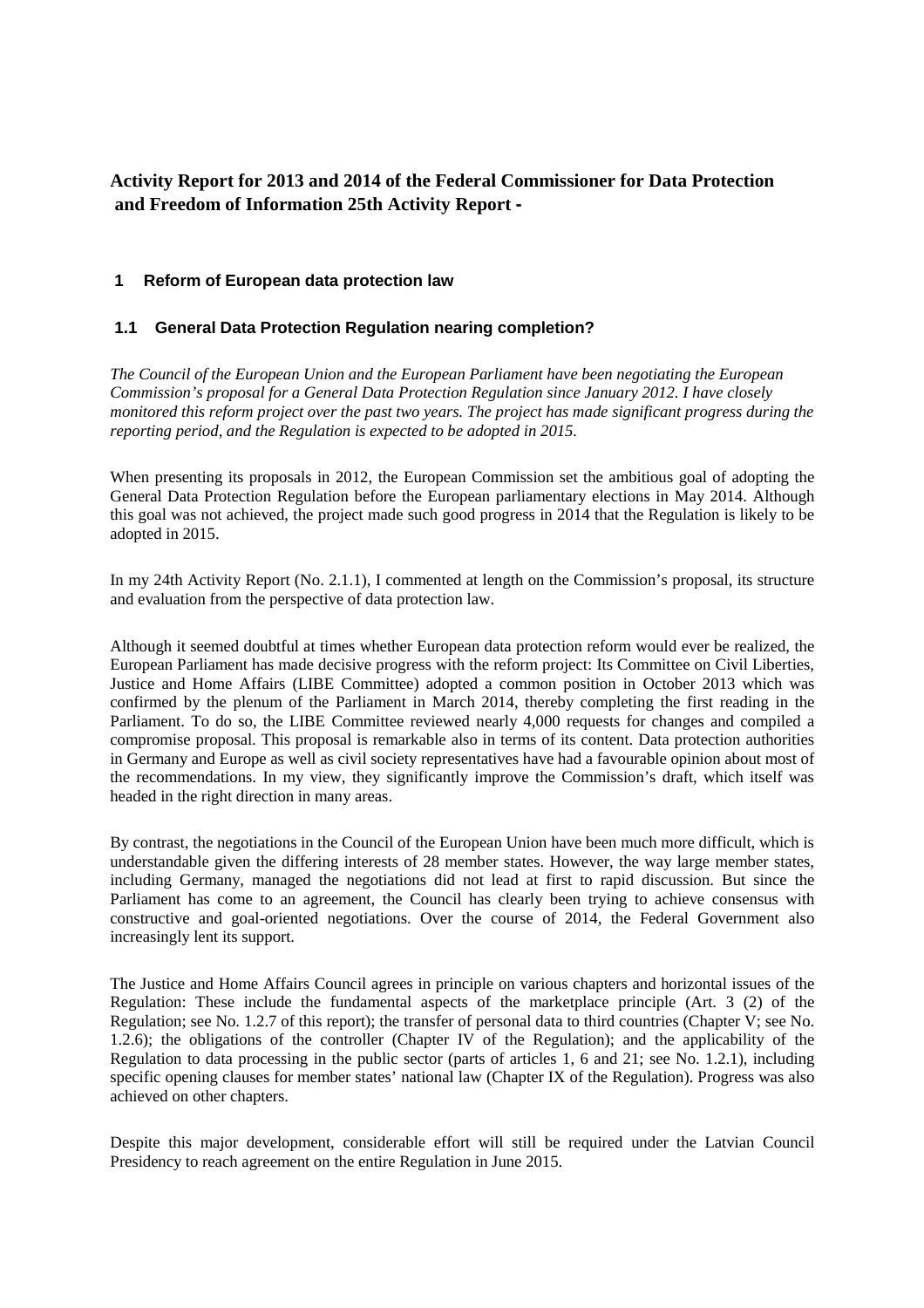Like my counterparts in Germany's federal states and in the other EU member states, I have offered constructive criticism in the data protection policy debate in order to draw attention to the fundamental rights of people in Europe.

For example, the 85th conference of the data protection commissioners of the Federal Government and of the States (Länder) expressed its position on various fundamental issues of the data protection reform in its resolution *Europa muss den Datenschutz stärken* (Europe must strengthen data protection; see Annex 3) and relevant explanations (see Annex 4). In another resolution on the structure of future data protection supervision in Europe, the 87th conference of the data protection commissioners of the Federal Government and of the States called for strong citizen-orientated data protection supervision, for efficient cooperation among data protection authorities and for legally binding powers for the future European Data Protection Board (see No. 1.2.5 below).

The Article 29 Data Protection Working Party has also addressed the General Data Protection Regulation on a regular basis. In addition to commenting on the decisions of the Justice and Home Affairs Council and on the so-called risk-based approach (see No. 1.2.3), it also focused once again on the future structure of data protection supervision and cooperation among data protection authorities (see No. 1.2.5).

In November 2014, the European Data Protection Supervisor in Brussels and I organized an event on the reform of European data protection law which was an excellent opportunity for an intensive discussion with high-ranking decision-makers on the progress of the negotiations and the remaining open questions.

In view of the global dimension of the processing of personal data and the resulting enormous challenges for data protection, I believe the reform of European data protection law urgently needs to succeed in the interest of citizens, but also in the interest of businesses and public administration. Only a strong European data protection law can respond to the challenges posed by the Internet, Big Data technologies, cloud computing and ultimately the sensory and electronic capture of all areas of life and thus have a global impact.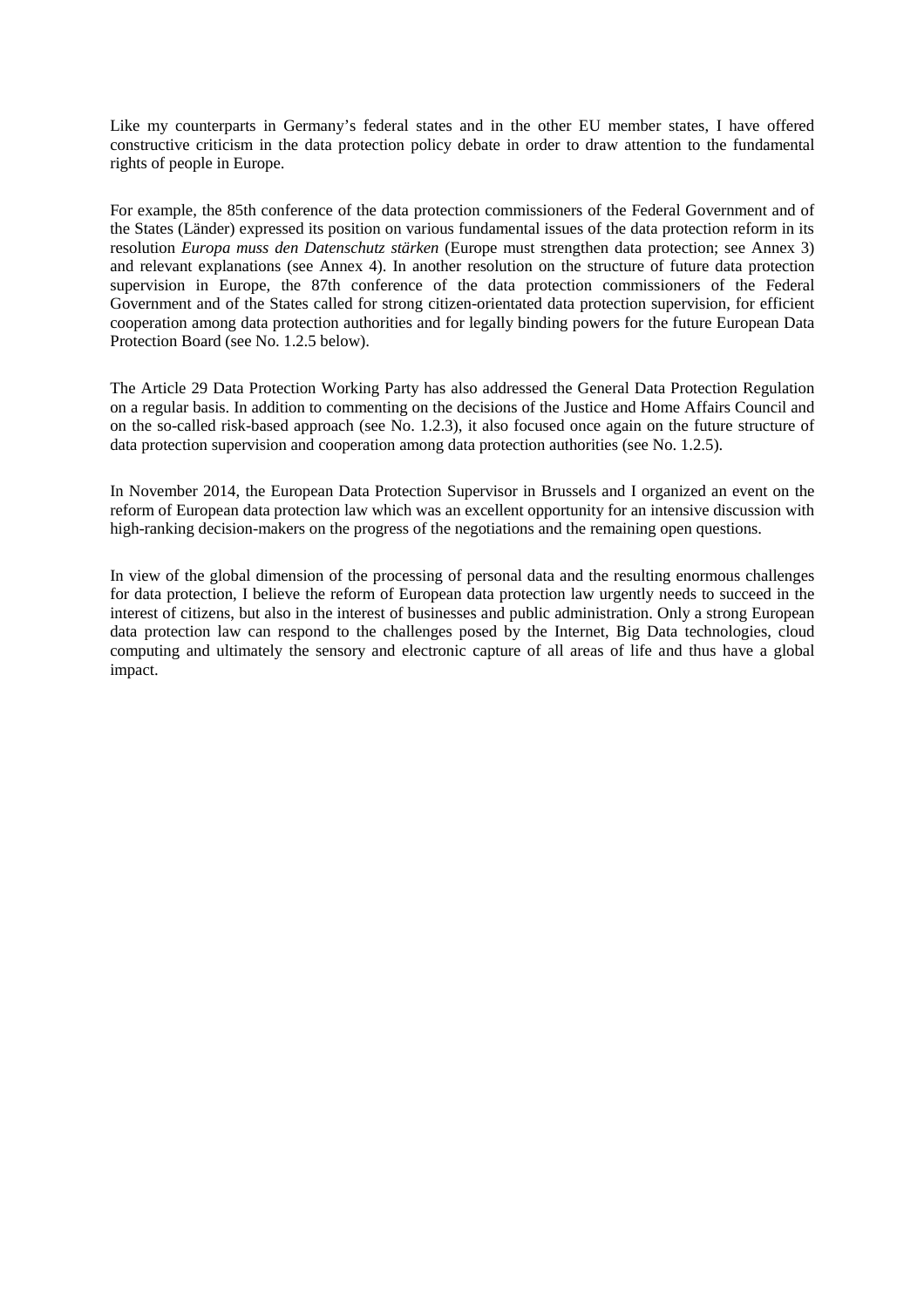

# Europäische Datenschutzgrundverordnung: Mit dem Datenschutz in Urlaub

"You can forget about dessert. I can see from your bank account that you don't even have enough to pay for an espresso." The EU's General Data Protection Regulation: On holiday with data protection

Source: Greser & Lenz, rdv-online

# **1.2 Key individual aspects of the General Data Protection Regulation**

The overall positive development is made up of many elements, the most important of which will be considered in greater detail below.

# **1.2.1 The General Data Protection Regulation should also apply to public administration!**

*The question whether the General Data Protection Regulation should also apply to the public sector, other than the area of law enforcement, now seems to have been answered in the affirmative.*

As explained in my 24th Activity Report (No. 2.1.1), the European Commission followed the regulatory structure of the 1995 European Data Protection Directive, in principle including the public sector in the scope of the General Data Protection Regulation. The European Parliament did not question this approach in its decision of March 2014.

However, the negotiations in the Council showed that some member states, in particular Germany, are critical of this approach. This is understandable, given the fact that Germany has data protection law, especially for the public sector, that has developed over decades, with differentiated and sector-specific provisions, most of which the Federation and the federal states want to keep.

I have always supported the aim of preserving sector-specific data protection law in Germany as far as possible, where more precise formulations yielding the same or a higher level of data protection as the Regulation were concerned. However, I opposed removing the public sector from the scope of the Regulation. Instead, I advocated including the public sector in the Regulation and creating the necessary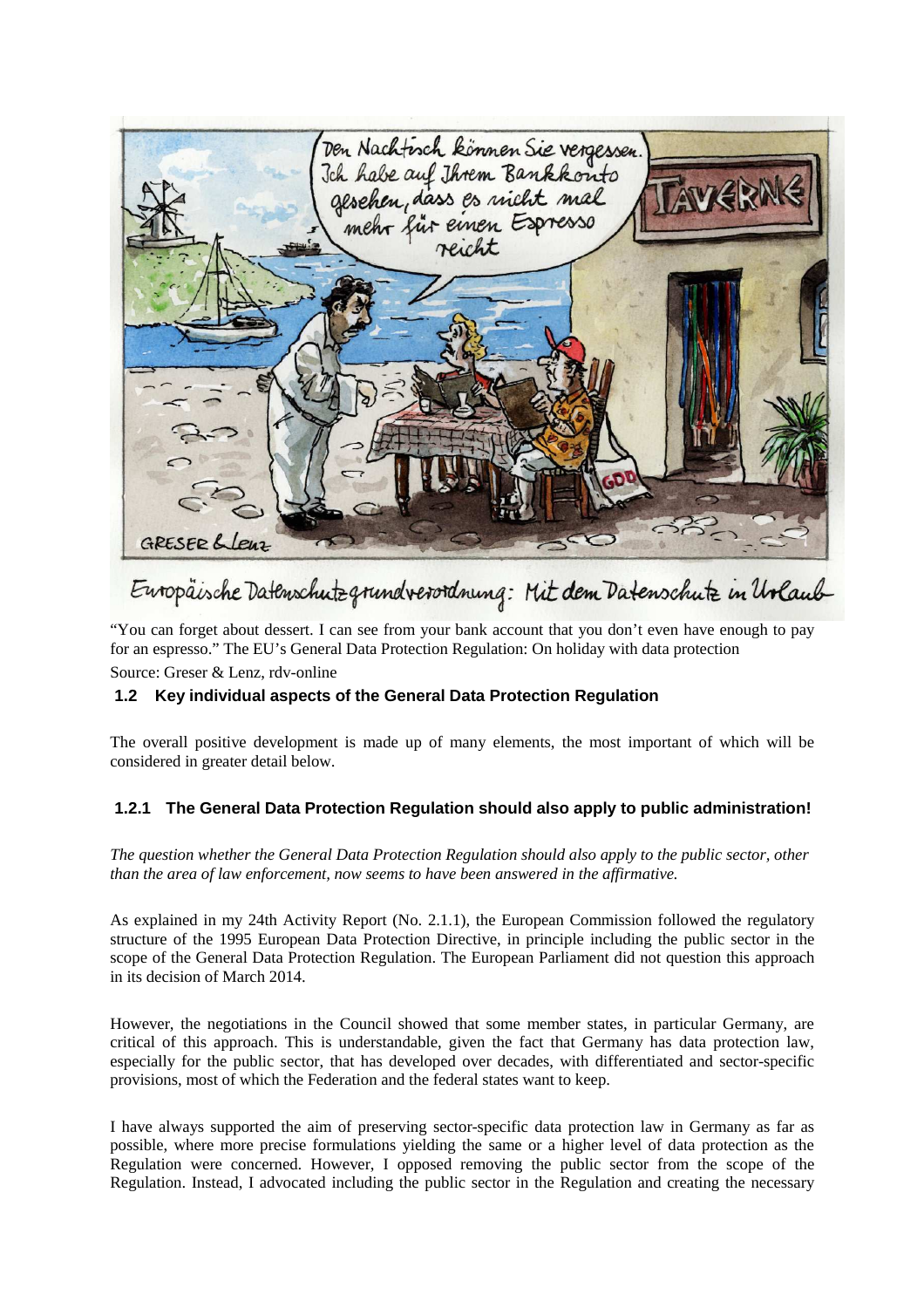leeway within the Regulation in order not to endanger the overall reform project (see 24th Activity Report, No. 2.1.1).

It was long unclear whether European law would even allow sector-specific data protection law to be preserved alongside a European regulation. Unlike the 1995 Directive currently in force, a regulation is directly applicable European law which no longer needs to be implemented in national law and does not allow such implementation. In its draft, the Commission left room for member state law to govern certain aspects of the processing of personal data in the public sector. In its proposal of March 2014, the European Parliament took up this approach and further specified the leeway for national laws. In the Council, too, a large majority of member states accepted including the public sector in principle in the scope of the Regulation.

To address the concerns of the Federal Government and the federal states, the Italian Council Presidency also pursued the basic approach of the Commission and the Parliament further and proposed a general opening clause for Article 1 of the Regulation. This clause is intended to enable the member states to retain specific rules or adopt new ones for data processing in the public interest or by authorities in carrying out public tasks. Concerns about whether such an opening clause complied with European law were successfully resolved. Unfortunately, the Council did not address the Federal Government's request (which I supported) to authorize member states to adopt rules creating a higher level of data protection than that provided by the Regulation.

Additional special opening clauses are to be created in Chapter IX; in view of the general opening clause, however, these additional clauses will cover only the balance between data processing and freedom of expression (see No. 1.2.2), the relation to freedom of information laws and on the re-use of information, data processing in the employment sector, data processing for scientific, statistical, historical and archival purposes, and data processing by churches and religious associations.

For Germany, a special focus was the processing of personal data by archives in the public interest. The point was not only to create a reliable framework for the future work of the federal and state (Land) archives, but also to address the special needs of the federal commissioner responsible for the files of the German Democratic Republic's Ministry of State Security (Stasi). In particular, it was necessary to make sure that data protection obligations – such as the right to be forgotten – did not conflict with the important public interest in the permanent preservation and availability of significant documents of (contemporary) history. The opening clause proposed by the Council will achieve this.

I agreed with the Federal Government that a high level of data protection is needed for the processing of personal data in the employment sector and that the protection of employees should, if possible, exceed the requirements of the Regulation. Here it became clear that the general opening clause for the public sector would not suffice, because data processing in the employment sector is largely conducted by businesses and other private entities. The Council therefore proposed a separate opening clause for this purpose, allowing the member states to further specify data processing in this context. Unfortunately, the Federal Government failed to gain support for its further-reaching proposal to enable member states to mandate a higher level of data protection.

The overall approach sketched out here was approved in principle by the Justice and Home Affairs Council in December 2014.

I believe the agreement in the Council represents a good compromise, on the basis of which most sectorspecific data protection law in Germany and other member states can be preserved. As for the remaining critical points, I hope for improvements in the upcoming trilogue between the Commission, the Parliament and the Council.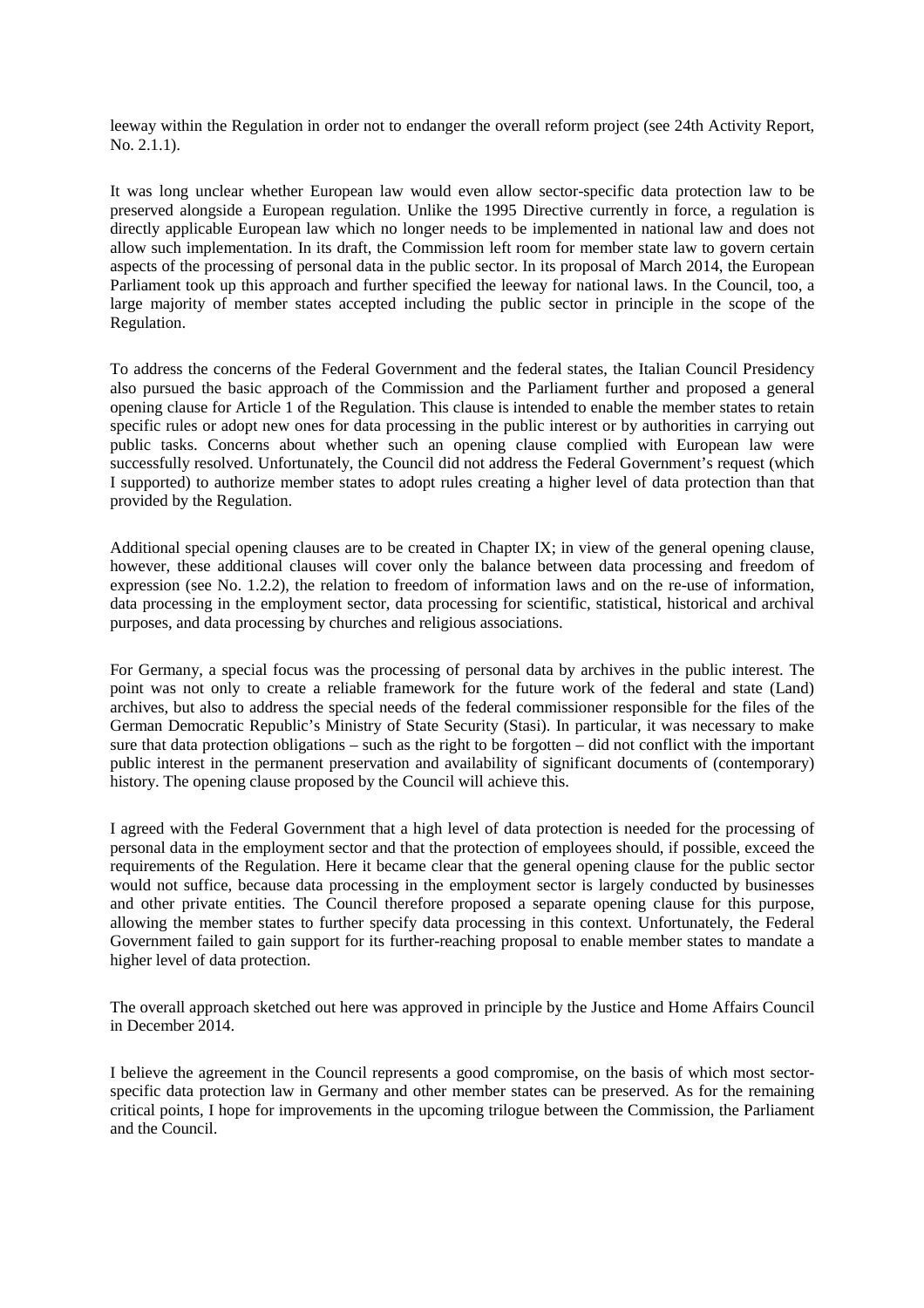# **1.2.2 Data protection in conflict with the freedom of expression?**

*Can a high court decision strengthening data protection at the same time weaken the freedom of expression and information? Some say yes and are therefore calling for a mechanism to settle disputes in order to find an appropriate balance between fundamental rights.*

The judgment on the Google search engine (see No. 2.3.2) brought applause from data protection officials. I was pleased as well that, with its decision, the European Court of Justice (ECJ) once again recognized data protection as an important fundamental right which deserves protection, especially in today's increasingly digital and connected world. But the court's decision, which will extensively strengthen the protection of personal data, also drew criticism that it was too one-sided and would threaten the freedom of expression and information. When search engine results no longer display links to certain content, they argued, this could seriously limit the fundamental freedom of expression and information.

I do not share these doubts: The ECJ does not require articles and publications not to be found by using search engines; it is only supposed to become more difficult to find them by using a certain combination of search terms which must be specifically related to a certain person. For example, a search engine can continue to display links to a newspaper article if the search parameters do not include the specific person who requested that the link be deleted. Although this may make it more difficult to find certain content, it does not completely suppress it. Further, there is no legal claim that articles can be found in a search engine (see No. 2.3.2 for details).

And every decision to remove links requires a comprehensive assessment of all the rights of the concerned parties, which I believe is crucial. Such decisions must of course take into account the right of the person requesting that links be removed to control his or her personal information as well as the freedom of expression and information of third parties.

However, the Federal Ministry of the Interior apparently fears that the parties to the proceedings will not adhere to these principles, so it has called for including a dispute settlement mechanism in the General Data Protection Regulation: An independent, non-governmental office would verify in a legally binding way whether, in response to a request to remove links, the interests of the authors of the content concerned have received sufficient consideration and the fundamental rights of all parties have been properly balanced. The data protection supervisory authorities will certainly not be bound accordingly, so they may be consulted independently of such a dispute settlement mechanism and, as provided for by the ECJ, can assist persons requesting links to be removed in asserting their rights.

Although I principally do not have any objections to independent dispute settlement mechanisms, I do not see the need for such an arrangement. The Council of the European Union has already responded to the ECJ decision by amending the draft General Data Protection Regulation: Article 80, which already called for reconciling the fundamental rights in question, was expanded to include freedom of information as well as freedom of expression as rights to be reconciled with the right to the protection of personal data. The member states may provide for exceptions in their national law to certain chapters of the Regulation.

# **1.2.3 The risk-based approach**

*Since the consultations on the General Data Protection Regulation began, there has been intensive debate over whether to replace or at least supplement the current regulatory model for data protection with a riskbased model.*

In the General Data Protection Regulation, the European Commission has used the same regulatory model as the European Data Protection Directive of 1995 and German data protection law: The processing of personal data is generally prohibited and is allowed only if the data subject has provided consent or if processing is allowed on a legal basis. This model has proved effective, because either data subjects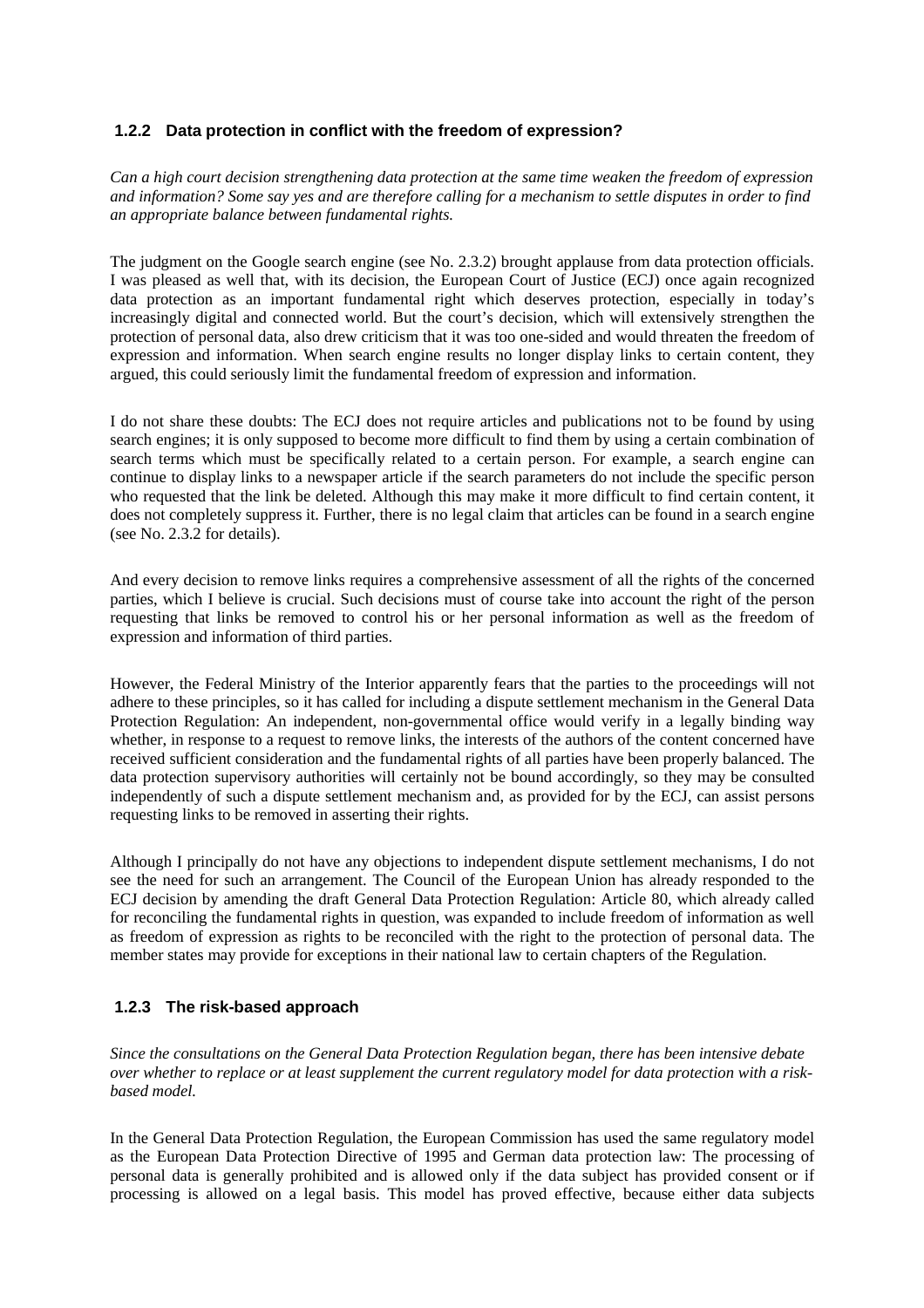themselves may decide what happens to their data, or legislators must decide whether data processing is necessary and reasonable in the overriding public interest.

This model guarantees the autonomy of the individual and makes the processing of personal data somewhat more predictable and transparent. This is especially applying in the era of the Internet and Big Data technologies: The more confusing data processing becomes, the more important it is to have a transparent and understandable regulatory framework.

In the course of discussions of the reform of European data protection law, certain representatives of the business sector, of politics and of science have time and again questioned this model, saying that the general prohibition on data processing limits innovation and hinders Europe in the competition with other economic areas outside Europe. They say that the model creates major obstacles for small and mediumsized businesses in particular, while global Internet companies hardly follow these rules anyway. As one possible solution, a risk-based approach has been proposed which would generally allow the processing of personal data, at least in the private sector, and would prohibit or place regulatory restrictions only on data processing associated with special risks.

I oppose this kind of risk-based approach and have repeatedly made my opposition clear to my counterparts in Germany's federal states and in the Article 29 Working Party. Already in its decision on the population census of 1983, the Federal Constitutional Court made it clear that there were no longer any meaningless data in an era of automated data processing. Depending on the context or combination with other information, every piece of information about an individual may be both trivial and extremely revealing. This is hard to predict, which means it is difficult to make a standardized assessment of the risk. Legislators can only regulate the risks they know about. But this would not be compatible with the individual's fundamental right to protection.

A risk-based approach understood in this way would fundamentally undermine the protection of data subjects: Under current law, every new infringement of the right to determine the use of one's information in legislation and its application must be justified, both in terms of policy and in practice with every act of processing. This places the burden of justification on those who want to process the data. If this principle is reversed, then data subjects must explain why certain data processing is risky. This would seriously weaken their position.

In my view, the current model of data protection law, which the General Data Protection Regulation also follows, does not hinder innovative business models. The ability to innovate cannot mean that every technical solution and business model is permitted, with the law having to conform to that. Instead, technical solutions and new business models must find innovative ways to adapt to the existing regulatory framework, which certainly continues to develop. With its strict data protection law emphasizing fundamental rights, Europe can be a pioneer in developing business models that promote data protection and are therefore trustworthy. European companies should view this as an opportunity and a competitive advantage.

For these reasons, proposals to make the lawfulness or fundamental rights of data subjects depend on the risk associated with data processing have fortunately not found support in the European Parliament or the Council.

But the General Data Protection Regulation still contains elements of a risk-based approach, especially when it comes to technical and organizational data protection. This is not new, but is already in existing data protection law: According to Section 9 of the Federal Data Protection Act, controllers must take only those measures for which the effort involved is reasonable in relation to the purpose of protection. The General Data Protection Regulation builds on this model and lists a graduated series of elements of technical and organizational data protection based on the risks to individuals. This applies both to the individual measures to be taken, for example encryption, and to the question as to when to conduct a data protection impact assessment or when to consult the supervisory authority.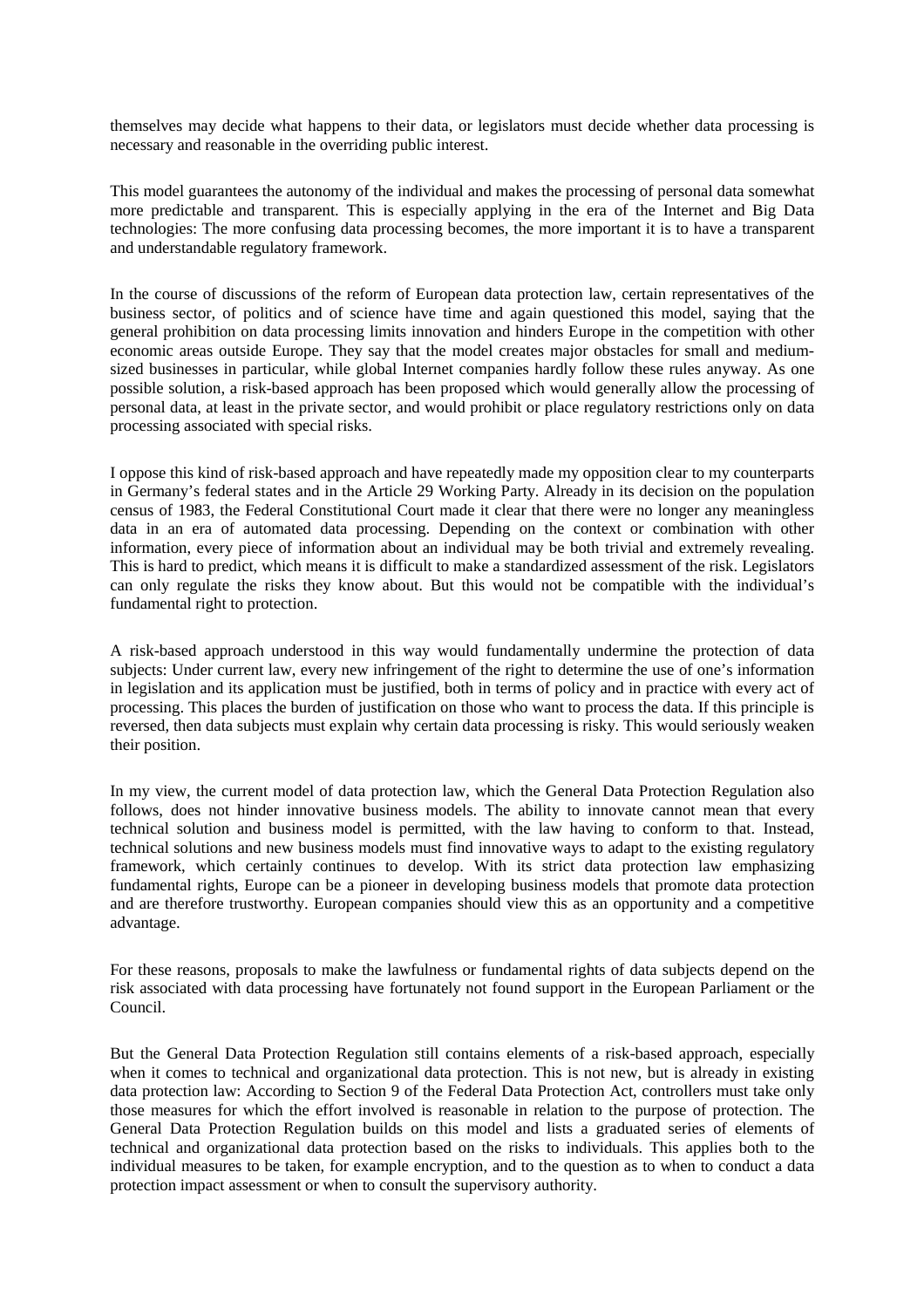Chapter IV of the Regulation, which the Council has agreed on in principle (see No. 1.1), follows such a risk-based approach.

# **1.2.4 Strengthening pseudonymization**

## *On 24 October 2014, the Federal Government sent a German note to the Council Presidency concerning the pseudonymization (as opposed to anonymization) of personal data (see No. 2.2.3).*

The purpose of the paper is to increase the use of pseudonymization of personal data in order to improve protection for data subjects. The note proposed privileging the pseudonymous processing of personal data: In the case of pseudonymous data processing, the legitimate interests of data subjects would have less priority relative to the controller's legitimate interest than they would in processing not using the protection of pseudonymization. The paper also proposed anchoring the right to use an alias (pseudonym) in social networks instead of real names.

I welcome this proposal, especially since it takes up many of the ideas I suggested at expert level during the process of interministerial coordination. Moderately privileging pseudonymous data processing is certainly a feasible way to create incentives for this and other protective measures.

But a shorter and more concise definition of pseudonymization would have been desirable. The proposal contains some redundancies and is not sufficiently oriented on the existing terminology.

I also support the proposal to be able to use social networks without revealing one's own identity, although the proposed addition to recital 24 of the Regulation stating that this right may not conflict with law enforcement measures seems problematic. In the best case, this is only intended to clarify that powers provided by criminal law and the law on criminal procedures remain unaffected; in the worst case, however, it could be interpreted to mean that a database of users should be created for comparison with data from Internet access providers as a kind of data retention which would allow extensive surveillance of Internet use.

I also approve of the clear distinction between pseudonymization and anonymization. As the proposal makes perfectly clear, pseudonymized data are still personal data and are absolutely not the equivalent of anonymized data. As a result, they are covered by the scope of existing and future legislation. The note clears up the widespread misconception that pseudonymized data can no longer be traced back to a specific data subject; instead, pseudonymization represents a purely protective measure.

It remains to be seen whether these proposals will be considered, given the advanced state of negotiations in the Council of the European Union. I hope they will!

# **1.2.5 The future of data protection supervision**

*The increase of cross-border data transfers in the course of a global economy and the growing supply of goods and services via the Internet require clear procedures for businesses and – also in the meaning of citizen-friendliness - effective cooperation among the data protection authorities within the EU.*

For this reason, the European Commission proposed the principle of a single contact point ("one-stop shop") in the draft General Data Protection Regulation: Businesses with multiple branches within the EU should be able to turn for assistance to the data protection authority in the member state in which their headquarters are located. This so-called lead authority would be responsible throughout the EU for all supervisory authority measures and decisions concerning the business in question; it would be required to cooperate with the competent supervisory authorities at national level. The Commission also proposed a mechanism for coordination in certain cases when multiple member states are affected by a processing operation. Known as the consistency mechanism, it is intended to bring about uniform data protection within the EU (see the 24th Activity Report, No. 2.1.1).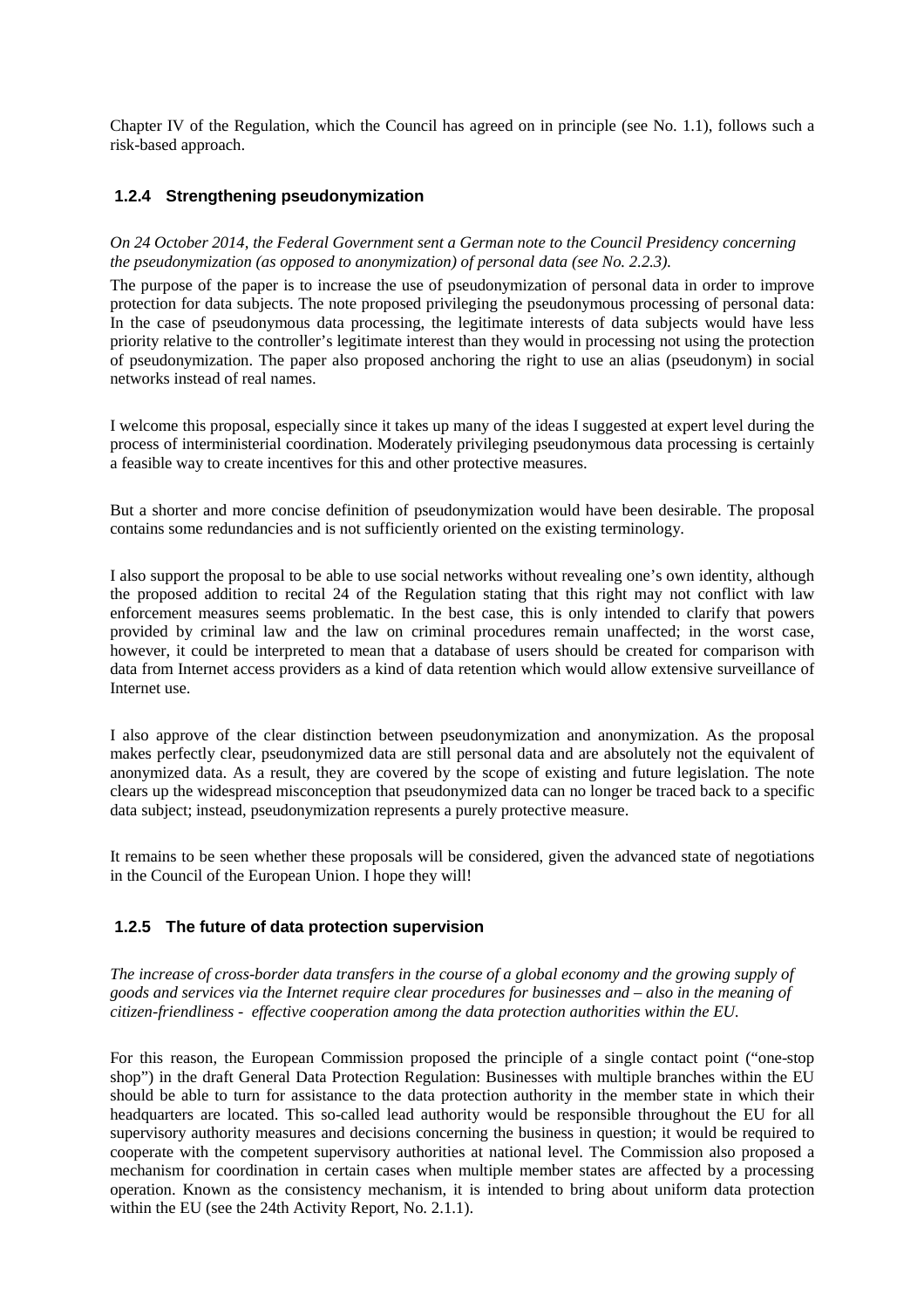The one-stop shop was intensively discussed in the European Parliament and in the Council.

In its decision of March 2014, the Parliament supported the approach, proposed by the Commission, of a "lead data protection authority", but also spoke out in favour of a stronger role for the European Data Protection Board, the successor to the current Article 29 Working Party, which is supposed to be able to come to decisions in individual cases that will be binding for the competent national supervisory authority. By taking this approach, the Parliament has turned against the power the original draft of the Regulation gave the Commission to issue implementing acts to ensure the proper application of the Regulation in those cases in which more than one supervisory authority was involved in the framework of the consistency mechanism (see No. 3.1.1 on the concept of implementing acts).

The one-stop shop was also intensively discussed at Council level during the reporting period. The Lithuanian Presidency was able to bring about a substantial preliminary result at the Justice and Home Affairs Council in October 2013, where the member states approved the basic idea of a one-stop shop intended to enable the lead authority at the controller's EU headquarters to make uniform and unbureaucratic decisions in important cross-border cases.

However, the negotiations left open the question as to how far the decision-making powers of the lead authority should extend. Nor were the member states able to agree on what powers the future European Data Protection Board should have if supervisory authorities involved in a multilateral case cannot agree on how to proceed. Some member states, including Germany, thought that the Board should be able to make binding decisions concerning the application of the Regulation. Other member states argued in favour of stronger decision-making powers for the lead authority.

The negotiations also focused on how the single contact point should be designed to be as citizen-friendly as possible: Citizens are supposed to be able to take their questions and concerns to their local data protection authority and should not have to worry about questions of jurisdiction or coordination mechanisms. In the Council negotiations, this necessarily led to the question of how the different data protection authorities at the company's headquarters and at the data subjects' place of residence could come to the same decisions. In December 2013, the Council's Legal Service therefore issued an opinion proposing that the European Data Protection Board should have the power to make legally binding decisions in certain cases in which measures by local supervisory authorities would not be sufficient on their own.

Next, the Italian Council Presidency developed a model leaving the responsibility to monitor and punish violations of the Regulation and to process complaints from the public in principle to the national authorities, while requiring them in cross-border cases to work with the lead authority at the controller's EU headquarters. According to this model, not only the national authorities, but also the national courts should continue to be responsible for dealing with complaints lodged by individuals. According to the Council, and similar to the position of the European Parliament, the European Data Protection Board should act as a dispute settlement body which can make legally binding decisions if the lead authority and affected national authorities cannot agree on how to proceed.

I have been closely involved in the negotiations on the one-stop shop and the future role of the European Data Protection Board, at both national and European level. For example, at my initiative the data protection conference in March 2014 adopted a resolution on the structure of future data protection supervision in Europe (see Annex 7). In the resolution, the conference calls for the European Data Protection Board to have the power to make legally binding decisions.

During the reporting period, the Article 29 Working Party also repeatedly addressed the one-stop shop issue. At my initiative and based on the resolution of the data protection conference, the Working Party drew up a joint position paper that the Working Group's chair sent to the Greek Council Presidency in April 2014. In the paper, the Working Party also calls for a stronger role for the European Data Protection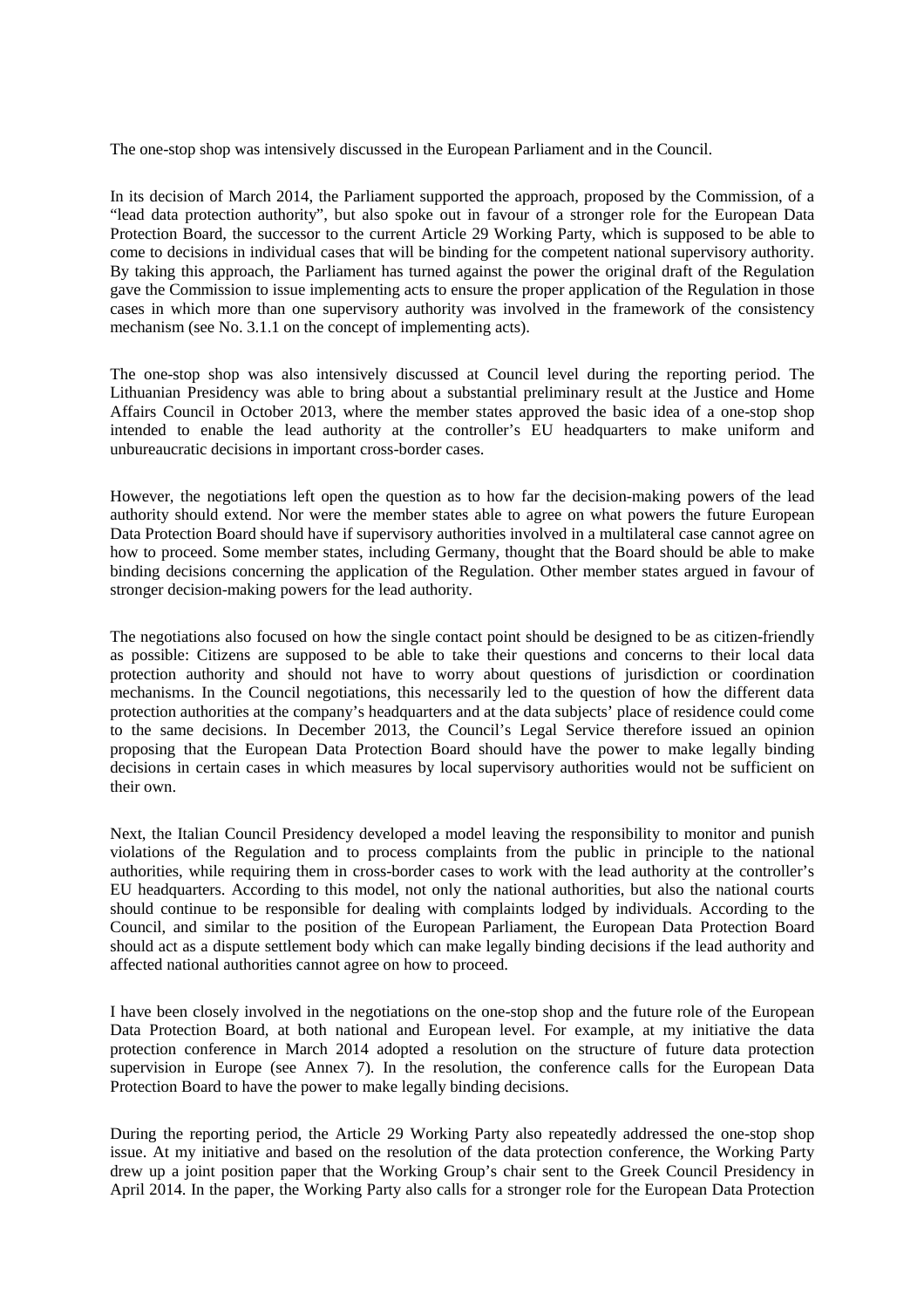Board which should be able to accept binding guidelines or other measures. Like the German supervisory authorities, the Article 29 Working Party also opposed EU-wide compliance procedures.

The" one-stop shop" issue has seen an overall positive development at EU level within the past two years. I believe it is crucial that the national data protection authorities should emerge stronger from the legislative process, with new procedures for cooperation and decision-making which will enable uniform and effective action in cross-border and EU-wide cases. Cooperation procedures and cooperation within the European Data Protection Board must be practical. No unreasonably bureaucratic burdens should be created for data subjects, companies or data protection authorities.

Implementing the cooperation mechanisms required by the "one-stop shop" principle will be a special challenge for Germany, with its federal division of powers. The existing structures, with 18 German data protection authorities, each having its own area of jurisdiction, will have to be reviewed by the time the General Data Protection Regulation is adopted to ensure efficient and also citizen-friendly data protection supervision. My office and I will then have to take on major new tasks in connection with the European Data Protection Board's role, which will be much larger than that of the Article 29 Working Party.

# **1.2.6 Transfers to third countries, Safe Harbor, impact of the Snowden affair**

*Cross-border flows of data and information have become routine in our globalized and interconnected world. The relevant rules in the General Data Protection Regulation build on the system and principles of the 1995 European Data Protection Directive (95/46/EC).*

The General Data Protection Regulation allows data transfers from the EU to third countries when these transfers are based on decisions of the European Commission concerning the level of data protection in the recipient state, on legally binding safeguards such as binding corporate rules to protect personal data, or on standard contractual clauses. In the absence of such safeguards, data transfers may be allowed only in certain exceptional cases for certain situations defined in the Regulation. For example, data transfers to third countries may be allowed if the data subject has expressly consented to them or if they are required by contractual agreements with the data subject or by the data subject's vital interests. But the Regulation also includes rather vague conditions for exceptions, such as "important reasons of public interest" or the legitimate interests of the controller (see below).

These rules for data transfers from the EU to third countries were kept by the European Commission in its draft of the Regulation and approved by both the European Parliament in its decision of March 2014 and the Council in June 2014. After more than two years of negotiating, this was the first time the Council reached political agreement on part of the draft Regulation (including approval in principle of the so-called marketplace principle; see No. 1.2.7).

The European Parliament and the Council still see a need for revisions, among other things to the role of the European Data Protection Board, which is supposed to provide an opinion on the level of data protection in a third country before the Commission makes its decision regarding the adequacy of data protection there. The Parliament also believes that the validity of adequacy decisions already made on the basis of the 1995 European Data Protection Directive should expire five years after the new Regulation enters into force. This would also affect the European Commission's Safe Harbor decision 2000/520/EC (see also No. 4.7.1). In addition to the "classic" instruments such as binding corporate rules and standard contract clauses, data transfers from the EU to third countries based on appropriate safeguards would also be allowed on the basis of approved certification mechanisms and, in the Council's view, of approved codes of conduct as well as legally binding instruments between public authorities or bodies.

In contrast to the Commission and the Council, the European Parliament opposes allowing transfers to third countries which are not large-scale or frequent also on the basis of the legitimate interests of the controller or processor. I agree with this position. This new exception for "legitimate interests" must not become the rule for data transfers to third countries, as this would undermine the more specific data protection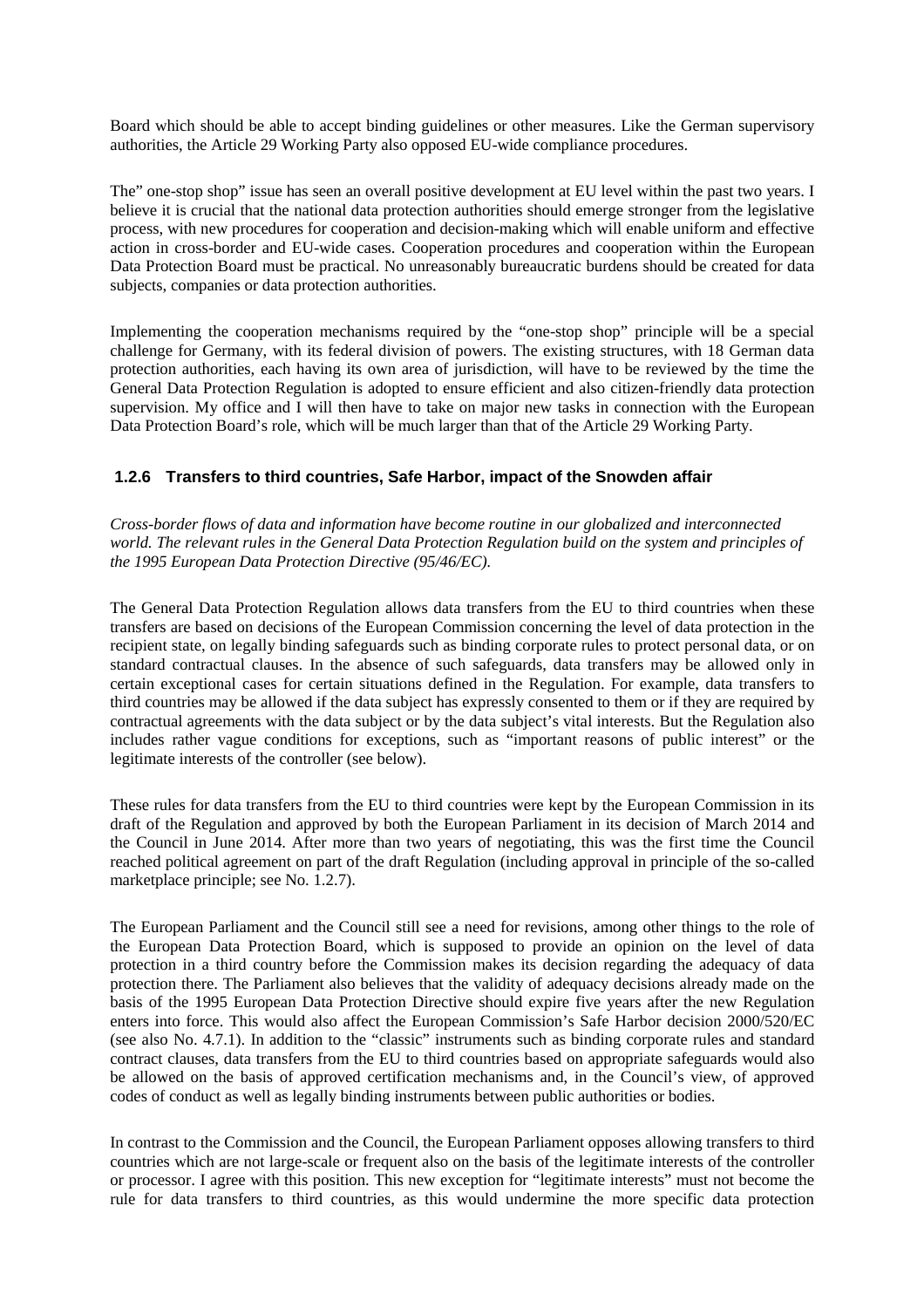instruments such as standard contracts and contractual clauses and consent of the data subject. In its opinion of September 2014, the Article 29 Working Party also emphasized that data transfers to third countries on the basis of "legitimate interests" should be the exception (see WP 222 of 17 September 2014).

The debate over protecting Union citizens' personal data from third-country government authorities was fuelled by revelations of the U.S. National Security Agency (NSA) programme PRISM in 2013 (see No. 2.1). As a result, the European Parliament called for adding a specific article to the Regulation concerning data transfers to government authorities and courts in third countries. The Parliament's proposed revision to Article 43a would make clear that the EU would neither recognize nor enforce decisions by courts and administrative authorities of a third country requiring controllers to hand over personal data unless laid down in international agreements on administrative or mutual legal assistance. In the individual case, such data transfers would require the permission of the data protection authorities and other competent authorities of the EU member states.

I agreed with this demand, which the Article 29 Working Party had already made in its March 2012 opinion on the Draft Regulation (WP 191 of 23 March 2012) and repeated in its opinion of September 2014 (WP 222 of 17 September 2014). Creating such a rule would not stop foreign intelligence services from operating in Europe, but it could create a certain amount of transparency regarding such surveillance, could help maintain proportionality and above all create incentives to conclude international agreements.

To my regret, however, the Federal Government's initiative in September 2013 to include a similar rule (here under the designation of Article 42a) in Chapter V of the Regulation was not adopted by the Council. Under what conditions third-country government authorities may gain access to Union citizens' personal data is a question which requires intensive discussion again in the upcoming negotiations between the Commission, Parliament and Council.

# **1.2.7 Adequacy to deal with the Internet, Big Data, profiling**

*I disagree with the occasionally expressed criticism that the General Data Protection Regulation is not adequate to deal with the Internet. The discussion of this issue must not lead to lower standards of data protection in the Regulation. I support the Federal Government's efforts to regulate the creation of profiles.*

Along with harmonization, modernization is an explicit goal of the reform of European data protection law. The General Data Protection Regulation is intended to update the principles of data protection in effect and unchanged since 1995, when the European Data Protection Directive entered into force, in line with the digital revolution and the demands of global data traffic.

Within the Federal Government, doubts have sometimes been expressed as to whether the Regulation is adequate to deal with the Internet. Critics have said that the Regulation is insufficient to manage data protection challenges arising from cloud computing, social networks, data processing by mobile processing systems ("wearables"), Big Data analyses and extensive profiling. They say that tried and tested legal instruments such as consent and transparency rules must be questioned, while additional safeguards, or possibly even entirely new approaches, are needed.

I disagree with these criticisms. Even today phenomena such as cloud computing and Big Data can be managed and used in compliance with data protection standards, as long as strict data protection rules are followed. For example, cloud computing within the EU can be treated as third-party data processing; outside the EU, it can be governed by the rules on third-country transfers. Big Data applications could be designed to comply with the law even without requiring data subjects' consent by following the principles of purpose, necessity, data minimization, proportionality, transparency and technological data protection and using pseudonymization and anonymization. The key principles of data protection law which already exist today, such as the autonomy of the individual, transparency, purpose, relevance and necessity, can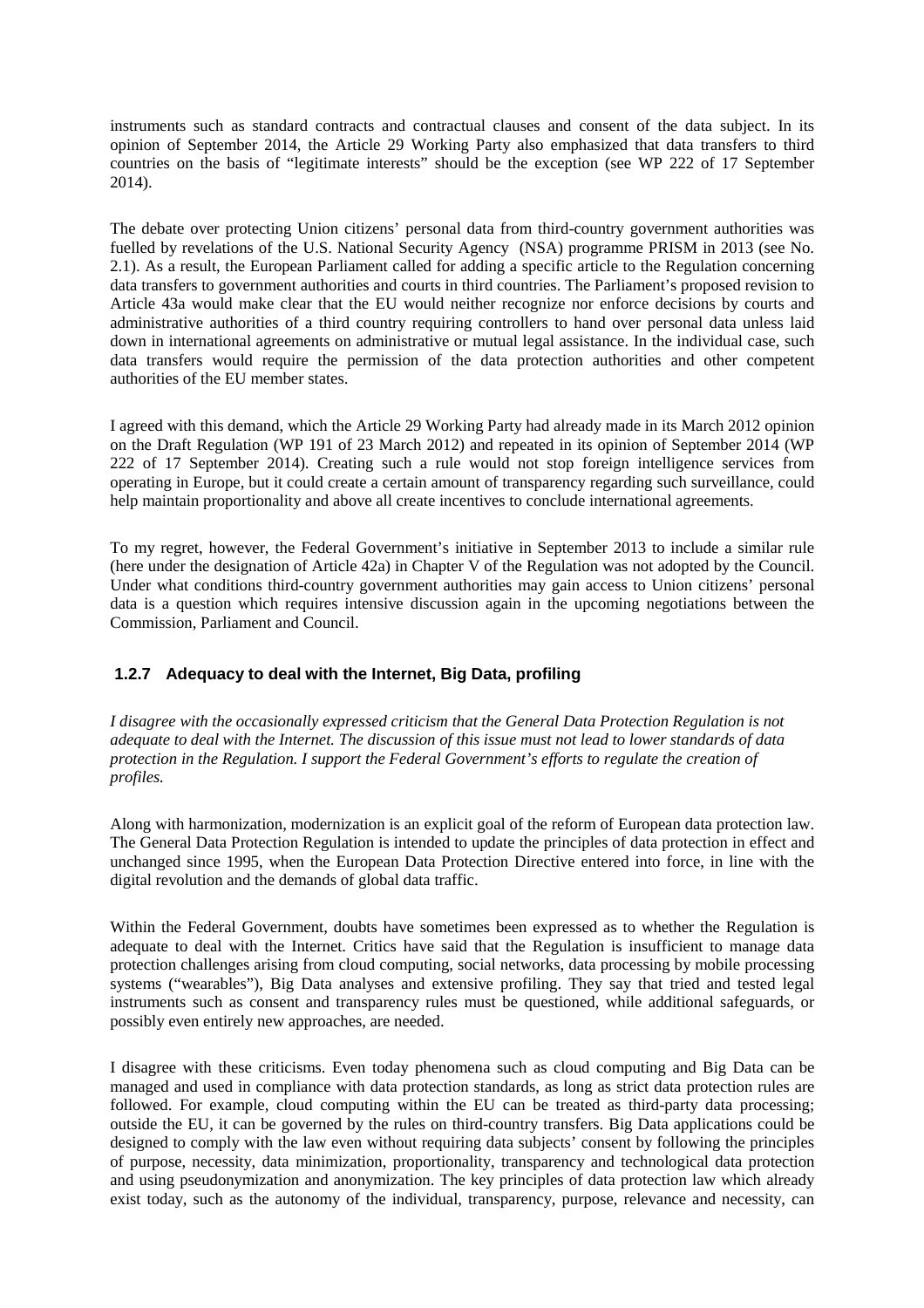therefore provide effective protection and ensure that data protection law remains neutral with regard to technology, which everyone wants. Such neutrality is also necessary, given the rapid pace of innovation; it would be short-sighted to try to create new data protection legislation for every new technology. The fundamental principles of data protection must therefore apply to Internet-based data processing as well.

However, the argument of inadequacy to deal with the Internet is sometimes used not because data protection law lacks safeguards, but on the contrary because it supposedly creates too many barriers. According to this argument, European data protection law is an obstacle to competition in the digital market because it does not allow EU companies to do what companies in third countries, namely leading U.S. companies, are allowed to do. I do not find this argument convincing either, for several reasons: Firstly, the marketplace principle in the Regulation means that European data protection law also applies to third-country companies which offer goods and services in the European market, thus ensuring the same conditions for competition in Europe. Secondly, European data protection law should not aspire to legitimize Big Data analyses or other data processing by reducing legal requirements, simply because such processing is technologically possible. Law should not follow technology but rather has the responsibility of setting appropriate framework conditions for technological developments. This is why I oppose a riskbased approach in which the regime of data protection law is supposed to apply only to high-risk data processing (see No. 1.2.3).

On the other hand, I agree with the Federal Government that the requirements for profiling are not yet sufficiently defined in the Regulation, even though profiling is certainly not a purely Internet-specific problem, given the many possible applications for user, behaviour, movement and other personal profiles. In particular, regulation should not be limited to the detrimental effects of a decision made on the basis of profiling; instead, regulation should start much earlier, namely with the profiling process itself. While the European Commission's proposal only refers to measures based on profiling, which may neither be entirely automated nor have legal effects nor cause significant harm, the European Parliament's proposal contains important improvements. But the Parliament wants the prohibition on profiling to apply only if profiling results in measures which produce legal affects for the data subject or have similarly significant effects on the interests, rights or freedoms of the data subject. The Council's position on this issue is not yet clear. I therefore support the Federal Government's desire to regulate profiling regardless of which requirements apply to a decision based on profiling, such as a decision not to conclude a contract.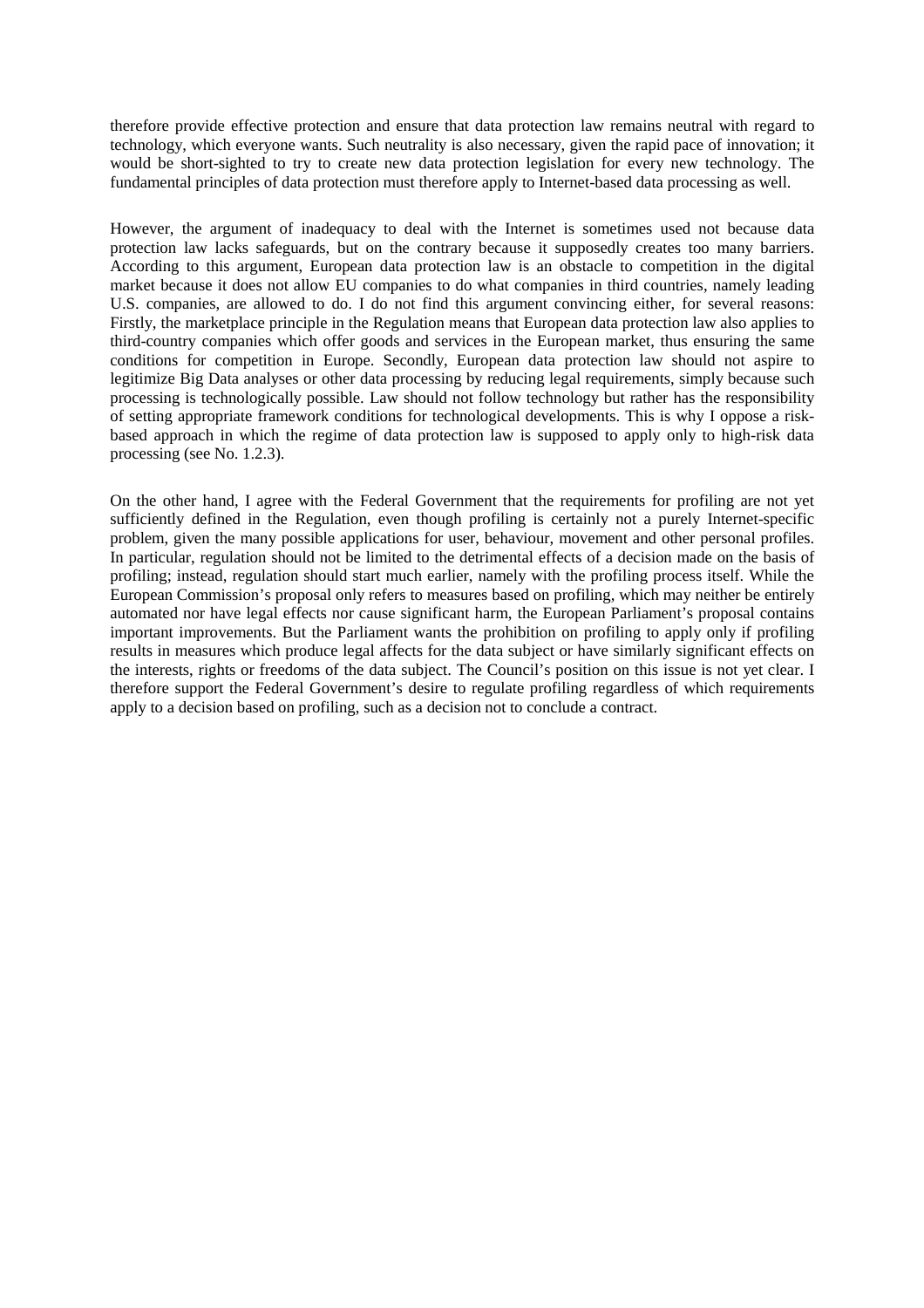## **2 Basic policy issues**

# **2.1 The NSA scandal**

# **2.1.1 The NSA scandal: For they know (not) what they do?**

*The NSA scandal has been a major focus of my activities since it broke, but no tangible results have yet been achieved. This was also due to a lack of cooperation.*

As Edward Snowden revealed, U.S. and British intelligence services have intercepted, stored and analysed massive amounts of telecommunications (telephone calls, e-mails, text messages, Internet use, etc.) in the absence of specific suspicions - on a scale previously unimaginable. The surveillance also extended to persons in Germany, including holders of high political office. To investigate the matter, the German Bundestag unanimously agreed to create a parliamentary committee of inquiry, which began its work on 3 April 2014. The committee is charged with investigating not only the activities of foreign intelligence services (see Bundestag printed document 18/843 of 18 March 2014). It is also investigating whether German security authorities were involved in these activities and whether national laws or restrictions were violated or circumvented, for example whether German authorities received data from their foreign partners that they would not have been allowed to gather under German law, or whether German intelligence services collected data in Germany for foreign intelligence services which German law would not have allowed the foreign intelligence services to collect (so-called exchange of "rings" - Bundestag printed document 18/843, I.7). The committee is also looking at how the intelligence services are supervised and whether they and the ministries responsible for supervising them have met their obligations to provide information to and cooperate with regulatory bodies, including my office (with regard to the Federal Commissioner for Data Protection and Freedom of Information, see Bundestag printed document 18/843, I.12, I.17, II.5). The committee has agreed to let me, represented by my staff, participate in their meetings. This is the first time my office has been included in this way, and I welcome it. I will do my utmost to assist with the committee's investigation.

Immediately after Mr Snowden's revelations were first made public in June 2013, I asked the federal intelligence services (Federal Office for the Protection of the Constitution (BfV), the Federal Intelligence Service (BND) and the Military Counterintelligence Service (MAD), the Federal Foreign Office and the Federal Ministry of Justice for information and an explanation. Under applicable law, they are required to assist me in fulfilling my responsibilities. The information I requested was necessary among other things to prepare and carry out local inspections. Despite my repeated requests, the Federal Ministry of the Interior and the BfV refused to give me the information I asked for with a hint to my supposed lack of competence in this area. In September 2013 I submitted a formal complaint and publicly complained that these refusals were serious violations of the law. But that did not get me the information I wanted either. I do not have any further-reaching means of applying sanctions.

Despite these obstacles, I did conduct initial inspections at the BfV and BND. The inspections at the BND were especially time-consuming and labour intensive and will probably require additional time. Due to confidentiality rules I cannot provide any further details in this report. I will report my investigations and inspection results to the responsible authorities as allowed by law. I will be able to make a final assessment only after I have completed my inspections.

As soon as Mr Snowden's initial revelations became public, I offered my assistance to the parliamentary control panel and the Bundestag's G 10 Commission responsible for supervising the federal intelligence services in investigating the matter and optimizing the oversight of the intelligence services. As noted in previous activity reports (see 24th Activity Report, No. 7.7.1 ff.), there are serious shortcomings with regard to the supervision of the intelligence services and the structure of supervision required by law.

In the meantime, the Federal Ministry of the Interior conceded that, to carry out my legally mandated tasks, I may access and use personal data gathered pursuant to the Act to restrict the Privacy of Correspondence,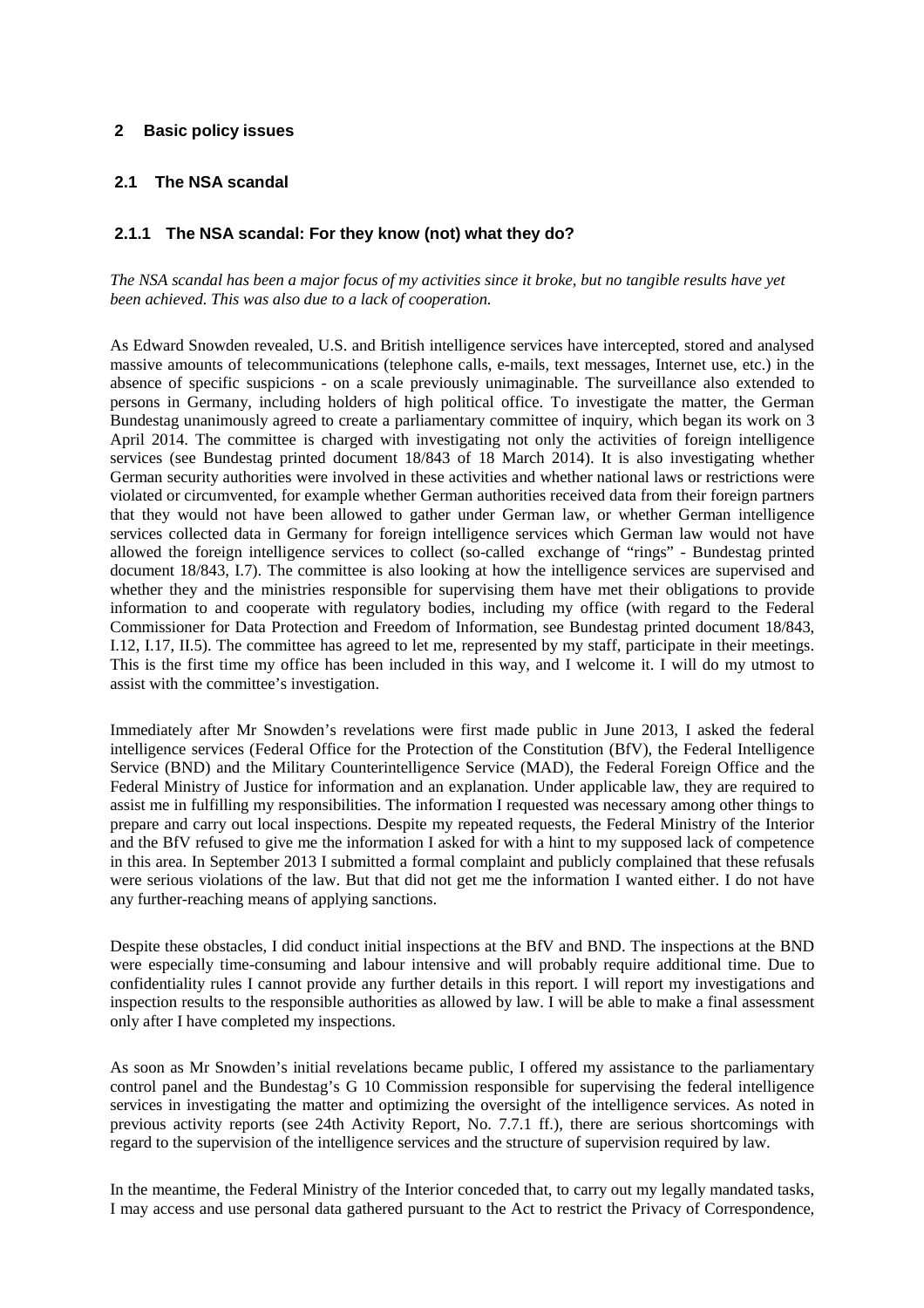Posts and Telecommunications. This is an important step towards remedying these shortcomings, but by no means sufficient. Regulations and/or clarification are needed. They are yet to come. I greatly regret the fact that legislators did not adopt the necessary amendments, for example in the legislation that will make my office a supreme federal authority effective 1 January 2016.

I recommend that legislators should remedy this deficit as quickly as possible. I also call on them in particular to allocate sufficient personnel and material resources to conduct adequate inspections.

I have already referred to this in my report to the German Bundestag on surveillance activities by U.S. intelligence services in Germany (Bundestag printed document 18/59 of 15 November 2013).

My report to the German Bundestag also contains comprehensive assessments of the legal situation at national and international level, a description of existing problems and my conclusions and recommendations for action. I have referred to this public report in committee meetings, interviews, lectures and publications.

But I would like to stress here once again that the system of checks and balances for the intelligence services requires major readjustment. Especially since 2001, the tasks and powers of the security authorities have been greatly expanded, along with their personnel resources and budgets; overreaching cooperation between intelligence services and the police has been intensified at national and international level; enormous central databases have been established; and a new security structure has been created. The new national centres for cooperation between federal and state security authorities (such as the Joint Centre for Countering Extremism and Terrorism (GETZ)) serve as examples of this development.

The bodies responsible for supervision have not expanded in parallel, so there are serious legislative deficits which must be remedied as soon as possible in the citizens' interest. As the result of this development, I am no longer in a position to carry out my legally mandated tasks of advising and monitoring appropriately with the limited personnel and material resources at my disposal. So I am also no longer able to effectively perform for the citizens concerned the compensation function stressed by the Federal Constitutional Court in its decision on the Act on Setting up a Counter-Terrorism Database, that is, to determine for the persons concerned whether secret interference by the security authorities has violated their rights. According to the Federal Constitutional Court decision, such reviews are extremely important, because the persons concerned as a rule have no way of knowing about such secret interference. I urgently call on legislators to fulfil their responsibilities and create a balanced relationship between security and supervision.

This is vital to protect fundamental rights and the public trust in efficient, independent regulatory bodies, and thus for essential elements of the democratic rule of law.

I recommend to the legislator, when taking the necessary action, to consider the resolutions of the conference of the data protection commissioners of the Federal Government and of the States (Länder) of 5 September 2013 and 9 October 2014 on the unlawfulness of surveillance without just cause and on the effective supervision of the intelligence services (see annexes 6 and 11).

# **2.2 Big Data**

*The processing of larger and larger amounts of data has taken on new dimensions thanks to advances in storage technology. Today, the necessary storage capacities and computing power are available to combine and analyse massive amounts of data from a variety of sources. New ways of using these massive amounts of data, known as Big Data, in very different areas are constantly being found.*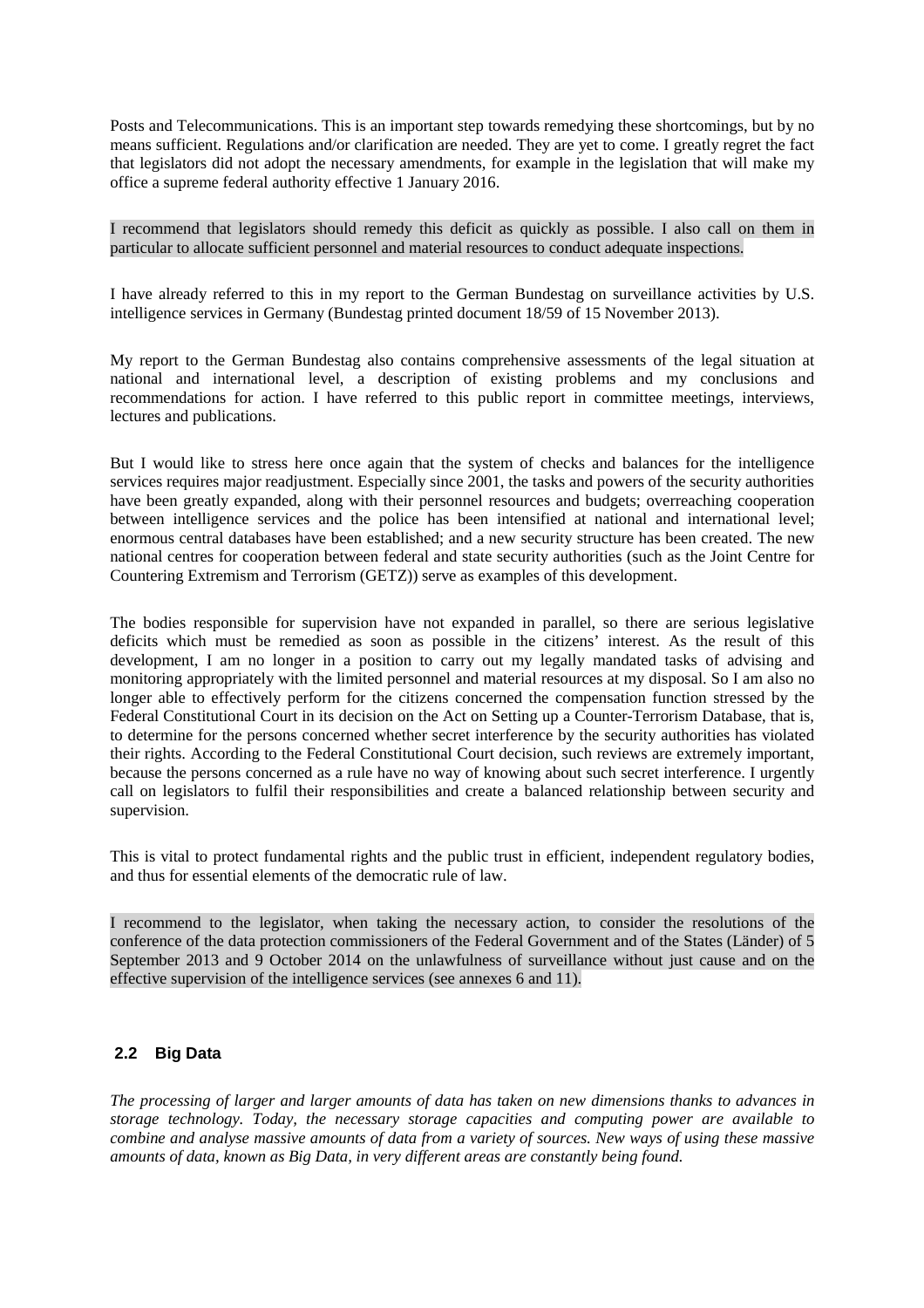# **2.2.1 Big Data: Opportunities and risks**

*It is said that the global volume of data doubles every two years, due to the digitization of daily life and the urge to convert as much as possible into digital form. New methods and technologies are being used to develop new fields of application in connection with computing by means of large amounts of data. Both the private sector and government institutions see great potential in the use of Big Data. However, it also poses risks for the right of informational self-determination.*

The most common explanation of Big Data describes it as calculating and analysing large and complex amounts of data which may also be dynamically changing. The data may be unstructured or partly structured and be a conglomeration of a variety of data collections. Advances in storage technology, computer performance, methods and algorithms make it possible to analyse such large volumes of data in close to real time.

The data come from a wide variety of sources: search queries, customer and call-related data from mobile networks, data from social networks such as Facebook, blogs and e-mails, energy consumption data from energy utilities. Data from highly diverse sources are combined in order to conduct more comprehensive and precise analyses. There are now numerous Big Data applications:

In medical research and early detection, for example, Big Data are used to try to determine which treatment is best for the patient. Analysing large amounts of data is supposed to help determine which medication is the best, with the aim of developing an individually tailored therapy for each patient.

Data centres generate comprehensive log files at various junctures. These are combined and analysed to detect anomalies, such as attacks or unlawful database queries, alterations to systems or manipulation.

Real-time analysis of search queries is a good example of a Big Data application: An unusually large number of queries in a particular region related to a hospital or flu remedy may indicate that a major outbreak of flu is on the way.

Smart meters send a flood of data to energy utilities (see 24th Activity Report, No. 10.1) which they can use to monitor and direct the flow of energy. Here, Big Data technologies can help manage fluctuations in the production of wind and solar power and offer customers individually tailored rates. But they also make it possible to keep track of what customers are doing at different times of the day, for example, as indicated by their energy use measured at brief intervals.

Big Data applications that use personal data are often incompatible with the law. They come into conflict with the fundamental data protection principles of purpose, necessity, proportionality, direct collection and transparency. Big Data processing of personal data is legal only with informed and voluntary consent of data subjects, but as a rule, obtaining consent is neither possible nor practical. This is why anonymization is crucial to Big Data applications. Given the growing collections of data from highly diverse sources, however, even the use of anonymous data poses a risk that combining data may make it possible to identify specific persons. Thus Big Data applications must be designed to ensure that no individuals are or can be identified at any stage of processing. It is not enough if the data base on which the analysis is based cannot be used to identify an individual, if, in the course of processing the data combining information with other, also de-personalized data may make it possible to identify specific persons. Especially if using highly selective criteria for analysis or a small reference group, the result of a Big Data analysis may make it possible to identify specific persons. Here, it also depends on whether third parties to whom the analysed data are sent can identify specific individuals using the existing possibilities for identification. The first example of this is the U.S. company AOL's often cited publication in 2006 of search results from its own search engine: Although the AOL user IDs had been anonymized for the search results shown and replaced with a number, the combination of the entirely unfiltered search data enabled significant and detailed personal identification, because many users had searched for information of personal interest to them,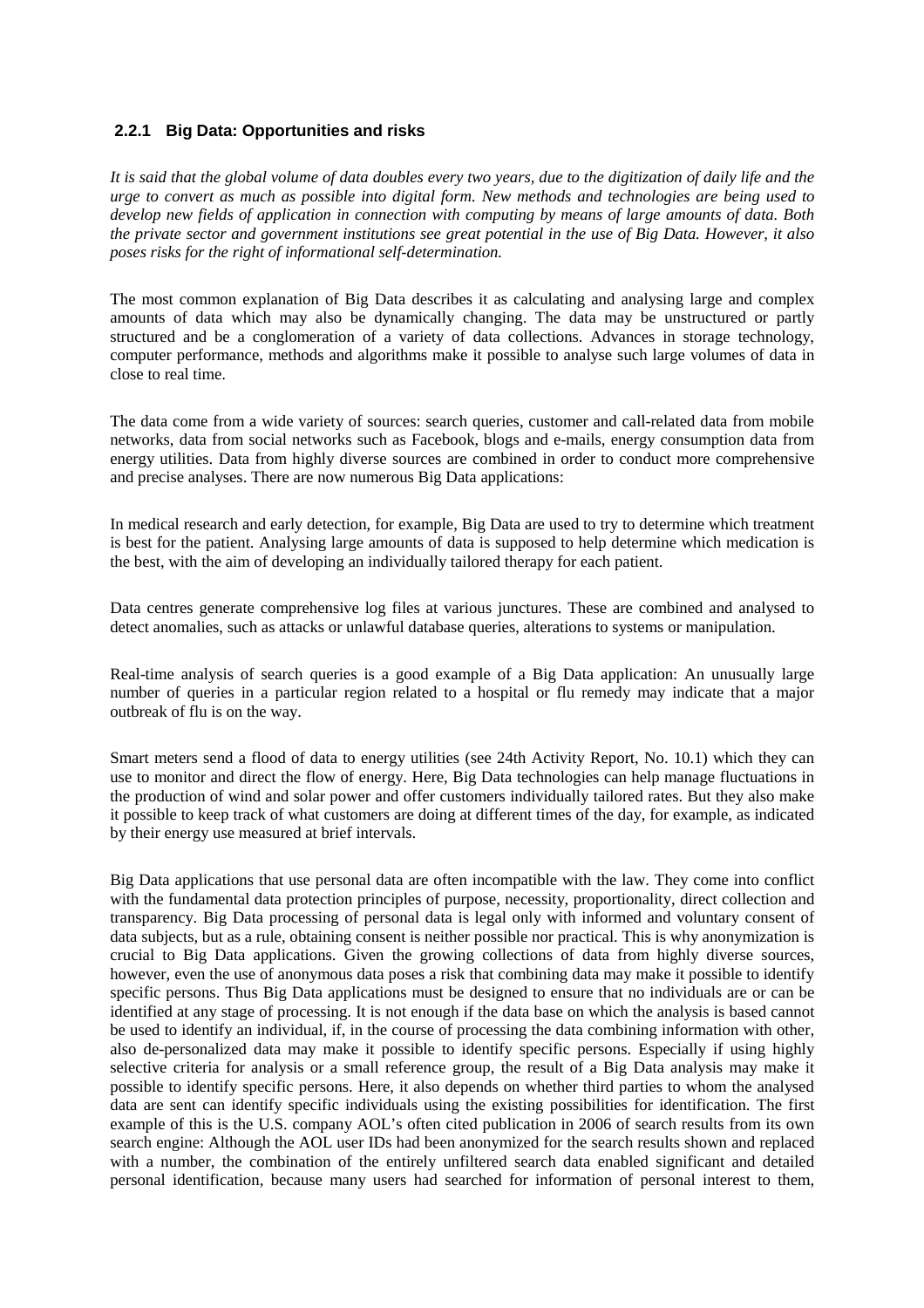including their own names, local addresses, familiar companies own websites, or the names of family members and friends.

Further, there is a general problem of applying anonymized analysis results to an individual. Even though Big Data analyses use anonymized data, applying the results to an individual who matches the results constitutes identification of an individual. As a result, individuals are identified if analysis results are used to determine or influence how someone is treated or judged. For example, it is standard e-commerce practice for a customer to be offered a range of payment options which depends on the likelihood that he or she will not pay. Calculating this risk is based on the anonymous analysis of a large number of previous cases. The results of this analysis are applied to the customer's available data in order to calculate the risks. Such credit scoring is naturally imprecise because it does not predict actual behaviour but only calculates probabilities – with potentially serious consequences for the individual.

Big Data will probably continue to grow even more important as additional possibilities for application and new data collections increase. Although I see great opportunities here for the private sector, Big Data applications must address compliance with data protection at an early stage and keep evaluating it anew.

In general, a regulatory framework is needed, if possible with global scope. The European General Data Protection Regulation, which is currently being negotiated, marks a first important step in this direction, as it would lead to a harmonized level of data protection not only in Europe. With its marketplace principle and the rules for transferring data, it would have an impact well beyond the European market.

Further, technological approaches are greatly needed to keep the dangers described from becoming reality. For example, smart mechanisms for anonymization or strong pseudonymization help make it possible to use Big Data technologies in a way compatible with data protection. This would also create enormous potential for innovation in the European IT industry.

Box for No. 2.2.1

# **Data protection requirements for Big Data:**

- 1. In general, it is necessary to "securely" anonymize personal data at an early stage of processing; however, Big Data applications run the risk of re-identifying individuals later. So requirements of data protection law must always be kept in mind, even though the data are supposedly anonymous.
- 2. Using a data protection impact assessment during the design phase could help make systems protect personal data better.
- 3. Limiting the combination of data, reducing the length of retention, ensuring greater supervision for users:

 If the amount of available data is reduced already at the time of collection, then these data which have been "economized" are no longer available for Big Data use at a later stage.

- 4. Creating transparency and freedom of choice by requiring data subjects' consent.
- 5. Documenting responsibilities (Where do the data come from? Who collected them?).
- 6. Applying special safeguards to the use of especially sensitive data for purposes other than those for which they were originally collected.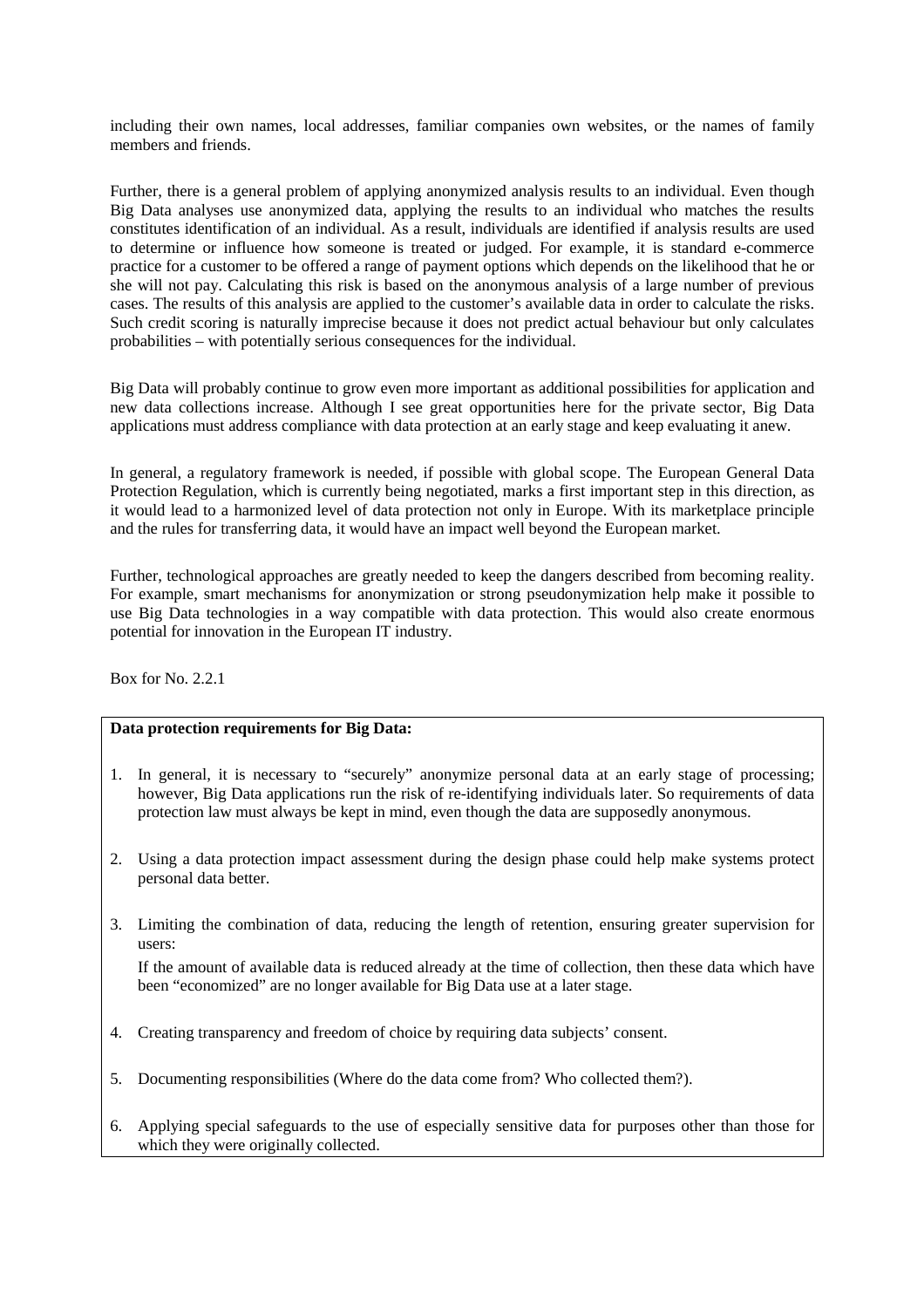# **2.2.2 The "Internet of Things"**

*Big Data is everywhere, even in this Activity Report. Global developments regarding the "Internet of Things" (IoT) are giving further impetus to data protection issues.*

For a number of years now, in the private sector, especially in trade, products are being recognised by means of RFID-systems (see No. 8.6). Logistics companies use these systems to manage goods, and in manufacturing, they are used as unique identifiers for components, for example in assembling vehicles. In future, business and industry would like to expand such tracking of products and parts by enabling more and more devices to connect to the Internet in order to be able to communicate with each other. Consumers are sometimes unaware of this. The makers of these products promise that this technology will make our lives easier and more pleasant, for example with regard to motor vehicles or health care. Because of the topicality of this issue, the International Conference of Data Protection and Privacy Commissioners addressed it in 2014 (see No. 4.3 and the box below).

Many products already contain data sources for Big Data and the Internet of Things, as the following examples show:

A modern television set is practically a computer with a large monitor; a video game console is a complete media centre in a child's bedroom; and a fitness wristband combined with a smartphone is a data centre with very personal information about its user. One wonders whether it is possible to use these new technologies of the entertainment industry without worrying.

With the new video game consoles, protecting children's personal data has become a concern: The latest generation of devices has sensors, cameras and technologies to recognize different players and their movements or to respond to commands by gestures or spoken key words. Users can hardly control what the device records about them. A console constantly registers all kinds of personal information about its user: reaction times, learning capacity or emotional states. This information can then be processed on an external server and possibly even sent to third parties. The data subject has little control over whether this information is ever deleted.

In some cases, all it takes to active the system is a spoken keyword. So users worry that everything they say could be stored and analysed, with the console acting as a "bug". I think it is unlikely that device manufacturers will abuse the microphone surveillance feature, as some fear, but hackers could be a potential threat by taking advantage of vulnerabilities when data are sent over the Internet. On some models, the console itself conducts facial recognition: The camera is able to recognize users' emotions or the number of persons in a room. This is valuable information for advertisers and market researchers. Ultimately, one must trust that the manufacturer will not secretly collect data and will obey the rules of data protection.

Modern TVs too now have the potential to spy on their owners. In the 1990s, television sets were not yet "smart" or connected to a network. Since then, living rooms have become "wired", with all kinds of devices, such as BluRay players, hard drives, tablets, game consoles and smart TVs connected via Wi-Fi routers. The Internet has moved from the classic desktop computer into all sorts of terminal devices.

With the help of the new smart receivers with hard drives or smart TVs, not only can users access all kinds of media formats, they can also view various additional information on hybrid broadcast broadband TV (HbbTV), the successor to teletext. HbbTV delivers prepared information from TV broadcasters and their media libraries via the Internet. This is a wonderful thing in theory, but it means that the TV set also sends large amounts of data back to the Internet, possibly enabling users to be identified. This is all the easier if the TV set also transmits a unique device identifier. So third parties may be able to find out what you are watching at any given time, and they might be able to combine these data with other data, such as user profiles from other Internet services.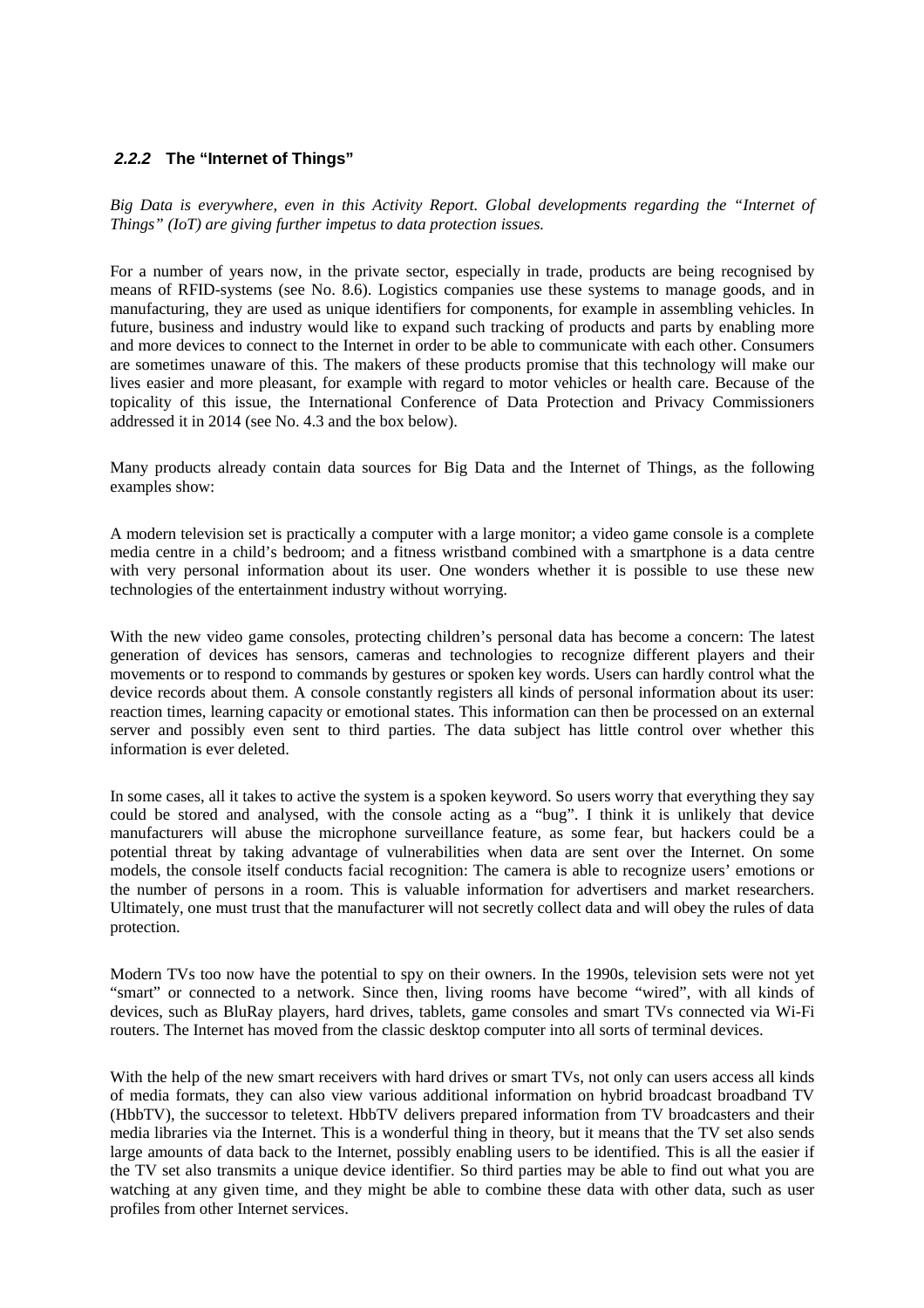Another current trend is fitness wristbands which record and monitor movement and health data such as heart rates and movement during sleep. All the data are accessed using a smartphone or PC and often stored in the manufacturer's cloud. The new generation of mobile telephones also has sensors which use special applications to collect data about us. With the help of built-in position tracking, this information is then combined with spatial data, making it possible to create highly personalized movement and health profiles. In this way, your mobile phone becomes the hub of all your activities and thus also a data centre. New devices such as smartwatches will further advance this trend. Health insurers have found an opening in the market and are already giving customers free fitness wristbands to test whether they can help in detecting illnesses. Special caution is required above all when it comes to health information: You should never give third parties any information which could be used to create health profiles or indicate the existence of illnesses. Who knows whether these data could work to your disadvantage in future (see No. 13.1)?

Various manufacturers and financial institutions are in the process of testing or introducing the option of mobile payment using near field communication (NFC). The electronic wallet could soon supplement or even replace other methods of payment. At the moment, however, only newer and more expensive mobile devices have the necessary chip. With all of the electronic devices of entertainment referred to here as examples, there is a risk that personal profiles will be created and data protection law violated. For this reason, the various working groups of the Düsseldorfer Kreis and the conference of data protection commissioners have to keep on top of the latest trends. It remains to be seen what new technologies we will face in the future and whether all these new technologies and devices will succeed in the market despite data protection concerns.

Box for No. 2.2.2

The 36th International Conference of Data Protection and Privacy Commissioners on 13–14 October 2014 (see No. 4.3) prepared a declaration on the Internet of Things recognizing self-determination as an inalienable right for all human beings (available on my website at www.datenschutz.bund.de). The Internet of Things increases the risk either that businesses and authorities will acquire personal information about us, or that we will adapt our behaviour accordingly. Both interfere with the right of informational selfdetermination. The conference therefore made the following recommendations:

- The quantity, quality, timeliness and sensitivity of data collected by the Internet of Things will continue to grow. Such data should therefore be regarded as personal data.
- Business models based on the Internet of Things must be sufficiently transparent and explain which services are accessing which data.
- Ubiquitous computing (see 23rd Activity Report, No. 1.5) will continue to grow in importance, making possibilities for anonymous use and obligations to minimize the data collected (Section 3a of the Federal Data Protection Act) ever more important as well.
- Consumers' privacy must be protected from the outset using Privacy by Design, Privacy by Default and the like. Data protection and security should be regarded as key selling points.
- The Internet of Things also poses significant challenges to IT security. To minimize the risks associated with the Internet of Things, end-to-end security is needed not only for communication between individuals (such as e-mail), but also for communication between devices, for example to protect against eavesdropping by other smart devices.
- Data protection legislation and the EU's new General Data Protection Regulation must be able to deal with the demands arising from Internet of Things technologies.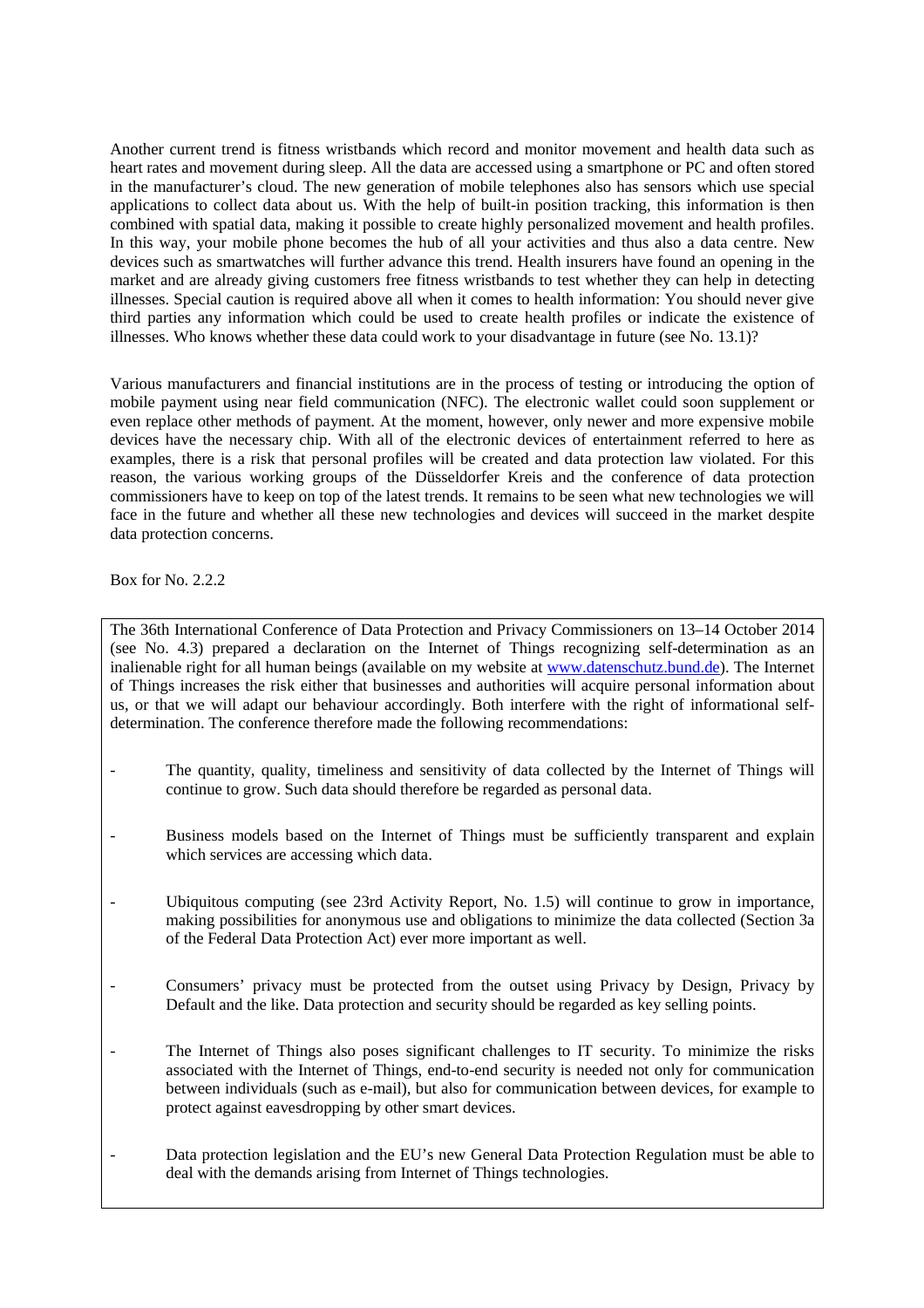A subgroup of the Technology Subgroup has also published a paper on the Internet of Things (see No. 3.1.4). The International Conference also adopted a resolution on Big Data (also available in English on my website, www.datenschutz.bund.de).

# **2.2.3 Effective anonymization and pseudonymization, please!**

*Privacy-enhancing technologies are an important tool for protecting personal data and achieving classic data protection aims. But these measures must be effective and possible residual risks taken into account. This also applies to the anonymization and pseudonymization of personal data.*

In an era of massive amounts of data (see No. 2.2), protecting personal data is increasingly important. In particular publicly accessible data, known as "open data", offer enormous potential, whether for research purposes or because they are available free of charge. But if data can be traced to a specific individual, publishing them or making them available to others can be problematic in terms of data protection law.

In addition to the technical and organizational measures pursuant to Section 9 of the Federal Data Protection Act, anonymizing and pseudonymizing personal data are effective ways to protect them. But the two processes are often confused with each other, intentionally or unintentionally.

#### **The difference between anonymization and pseudonymization**

The Federal Data Protection Act defines anonymization as altering personal data in such a way that information concerning personal or material circumstances can no longer be traced to an identified or identifiable natural person without unreasonable effort (see Box A below). This definition refers to both absolute anonymization and anonymization in fact. The latter is the case when data can be traced to a specific person only with disproportionate effort. Anonymized data are not covered by national or European data protection legislation.

By contrast, pseudonymization involves replacing the identifying features of datasets with other identifiers (pseudonyms) (see Box A below). Pseudonymization represents a useful protective measure, because it may be desirable to retain some connection between the original and the pseudonymized data (for example, to report research results to data subjects), though this should be allowed only under strict conditions and for a limited group of people. But pseudonymization is not the same as anonymization. Pseudonymized data are still personal data and are covered by national and European data protection law.

#### **Effectiveness of anonymization**

As early as 1997, Germany's data protection commissioners of the Federal government and of the States (Länder) addressed the quality of anonymization techniques in their working paper on data protectionfriendly technologies (17th Activity Report, No. 8.5), stating that the highest level of anonymity is ensured when personal data are not generated in the first place. Because this is not always possible, it is urgently necessary to define criteria for effective anonymization and for avoiding residual risks of re-identification.

Anonymization procedures should always be based on established, state-of-the-art processes and algorithms. Procedures developed in-house often have serious shortcomings. Data should be deleted when the purpose for which they were stored no longer applies - this is true in other contexts as well-. Procedures for anonymization should be taken into consideration already during the development phase (see "Privacy by Design" and "Privacy by Default", 23rd Activity Report, No. 3.1) and implemented at an early stage.

In its opinion on anonymization techniques (WP 216 of 10 April 2014; see also No. 3.1.4 in this report), the Article 29 Working Party tested the robustness of each technique based on three criteria: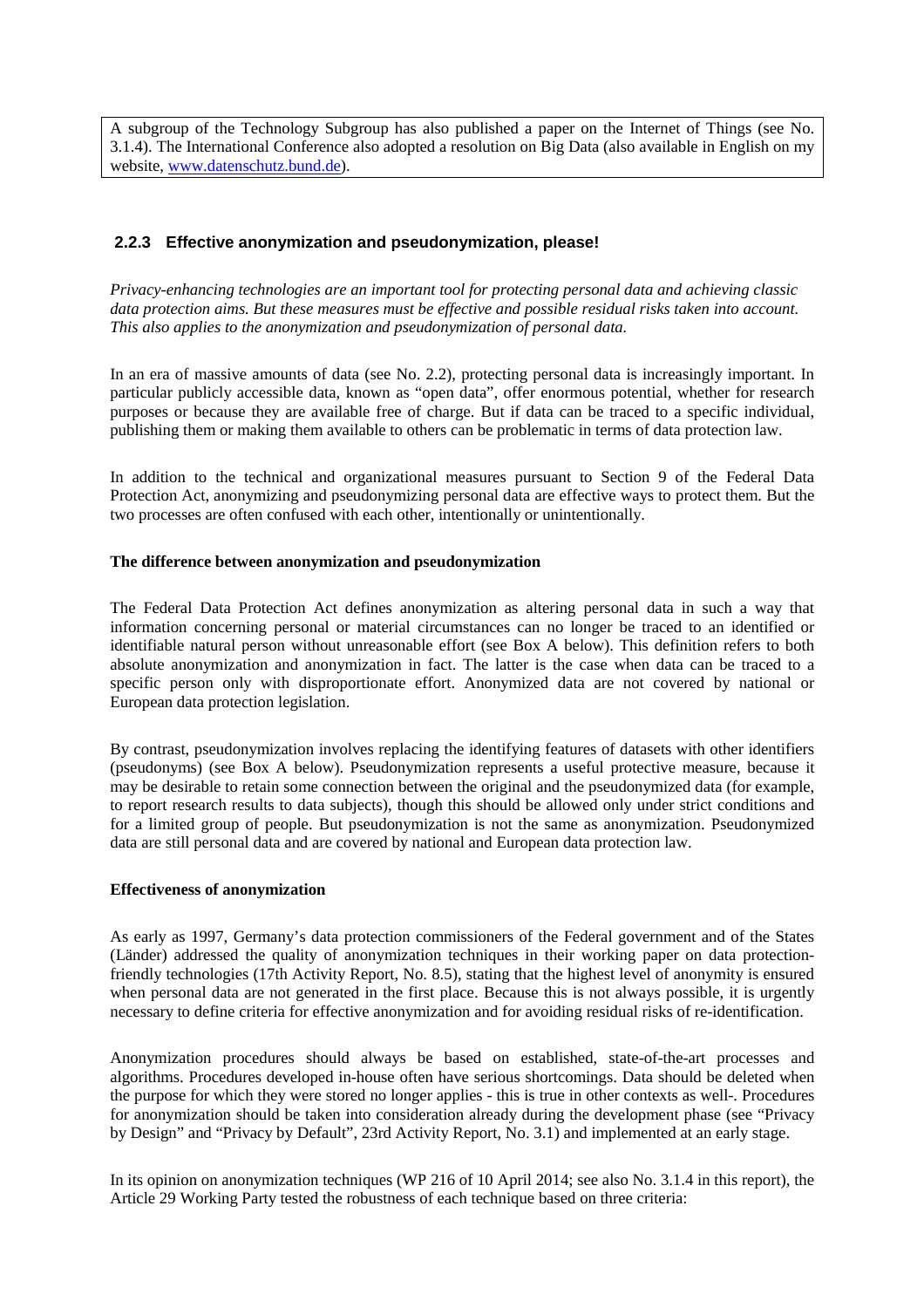- Singling out: The possibility to isolate some or all records which identify an individual in the dataset;
- Linkability: The ability to link, at least, two records concerning the same data subject or a group of data subjects;
- Inference: The possibility to deduce, with significant probability, the value of an attribute from the values of a set of other attributes.

According to the Article 29 Working Party, only those solutions offering protection against all three of these risks are able to rule out the possibility of re-identification (see Box b for No. 2.2.3).

#### **Use of pseudonymization**

In its opinion, the Article 29 Working Party also cleared up the misconception that pseudonymization is a technique for anonymization, thereby contradicting certain interest groups who would like to define pseudonymized data as a separate class of personal data.

Pseudonymization precisely does not meet the three criteria for effective anonymization.

But pseudonymization may make sense when anonymizing data is out of the question. For pseudonymization to be effective, similar principles apply as to anonymization. In addition, it is necessary to ensure that data can be re-identified only under strict conditions and for a very limited group of people. In its opinion, the Article 29 Working Party listed vulnerabilities and common errors in this regard.

#### **Pseudonymization, anonymization within the framework of the reform of European data protection law**

In the context of the negotiations on the General Data Protection Regulation, the Federal Government sent the Council Presidency a note concerning pseudonymization and anonymization, most of which I agree with (see No. 1.2.4). The note proposes privileging the processing of pseudonymized data under certain conditions.

Box a for No. 2.2.3

# **Federal Data Protection Act, Section 3: Further definitions**

(6) Anonymization means the modification of personal data so that the information concerning personal or material circumstances can no longer or only with a disproportionate amount of time, expense and labour be attributed to an identified or identifiable individual.

(6a) Pseudonymization means replacing a person's name and other identifying characteristics with a label, in order to preclude identification of the data subject or to render such identification substantially difficult.

 $[\ldots]$ 

Box  $h$  for No. 2.2.3

 $[...]$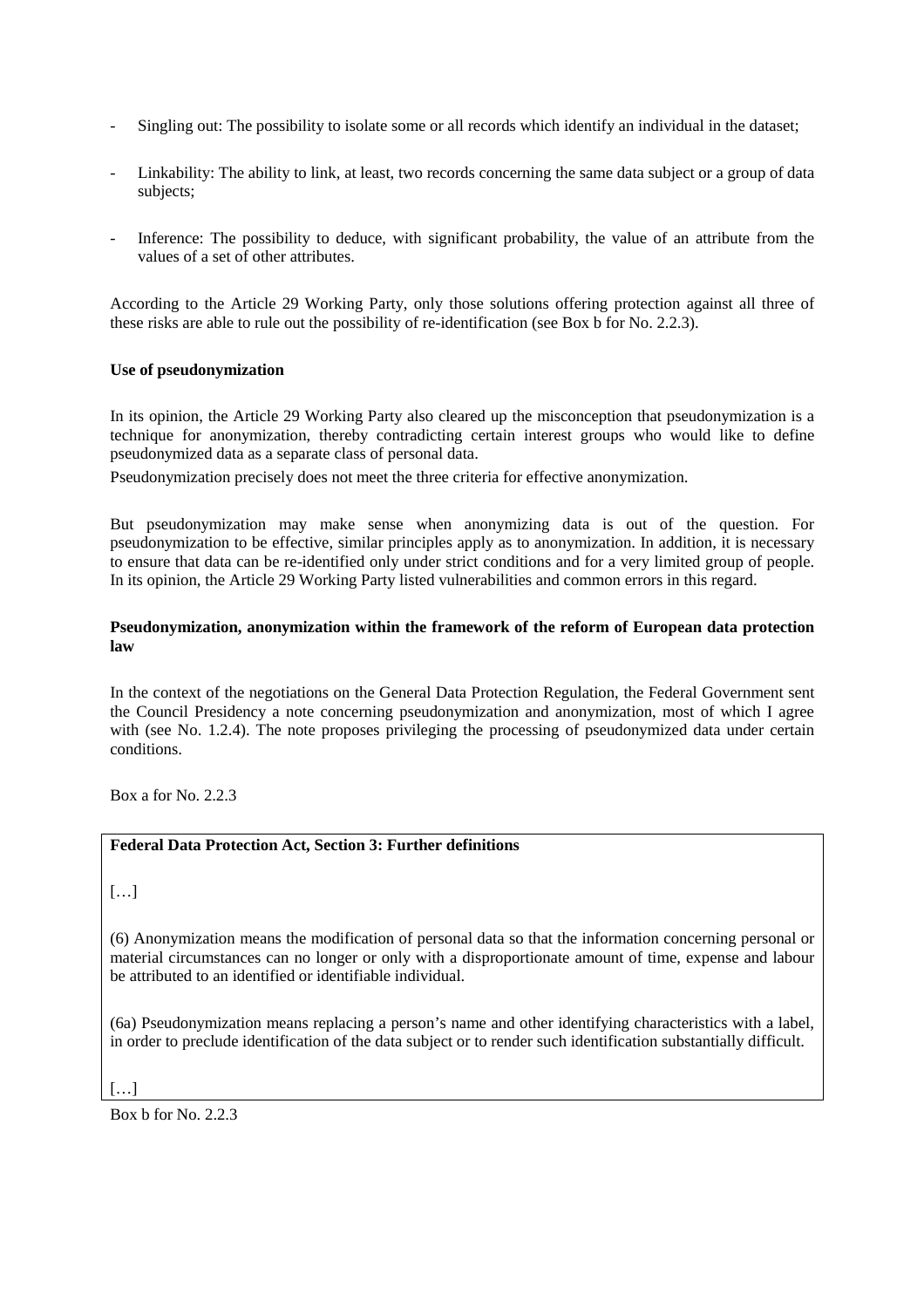**Example:**

A federal institute has a database on an extremely rare disease. The data are anonymized so that only the data subjects' city or town of residence is stored. So it is initially almost impossible to identify individuals.

Over time, however, additional content about the individual data subjects is added: when they had a cold or an accident; later, additional illnesses are added, etc. In individual cases, it is now possible to identify a specific person, especially if he or she lives in a small community.

In this case, the data have *not* been anonymized, because the addition of further data makes it possible to link records (risk: Linkability) relating to an individual, to single out (risk: Singling out) an individual and thus to re-identify a specific person.

#### **2.3 Decisions by the European Court of Justice**

The European Court of Justice delighted or shocked – depending on one's perspective relating to data protection law – the data protection community within a single month with two decisions: While its ruling on data retention did not surprise the experts, its decision on the obligations of search engine operators came like a thunderclap. With both decisions, the European Court of Justice underscored the importance of fundamental rights of data protection.

#### **2.3.1 The end of data retention?**

*The European Court of Justice found that the Data Retention Directive violated European law and declared it to be null and void, even retroactively.*

The issue of data retention has been dealt with repeatedly in previous activity reports (most recently in the 24th Activity Report, No. 6.1 and the box for No. 6.2). After Germany's Federal Constitutional Court declared the act implementing the Data Retention Directive (2006/24) to be invalid (judgment of 2 March 2010), the European Court of Justice also found that the violations of fundamental rights in the EU Data Retention Directive made it null and void (judgment of 8 April 2014, file ref. C-293/12 and C-594/12). The court found that the serious and disproportionate interference with the fundamental rights to respect for private life and the protection of personal data caused by the Directive violated Article 7 and Article 8 of the EU Charter of Fundamental Rights. In particular, the court criticized the Directive's insufficient rules and lack of specificity, stating that especially in view of the far-reaching impacts and the informative value resulting from the comprehensive surveillance of the communications of practically the entire European population, the EU legislation should have specified clearer and more precise rules. Only in this way would it be possible to ensure that the measures called for in the Directive were proportionate and limited interference with fundamental rights to what is strictly necessary.

Above all, the judges in Luxembourg criticized the fact that the Directive was intended to fight serious crime but was not at all limited to the persons or data needed to actually pursue this goal. Instead, the court found that it justified storing all communications, including those of persons whose communications are subject to the obligation of professional secrecy.

The court also found that the Directive did neither lay down any objective criteria to limit the number of persons authorized to access and subsequently use the data retained, nor did it make access to the data retained depend on a prior review carried out by an independent administrative body or a court.

Further, the court found that the retention period of 6 to 24 months had been set without providing objective criteria to ensure that it was limited to what is strictly necessary.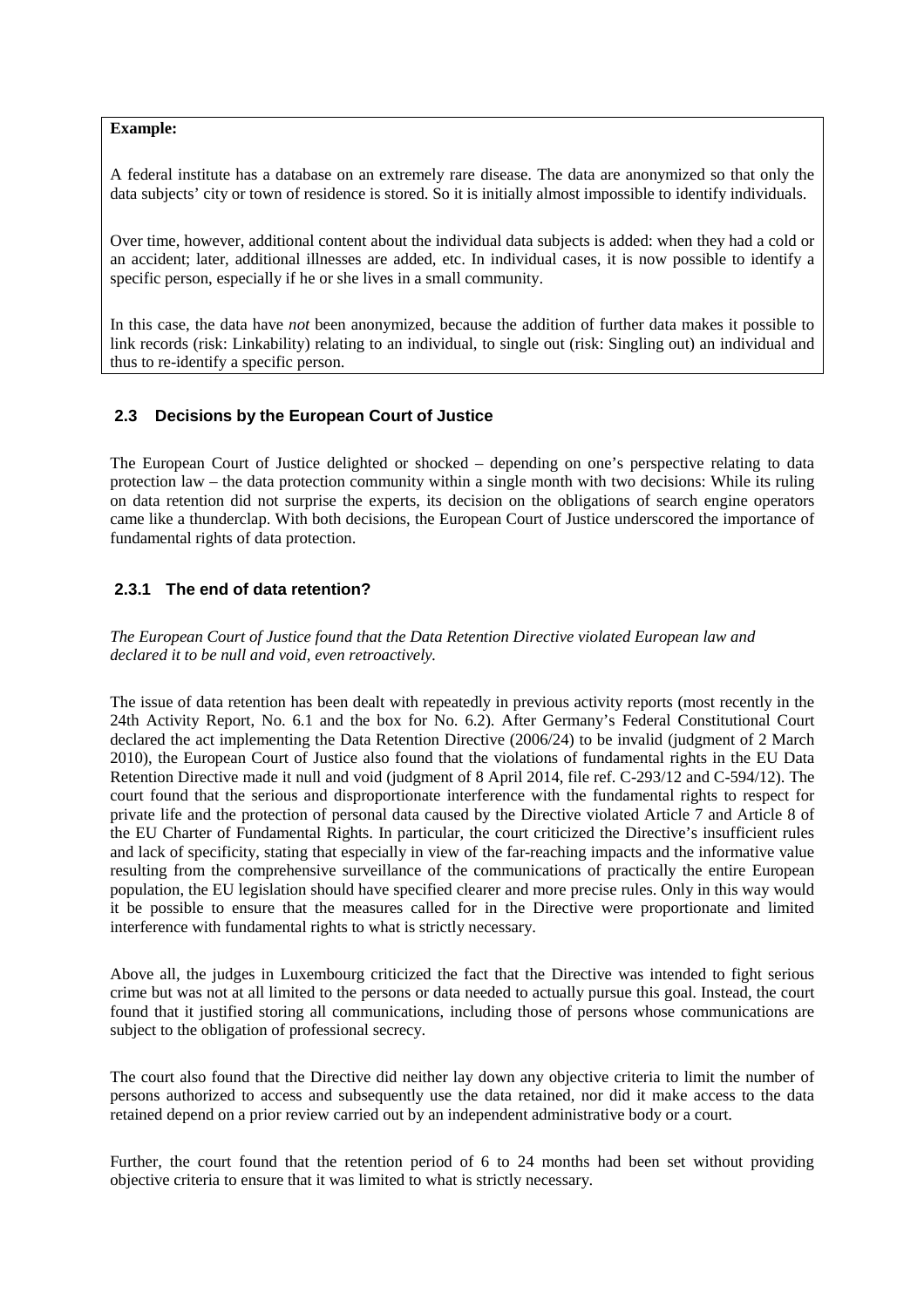And the court found that the Directive did not require the data in question to be retained within the European Union and that independent data protection supervision, which is explicitly required by the Charter of Fundamental Rights, could not be fully ensured.

As a result of this judgment, there is no longer a legal basis for data retention within the area covered by European law.

However, many officials responsible for interior and security policy as well as law enforcement representatives continue to argue that data retention is crucial in order to fight crime effectively and that new national legislation is needed. But at the time this report went to press, no answer was yet forthcoming as to how such national law would be able to satisfy the demands of the European Court of Justice. In particular, the question of how to limit data retention only to communication that is in fact relevant, which conflicts with the principles of comprehensive and groundless data retention, remains unanswered.

The European Commission has announced that it will thoroughly review the judgment before assessing its impacts with the participation of all stakeholders. As a result, it is not yet clear whether there will be a new initiative for a directive on data retention at European level.

It remains to be seen whether the European Court of Justice judgment spells the end of data retention, but the shortcomings found by the court have clearly shown that this form of data retention is not compatible with the protection of fundamental rights.

# **2.3.2 New obligations for operators of search engines**

*In its ground-breaking judgment of 13 May 2014 (C-131/12), the European Court of Justice found that search engine operators such as Google are responsible under data protection law for the publication of search results, and that under certain conditions they must remove links from the list of search results at the request of users affected.*

Probably very few expected this result from the court in Luxembourg: In the key issue, the judgment departed not only from the final motion of the Advocate General, which the judges typically follow, but also from the position of the Article 29 Working Party, which had almost unanimously argued that search engine operators were not responsible for processing personal data published on a third-party website displayed as a link in their lists of search results. In its 2008 opinion on data protection issues related to search engines (WP 148 of 4 April 2008), the Article 29 Working Party left open whether search engine operators are responsible for the search results displayed only in order to include the rules already issued by one member state on removing content data from the list of search results.

The European Court of Justice judgment in the Google case has led to new perspectives and legal certainty in a number of highly relevant questions of interpretation: Almost as an aside the court said that enterprises intended to promote and sell advertising space on search engine results pages are to be regarded as "establishments", justifying the application of European data protection law to third-country providers, such as U.S. companies like Google. Because according to Directive 95/46/EC, European law also applies to companies outside the EU if the "processing of personal data is carried out in the context of the activities of an establishment of the controller on the territory of a Member State". The European Court of Justice found that this context exists if the establishment provides financial support for the data processing.

Having even greater significance and broader implications is the court's statement that, by using indexing programmes to retrieve, record and organize data which it stores on its servers and discloses and makes available to its users in the form of lists of search results, search engine operators independently process personal data and are therefore responsible under data protection law.

The resulting obligation of search engine operators to remove, under certain conditions, links to websites with information about persons affected is rightly seen as significantly reinforcing data protection.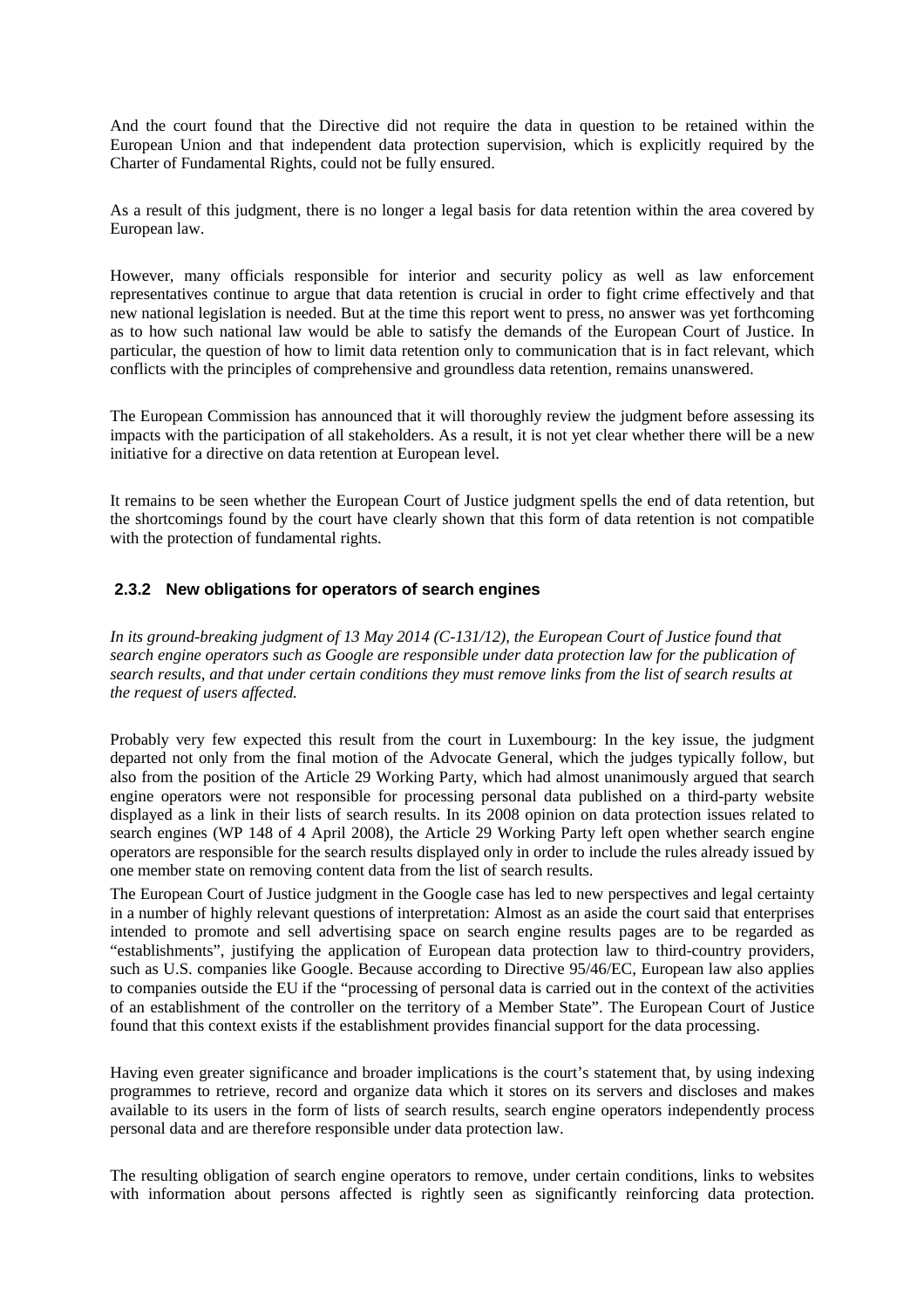However, it has also been criticized as endangering the freedom of the press and of expression. According to these critics, the court focused too much on the interests of the data subjects while neglecting the interest of the general public in using search engines and that of website operators, who rely on search engines for their audience and whose freedom of expression and freedom of the press could be harmed. They also argued that if in case of doubt, search engine operators such as Google responded to the anticipated flood of de-listing requests by deleting links, the ability of search engines to function would ultimately be limited, interfering with the ability to find Internet content. So it is certainly appropriate to speak of "the right not to be found", rather than "the right to deletion", because the court did not require taking down the original website but only removing the link to it.

In their resolution of 9 October 2014, the data protection commissioners of the Federal government and of the States (Länder) welcomed the court's judgment and called for its effective implementation (see No. 1.2.2 and Annex 10). The Article 29 Working Party stressed the need for a uniform European response. After intensive discussions, in late 2014 it published guidelines for implementing the judgment. In addition to a summary evaluating the judgment and the resulting requirements for its implementation in practice, the guidelines include assessment criteria intended to ensure uniform practice by data protection authorities when handling complaints about de-listing requests that have been rejected by search engine operators.

For a request for removal from a list of search engine results to be considered legitimate, the search engine must display the link in question as the result of a search for the name of the data subject submitting the request. If this condition is met, the request is then checked to see whether the information on the website in question is accurate, subject to special protection or out of date; whether it is offensive or defamatory; and whether it would give the data subject reason to fear negative consequences or special threats. With regard to the interest of Internet users in information, it is also necessary to consider whether the data subject is a public figure and whether the information was published for journalistic purposes. The data protection authority decides based on the facts and after weighing the various interests; a single factor on its own can never be the deciding factor.

The catalogue of criteria should not be regarded as conclusive and can be expanded as additional practical experience is acquired. No information on cases was available at the time this report went to press. The guidelines may be accessed on my website, www.datenschutz.bund.de

# **2.4 Data protection supervision now independent also at federal level**

*The German Bundestag passed legislation on 18 December 2014 making the office of the Federal Commissioner for Data Protection and Freedom of Information an independent supreme federal authority subject only to parliamentary and court supervision.*

Since this office was established in 1978, the Federal Commissioner for Data Protection and Freedom of Information (BfDI) has been located within the Federal Ministry of the Interior. Although according to the Federal Data Protection Act the BfDI is independent, it is subject to the legal supervision of the Federal Government and the administrative supervision of the Federal Ministry of the Interior. BfDI staff are employees of that ministry, which is the supreme authority, and the Federal Minister of the Interior is the superior with ultimate responsibility for personnel matters.

This organizational structure and the legal status of the BfDI do not comply with European law as expressed in the 1995 European Data Protection Directive (95/46/EC), which requires member states to set up supervisory authorities which are "completely independent" in performing their assigned duties.

The European Court of Justice further specified the interpretation of "complete independence" in three judgments concerning Germany (2010), Austria (2012) and Hungary (2014). Although the Federal Government argued that the 2010 judgment applied only to data protection supervision in the private sector at state level (see 23rd Activity Report, No. 2.1), the 2012 judgment concerning the independence of Austria's data protection authority made it clear that the legal status of my office did not comply with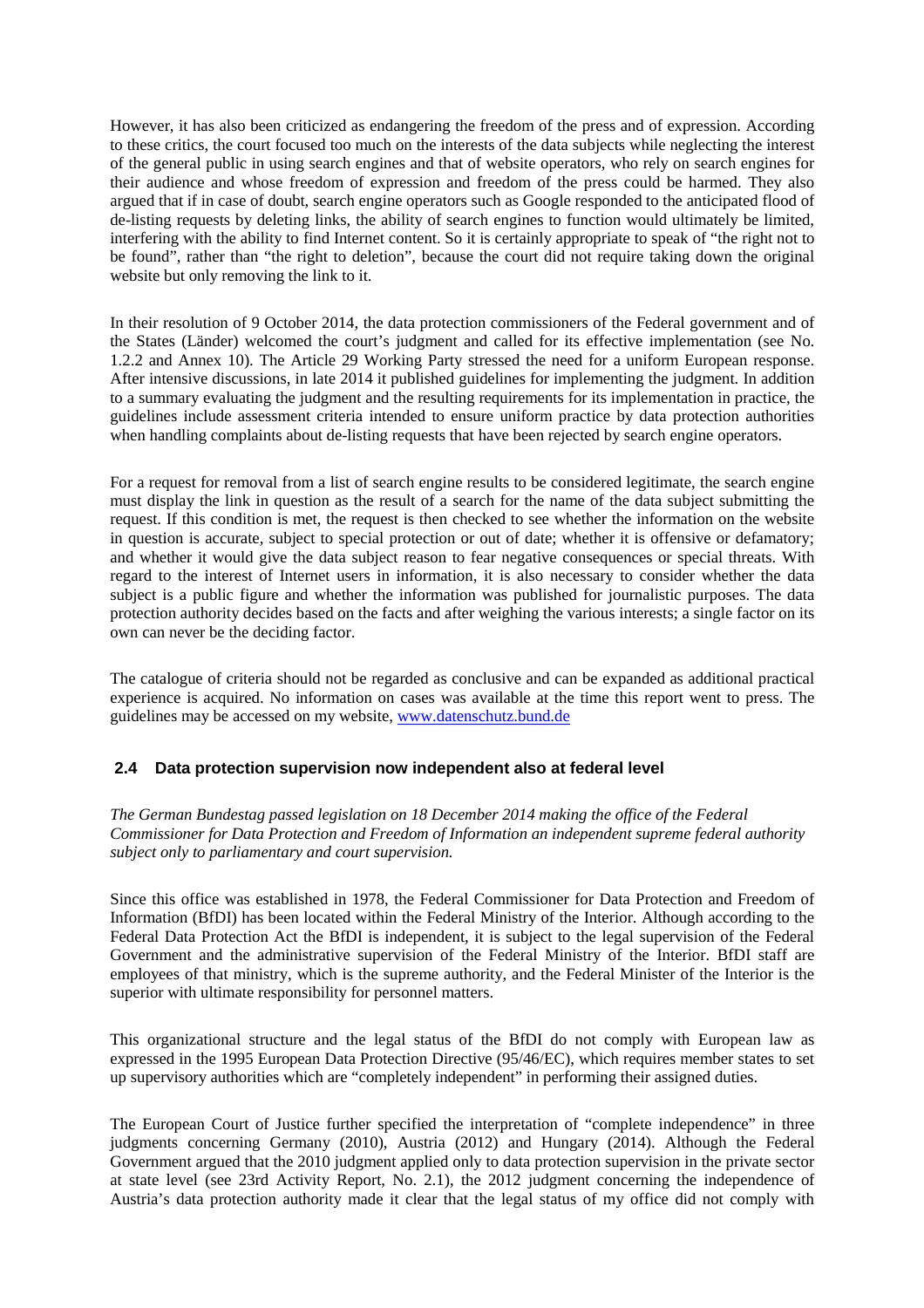European law either, as the Austrian case was very similar to the legal situation in Germany under the Federal Data Protection Act (see 24th Activity Report, No. 3.1).

The Federal Government finally realized the need to take legislative action, as I had been requesting for years, and presented a bill to that effect in summer 2014. After the Bundesrat was consulted and the Bundestag Committee on Internal Affairs held a public hearing of experts, the legislation was adopted by the Bundestag plenary on 18 December 2014 and is supposed to enter into force on 1 January 2016.

Under the new law, my office will become completely independent of the Federal Ministry of the Interior; the Federal Government will no longer be responsible for its legal supervision, nor the Federal Ministry of the Interior for administrative supervision. My office will be a new government agency with the status of a supreme federal authority, subject only to oversight by the German Bundestag, and my decisions will of course be subject to review by the courts.

In this way, Germany will fulfil the essential minimum requirements of European law. But I had hoped for more.

For example, I had suggested, among other things, that the new law should also provide for cooperation and staff exchanges with all federal ministries and other supreme federal authorities. The BfDI will be by far the smallest supreme federal authority and will have no executive agencies, so it will have to recruit some qualified and experienced staff from other government agencies. It would therefore be important for staff to be able to transfer to and from other supreme federal authorities. I am currently negotiating an agreement to this effect with the Federal Ministry of the Interior. If the provision I suggested had been included in the law, such an agreement with other supreme federal authorities could have been made on a secure legal basis.

To ensure legal certainty for the future structure as a supreme federal authority, I had also proposed providing in the law for the possibility of setting up field offices, analogous to Section 2 (1) of the Federal Audit Office Act (BRHG).

A provision which would have made my testimony in court and before parliamentary committees of inquiry partly depend on the consent of the Federal Government and thereby still subject to executive approval was dropped after contentious political debate. Almost all the experts at the German Bundestag's public hearing on 1 December 2014 spoke out against this provision, as did I, because it would have constituted unreasonable interference with my independence which would have been problematic under European law. The new law now makes clear that I am only obligated to consult the Federal Government in cases which could affect the core area of its executive responsibility.

My office also needs greater powers to take action and issue sanctions, especially in the area of posts and telecommunications. If providers of postal or telecommunications services violate data protection provisions of the Postal Act or the Telecommunications Act, the only action I can now take is to submit a complaint to the Federal Network Agency (Bundesnetzagentur). Nor do I have the authority in this area to levy fines in case of violations of the Federal Data Protection Act. As a result, violations often go unpunished (see 24th Activity Report, No. 6.9 with further references). By contrast, my counterparts in the federal states have effective powers to issue orders and prohibitions in every other area of the private sector; most are also authorized to prosecute civil infractions and levy fines. Parity between the federal and state levels is urgently needed in this regard. During the legislative process, I therefore insisted that this issue should be addressed as soon as possible with new or amended legislation, so that the effective powers of intervention required by European law are finally created also in the area of postal services and telecommunications.

But independent data protection supervision requires more than just organizational autonomy, which does not bring about the desired effect if it is not accompanied by the capacities and possibilities to ensure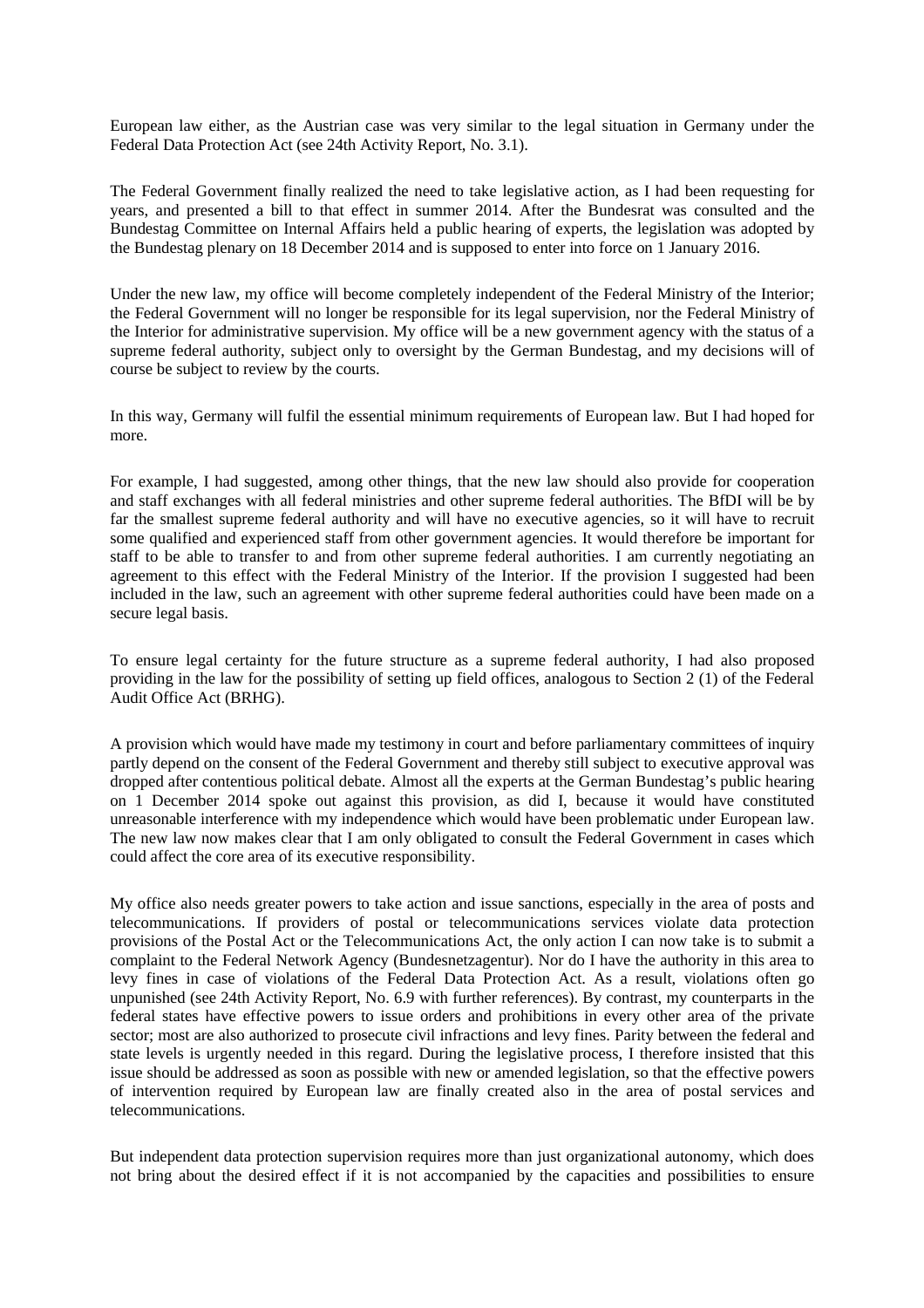independent oversight. I can perform my duty as protector of the fundamental right to privacy in complete independence only if I have the necessary resources at my disposal.

The much-discussed draft of the EU's General Data Protection Regulation rightly considers providing data protection authorities with the resources necessary to perform their tasks to be one element of the complete independence of data protection supervision.

Germany's new law on the BfDI does not meet these requirements. It does neither draw the necessary conclusions from the organizational independence of the BfDI, nor does it address the existing underprovision of resources, which is an even more serious problem. Particularly, but not only, in the crucial area of monitoring the intelligence services, the human resources necessary to ensure the intensity of inspections which the Federal Constitutional Court believes is urgently required have been lacking for years (see also No. 5.2).

I can only hope that, in its budget debates, the Parliament will declare its support for effective data protection and will thus improve the protection of the citizens' fundamental rights. Thanks to my being appointed by the German Bundestag, to my close cooperation with the Parliament and the fact that my office will soon be organizationally independent from the Federal Government, as a supervisory body I will in future be more closely associated with the Parliament. I therefore hope that the German Bundestag will be more willing to provide "its" data protection authority with the necessary resources to perform its tasks.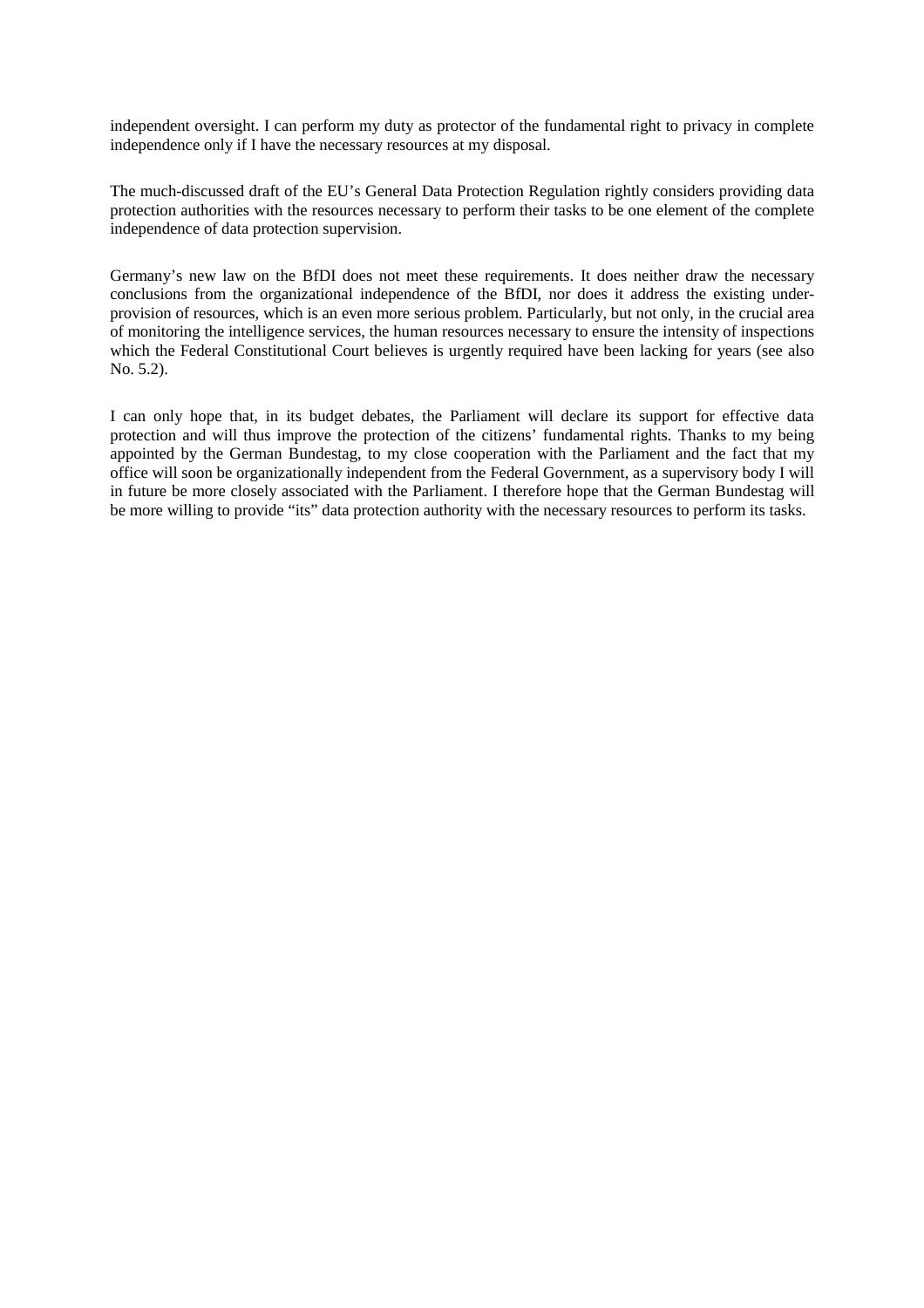# **4 Committee on Foreign Affairs / Committee on the Affairs of the European Union / Committee on Human Rights and Humanitarian Aid**

# **4.1 International data protection - Article 17 ICCPR**

*National or European regulatory initiatives are not sufficient to address the ongoing globalization of data flows. I have therefore been advocating the strengthening of privacy rights also at the level of international law.*

As clearly demonstrated by Edward Snowden's 2013 revelations of government surveillance and by the explosive growth of globally accessible data, national or regional approaches to protect these data have only limited effect.

For this reason, I welcomed the Federal Government's announcement, in its eight-point programme, that it would support an additional protocol to Article 17 of the UN's International Covenant on Civil and Political Rights (ICCPR) to improve privacy protection at international level.

Unfortunately, the Federal Government's proposal to convene a conference of parties to the ICCPR found few supporters. The Federal Government (Federal Foreign Office) also pointed out to me that UN-level initiatives to improve privacy protection run the risk of being watered down, ultimately resulting in weaker protection.

The German-Brazilian initiative for a General Assembly resolution (A/C.3/68/L.45) on the right to privacy and charging the UN High Commissioner for Human Rights to submit an interim report on the protection of the right to privacy in the context of domestic and extraterritorial surveillance was much more successful (see No. 4.3). In her report published in June 2014 (A/HRC/27/37), the High Commissioner refers to existing international law provisions, such as Article 17 of the ICCPR, but finds shortcomings with regard to the implementation of the provisions into national regulations and insufficiency as regards supervision. She recommends that states should review their own national laws, policies and practices to ensure full conformity with international human rights law and calls for a dialogue involving all interested stakeholders.

The 36th International Conference of Data Protection and Privacy Commissioners, which was held in Mauritius from 13 to 16 October 2014, addressed this opportunity for a multi-stakeholder dialogue on data protection in the context of modern communications technology with a resolution I supported (available in English on my website, www.datenschutz.bund.de, and at www.privacyconference2014.org). The 35th International Conference in Warsaw in September 2013 had already expressed its support for an additional protocol to Article 17 ICCPR, to be based on the International Standards on the Protection of Data and Privacy (Madrid Declaration) adopted by the International Conference in 2009 (see No 4.3; available on my website, www.datenschutz.bund.de).

It is a good sign that the Federal Government is continuing its efforts to improve the protection of privacy at international level. This is proven by Resolution A/C.3/69/L.26, which Germany and Brazil again introduced in late 2014 and which is available at the United Nations' website www.un.org.

I fully support the German-Brazilian initiative to designate a special rapporteur for the debate over the right to privacy in the digital age.

# **4.2 Conference of European Data Protection Authorities**

*In 2013 and 2014, the annual Spring Conference of European data protection commissioners focused above all on the future of data protection in Europe.*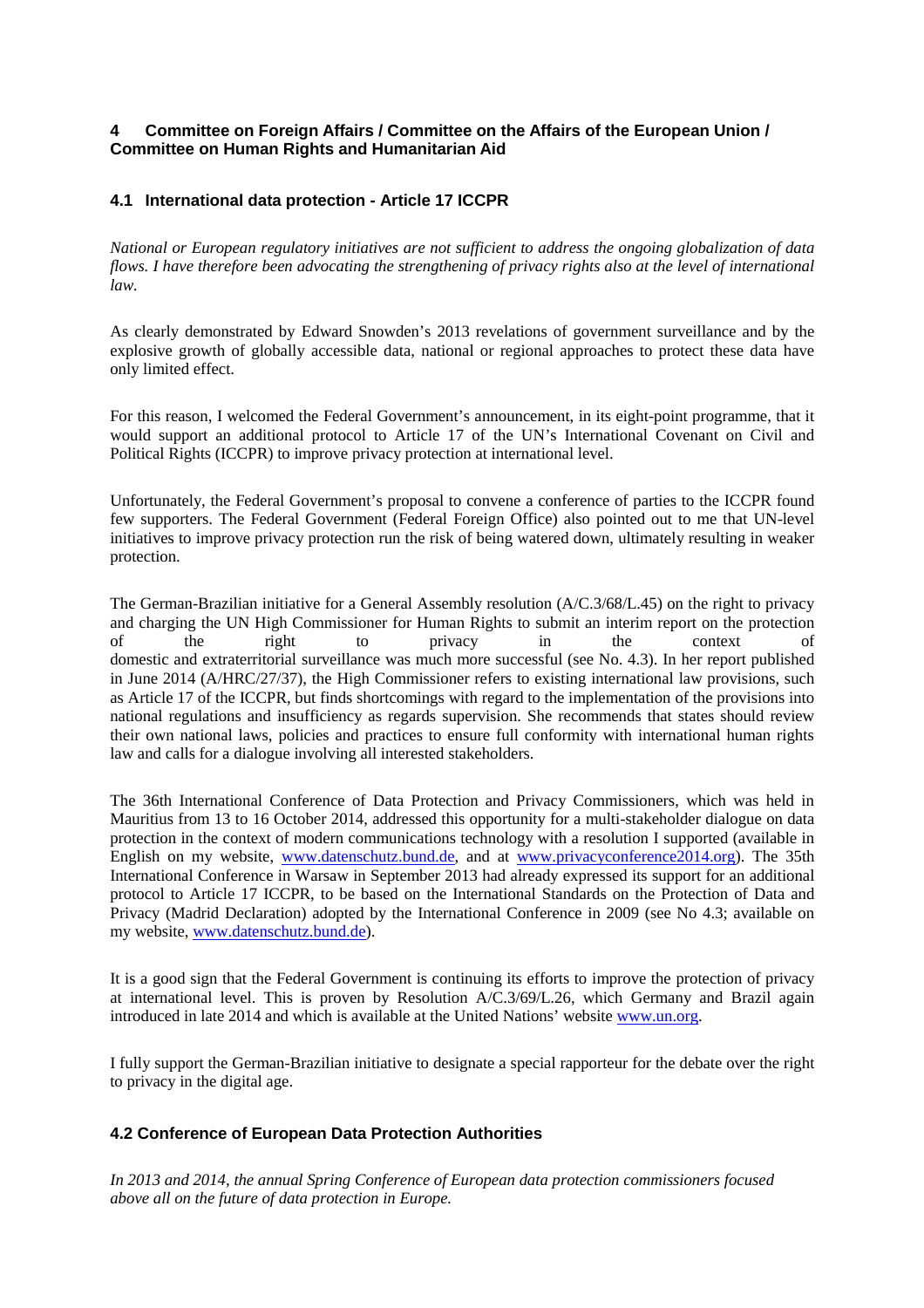The Conference of European Data Protection Authorities, in which data protection authorities from Europe participate along with representatives of the European Commission, Council of Europe and the OECD, is traditionally held in April or May every year and is thus known as the "Spring Conference", to distinguish it from the International Conference of Data Protection and Privacy Commissioners, which regularly takes place in autumn (see No. 4.3 below). The Spring Conference offers a forum for sharing ideas and experience among all the data protection authorities in Europe; it thus includes not only those within the EU, but also data protection commissioners from Council of Europe countries, in particular the countries of south-eastern Europe.

The Portuguese data protection authority hosted the 2013 Spring Conference, which took place in Lisbon on 16 and 17 May. Conference participants discussed the future of data protection in Europe and adopted a resolution in which the European data protection commissioners stressed that the reform of EU data protection legislation and the update of the Council of Europe data protection convention, which are both currently under way, must be coordinated in order to avoid any contradictory evaluation later on. The Spring Conference also adopted resolutions on ensuring appropriate data protection at Europol and on safeguarding data protection in a transatlantic free-trade zone, which the Conference participants consider crucial (on TTIP, see No. 8.7).

The Council of Europe and the French data protection authority CNIL co-hosted the Spring Conference in Strasbourg on 5 June 2014. The central topic was improving Europe-wide cooperation among data protection supervisory authorities, especially with regard to multinational or globally active enterprises. With this in mind, the Conference established a working group to draft proposals in time for the next Spring Conference. I support their activity because I believe cooperation among the supervisory authorities is absolutely essential to perform the assigned tasks effectively (see No. 4.4). The Conference also adopted a resolution on updating the Council of Europe convention on data protection. The resolution calls on the Council of Europe member states to maintain a high level of data protection even if non-member states plan to accede to the convention.

The text of the resolutions adopted at the 2013 and 2014 Spring Conferences is available on my website, www.datenschutz.bund.de.

The next Spring Conference will be held in Manchester in May 2015, hosted by the British data protection authority.

# **4.3 International Conference of Data Protection and Privacy Commissioners**

*The International Conference of Data Protection and Privacy Commissioners addressed key issues of the future and adopted initiatives to improve global cooperation.*

After two meetings in Latin America (in Mexico in 2011 and Uruguay in 2012), the International Conference of Data Protection and Privacy Commissioners returned to Europe in 2013: The 35th International Conference of Data Protection and Privacy Commissioners was hosted by the Polish data protection commissioner in Warsaw on 23–26 September 2013. Under the heading "Privacy: A Compass in a Turbulent World", the Conference took on the task of offering orientation for users and stakeholders in world that is more and more complex, with new and increasingly data-intensive applications and services.

During the closed session, which is reserved for data protection commissioners and their deputies, the Conference focused on the "appification" of society: the fact that small software applications ("apps") are constantly being developed for new purposes and situations, especially for mobile devices (smartphones and tablets) and offered to consumers, often free of charge. To use these apps, however, consumers usually have to allow the application to access the data on their mobile device, often including the user's location data and thereby enabling the creation of movement profiles. For this reason, in its Warsaw Declaration on the "appification" of society, the 35th International Conference said that the principles of data protection, such as purpose limitation, necessity and data minimization, must apply to these innovative applications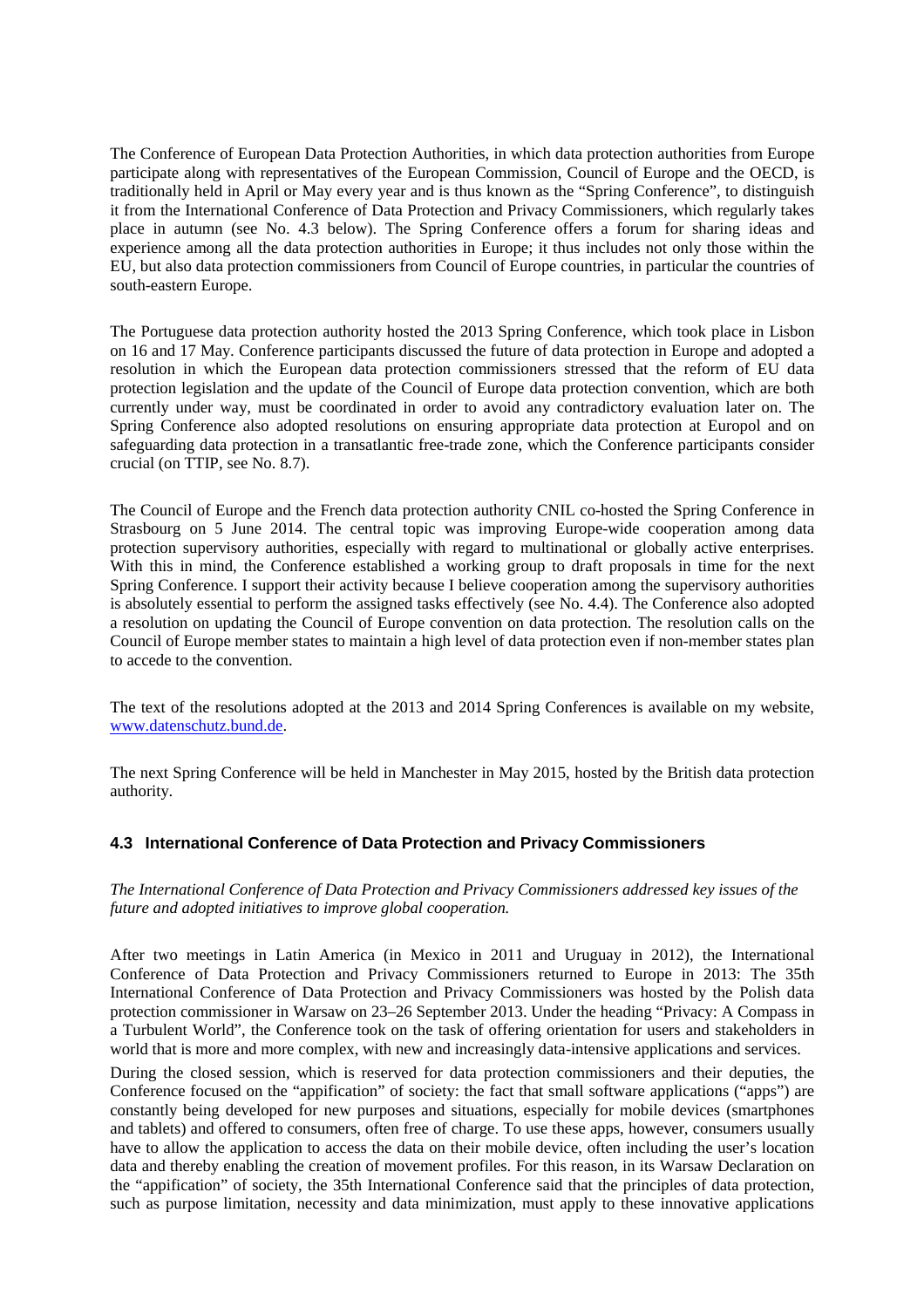too, and that users need sufficient transparency about which of their data are collected and how they are processed.

As further aids to orientation, the Conference also adopted resolutions on profiling, web tracking and digital education (all resolutions available on my website, www.datenschutz.bund.de).

At the initiative of my office and with support from data protection authorities in Europe, Asia and America, the 35th International Conference adopted a resolution on anchoring data protection in international law and called on governments worldwide to advocate a binding international agreement on data protection. To do so, the resolution proposes building on Article 17 of the ICCPR covering the protection of the home and privacy and on the International Standards on the Protection of Data and Privacy adopted by the International Conference in 2009 (see also No. 4.1).

In 2014, the International Conference met for the first time in Africa, where the data protection authority of the Republic of Mauritius hosted the event on 13–16 October.

The closed session focused on the Internet of Things (see also No. 2.2). Advances in miniaturization technology have made it possible to incorporate sensors into smaller and smaller devices which are able to constantly gather data. One example is fitness wristbands which constantly record the wearer's heart rate and number of steps taken and transmit this information to a mobile device such as a smartphone or tablet, where it can be further processed using a health app. This continuous collection and storage of personal data enables the creation of extremely detailed individual user profiles which can reveal a great deal of information, including sensitive information, about the wearer, especially if Big Data analyses are used. The Mauritius Declaration on the Internet of Things therefore calls for greater protection for users' data, for example by making use of anonymized data. In particular the use of data for purposes other than those for which they were originally collected and transfer of data to third parties ("out-of-context use") should be strictly regulated. And when purchasing an Internet of Things device, consumers should be informed about how it will process their data.

The resolution on Big Data, which I co-sponsored along with the resolution on the right to privacy in the digital age, should also been seen in this context. The latter refers to the UN General Assembly's resolution of December 2013 on the same issue, which was adopted at the initiative of Germany and Brazil in the wake of the mass surveillance programmes run by certain governments and revealed in summer 2013 (see No. 4.1).

The International Conference also adopted a resolution on increasing cross-border cooperation among data protection supervisory authorities and approved a related cooperation agreement (all resolutions are available in English at www.privacyconference2014.org and on my website, www.datenschutz-bund.de).

The 37th International Conference of Data Protection and Privacy Commissioners will take place in Amsterdam from 26 to 29 October 2015.

# **4.4 Improved cooperation among the European data protection authorities**

*Proven instruments and new initiatives have strengthened and deepened cooperation among the data protection authorities in Europe.*

#### **Spring Conference Working Group on European Cooperation**

In spring 2014, the Conference of European Data Protection Authorities established a new working group intended to improve cooperation among the European supervisory authorities beyond those in the EU member states (see also No. 4.2). The Working Group is co-chaired by the French data protection authority CNIL and the Council of Europe's Ad hoc Committee on Data Protection (CAHDATA). The Working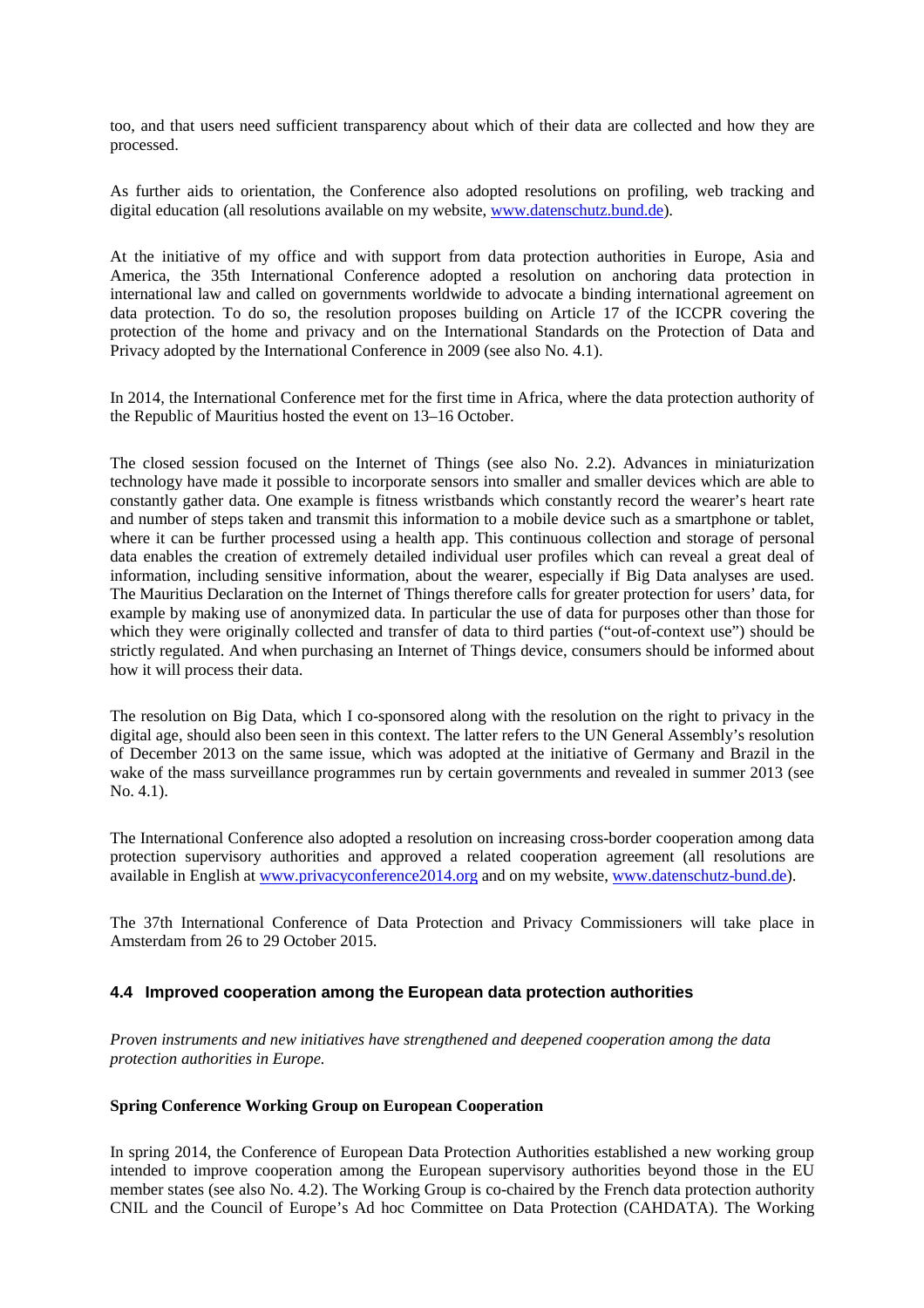Group's results are to be presented at the Spring Conference in 2015. Because I believe that cross-border cooperation among data protection authorities is absolutely essential to ensure effective supervision, I support the establishment of the Working Group and am participating in its activities.

#### **Case-handling workshops**

As in previous years, case-handling workshops were again offered during the reporting period under the aegis of the Conference of European Data Protection Authorities: in Sarajevo (Bosnia-Herzegovina) in October 2013, and in Skopje, former Yugoslav Republic of Macedonia, in October 2014. The workshop format has proved useful for sharing experience and knowledge among the European data protection authorities. The workshops are intended to encourage consistent and uniform practice to ensure that data protection authorities achieve similar solutions to similar problems of data protection. Staff of newer data protection authorities in particular can benefit from the others' experience and familiarize themselves with specific, practical problems and questions that arise in daily practice. I support the model of case-handling workshops, because sharing experience and helping other data protection authorities in Europe is very important to me.

#### **European administrative assistance**

The European Commission's Technical Assistance and Information Exchange (TAIEX) has proved useful in helping data protection authorities in the candidate countries for accession to the EU, providing tailored assistance and support in individual cases. As in previous years, during the reporting period I assisted various data protection authorities, especially in south-eastern Europe. For example, I participated in expert missions in Montenegro and the former Yugoslav Republic of Macedonia and hosted visiting delegations from the data protection authorities of the Republic of Moldova and Albania at my office.

I also advised the office of the Ukrainian parliament's ombudsperson for human rights, which in early 2013 assumed the function of a data protection supervisory authority in Ukraine. I would like to thank the German Foundation for International Legal Cooperation (IRZ) in Bonn for its helpful assistance in this context.

#### **New European Data Protection Supervisor**

The first European Data Protection Supervisor (EDPS), Peter Hustinx, left office in late 2014; his term had already expired in January 2014, but he continued as acting EDPS until a successor was appointed. I would like to thank Mr Hustinx for his tireless efforts on behalf of privacy as an inalienable fundamental right in Europe and the world. I would also like to congratulate Giovanni Buttarelli, the former deputy EDPS, on his appointment as the new European Data Protection Supervisor. I look forward to working together productively and on the basis of mutual trust.

# **4.5 OECD: Working Party on Security and Privacy in the Digital Economy**

*Following intensive preparations by its Working Party on Security and Privacy in the Digital Economy (SPDE), the OECD adopted revised guidelines on the protection of privacy in summer 2013. The Working Party is currently updating the guidelines on data security.*

During the reporting period, the Working Party on Information Security and Privacy, (WPISP) of the Organization for Economic Cooperation and Development (OECD) worked on finishing the OECD Privacy Guidelines (see also 24th Activity Report, No. 2.4.5). Following intensive discussions within an expert group, whose efforts I also contributed to, it was decided to retain the eight existing data protection principles, including transparency and purpose limitation in data processing. New additions are privacy management programmes which businesses must use to provide their customers and the authorities with information relevant for privacy protection. The new guidelines also call for data breach notification in case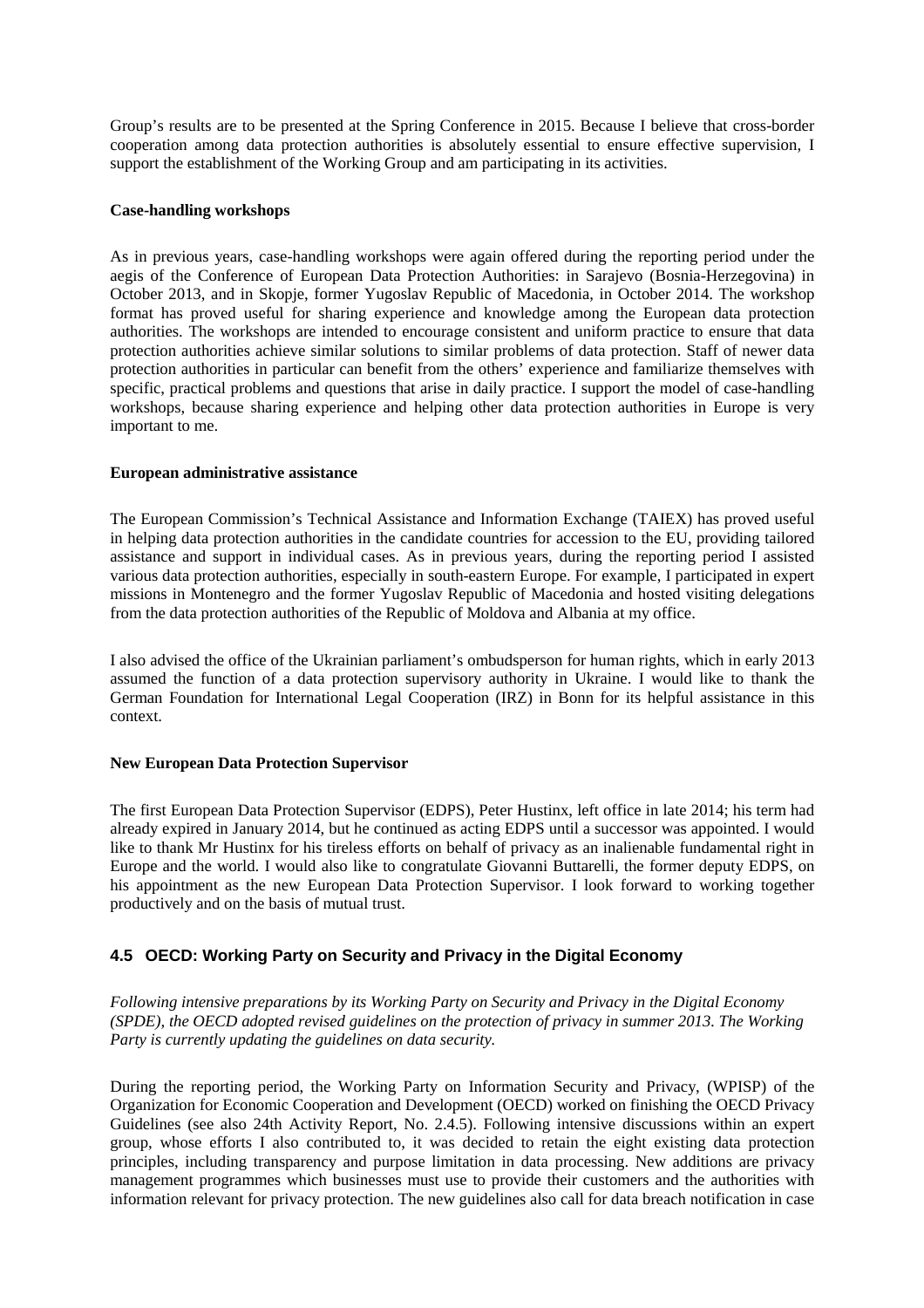of violations of data security or data protection and stress the importance of international cooperation in view of growing global flows of data.

In early 2014, WPISP was renamed the Working Party on Security and Privacy in the Digital Economy (SPDE). In line with the mandate expressed in its new name, the SPDE is concerned not only with protecting privacy, but also with ensuring the security of personal data. With this in mind, the OECD's 2002 guidelines on data security are currently being updated to reflect the growing economic and societal importance of the Internet in OECD member states as well as new technological developments such as cloud computing and the Internet of Things. The updated guidelines on data security are to be adopted by the end of 2015.

# **4.6 Council of Europe: A modern foundation for data protection law in Europe**

*The efforts to update the Council of Europe Convention 108 are making good progress. The Convention on the Manipulation of Sports Competitions could be more data-protection friendly.*

The Council of Europe Convention for the Protection of Individuals with Regard to Automatic Processing of Personal Data (Convention 108), which entered into force in 1981, is long overdue for updating, given the many technological innovations in the field of data processing over the past 30 years (see also 24th Activity Report, No. 2.4.5). But it has not yet been possible to finish revising the Convention while the negotiations on the EU's General Data Protection Regulation (see No. 1) are still going on, because a major goal of modernizing the convention is to largely harmonize the regulatory frameworks of the Council of Europe and the EU.

From the negotiations, improvements to the Convention are already apparent, which I am very pleased about. Of special note are the expansion of the Convention's scope to include manual data processing, the explicit mention of especially sensitive personal data such as biometric and genetic information, and (under certain conditions) the opening of the Convention to non-member states of the EU and the Council of Europe. The last-mentioned in particular leads to hopes that European data protection values could receive more attention also beyond Europe in future.

Unfortunately, I cannot directly participate in the negotiations on modernizing Convention 108 but can only be heard indirectly through my cooperation with the Federal Ministry of the Interior, which represents Germany in the working party. In its resolution of 5 June 2014, the Conference of European Data Protection Authorities called for direct participation by the national data protection authorities.

The Committee of Ministers of the Council of Europe also adopted the Convention on the Manipulation of Sports Competitions, which was signed by the sport ministers of the Council of Europe member states on 18 September 2014. In participating through the lead Federal Ministry of the Interior, I made proposals to better anchor data protection in the Convention.

# **4.7 International data protection: Individual issues**

Along with special issues of participation in international organizations and bodies, during the reporting period I focused on various individual issues of data protection at international level:

As in previous years, I carefully followed the trends in data protection in the U.S. (see No. 4.7.1).

New developments, which some of my European counterparts and I supported, have resulted from the efforts of the EU and APEC to compare certain data protection rules from each of their areas of application (see No. 4.7.2).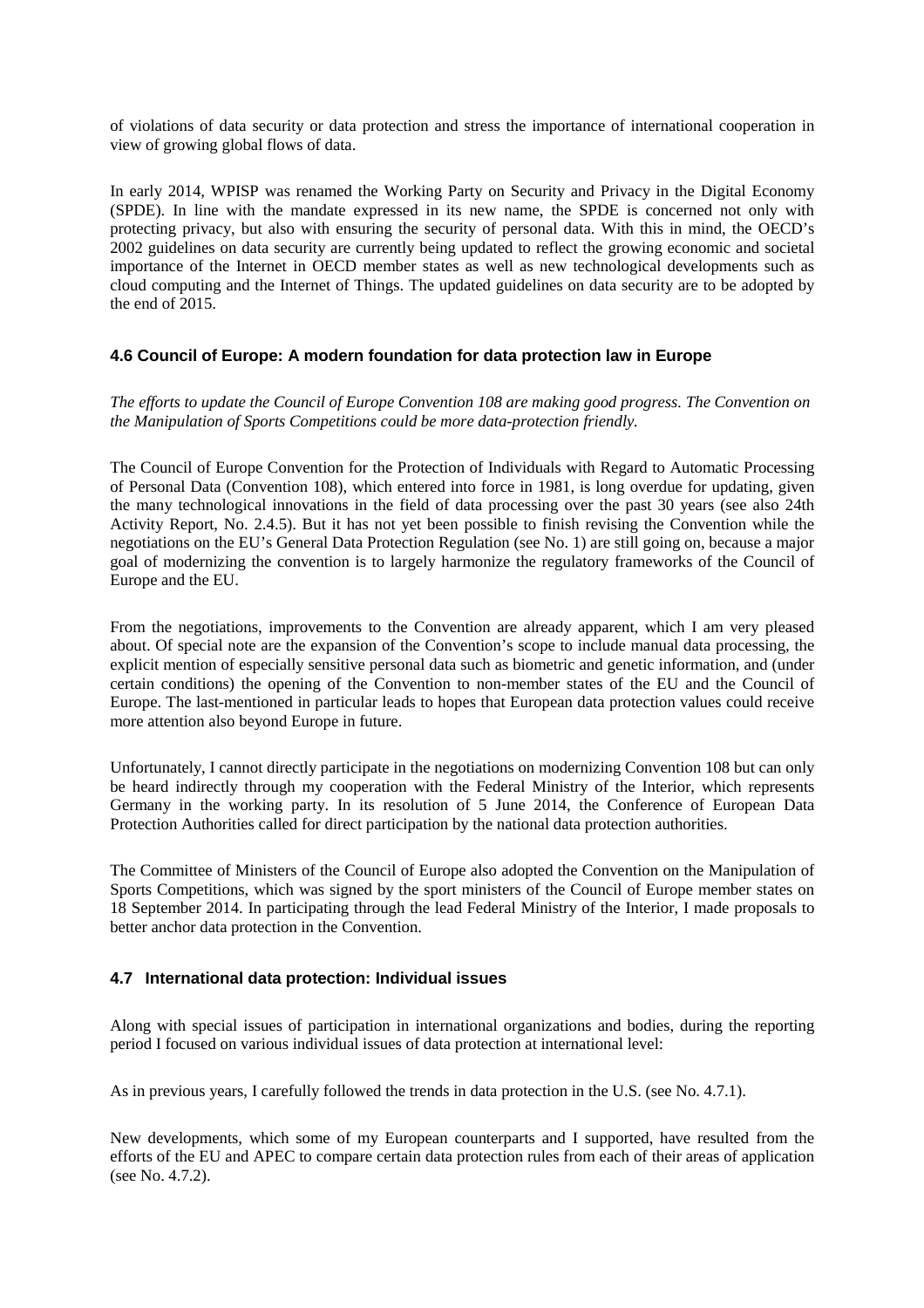And I kept an eye on the issue of how passenger name records are used, especially by the security authorities, in Europe and other parts of the world (see No. 4.7.3).

# **4.7.1 Trends in U.S. data protection law**

*Despite some encouraging signs, the development of data protection law in the U.S. stagnated during the reporting period. Massive surveillance without reasonable suspicion by the U.S. intelligence services threatens the rules on data transfers between the U.S. and Europe.*

In his state of the nation speech in February 2013, President Barack Obama gave reason to hope for greater attention to data protection in the U.S. when he stressed the value of protecting privacy. In May 2014, the Podesta Report addressed the impact of Big Data and gave the U.S. government numerous recommendations for improving data protection, including a call for legislation on data breaches and recommendations that U.S. law on privacy protection should also cover non-U.S. citizens and that the Consumer Privacy Bill of Rights should be expanded.

Unfortunately, no action has been taken beyond these announcements. Neither the Consumer Privacy Bill of Rights, presented in 2012 (see 24th Activity Report, No. 2.5.4) nor the recommendations in the Podesta Report have led to any legislative proposals.

On 25 April 2014, a New York district court ruled that Microsoft was required to give an unspecified U.S. government agency information about a customer's e-mail account (see No. 9.3.2). This decision has special relevance, because the search warrant and confiscation order also cover data stored on servers in the EU, in this case in Ireland. The court found that U.S. law applied also to these data simply because a company with headquarters in the U.S. was involved. This extremely broad interpretation of the scope of U.S. law which completely ignores the regulatory framework for data protection in Europe is one reason for concern; another is the fact that international mutual legal assistance treaties intended for such cases were not applied.

The global surveillance activities of the U.S. intelligence services revealed in 2013 by Edward Snowden also raise fundamental questions about data transfers between the EU and the U.S. based on the Safe Harbor agreement. With its trust in the U.S. handling of personal data permanently shaken, in summer 2013 the conference of federal and state data protection commissioners announced that they were checking whether data transfers by German businesses under the Safe Harbor system would have to be suspended. Reports by the Center for Digital Democracy, a U.S. consumer protection and privacy organization, of major violations of the Safe Harbor principles and lack of oversight by the Federal Trade Commission raised further doubts as to whether existing rules were being followed.

So the European Commission's intensive review of the Safe Harbor principles in late 2013 was both sensible and necessary. As well as the problem of U.S. intelligence services' access to data, the European Commission identified additional structural problems with the Safe Harbor principles, including problems of transparency, oversight and the enforcement of data subjects' rights; the review resulted in 13 recommendations for improving Safe Harbor. Contrary to the original plan, the talks between the European Commission and the U.S. authorities are still going on. The Conference of the data protection **commissioners of the Federal Government and of the States (Länder) therefore asked the Commission** president for a status report in late 2014.

More encouraging was the news that the FTC fined TRUSTe \$200,000 in late 2014: TRUSTe, which many U.S. participants use to certify their compliance with Safe Harbor principles, had failed to conduct annual data protection inspections in more than a thousand cases from 2006 to 2013. Although the fine is rather low given the large number of cases and the length of time during which the failures occurred, I support every indication that the FTC is taking its data protection duties seriously.

The current discussion of Safe Harbor received a boost when the Irish high court presented a referral to the European Court of Justice dealing with the division of competences between the Commission and the Irish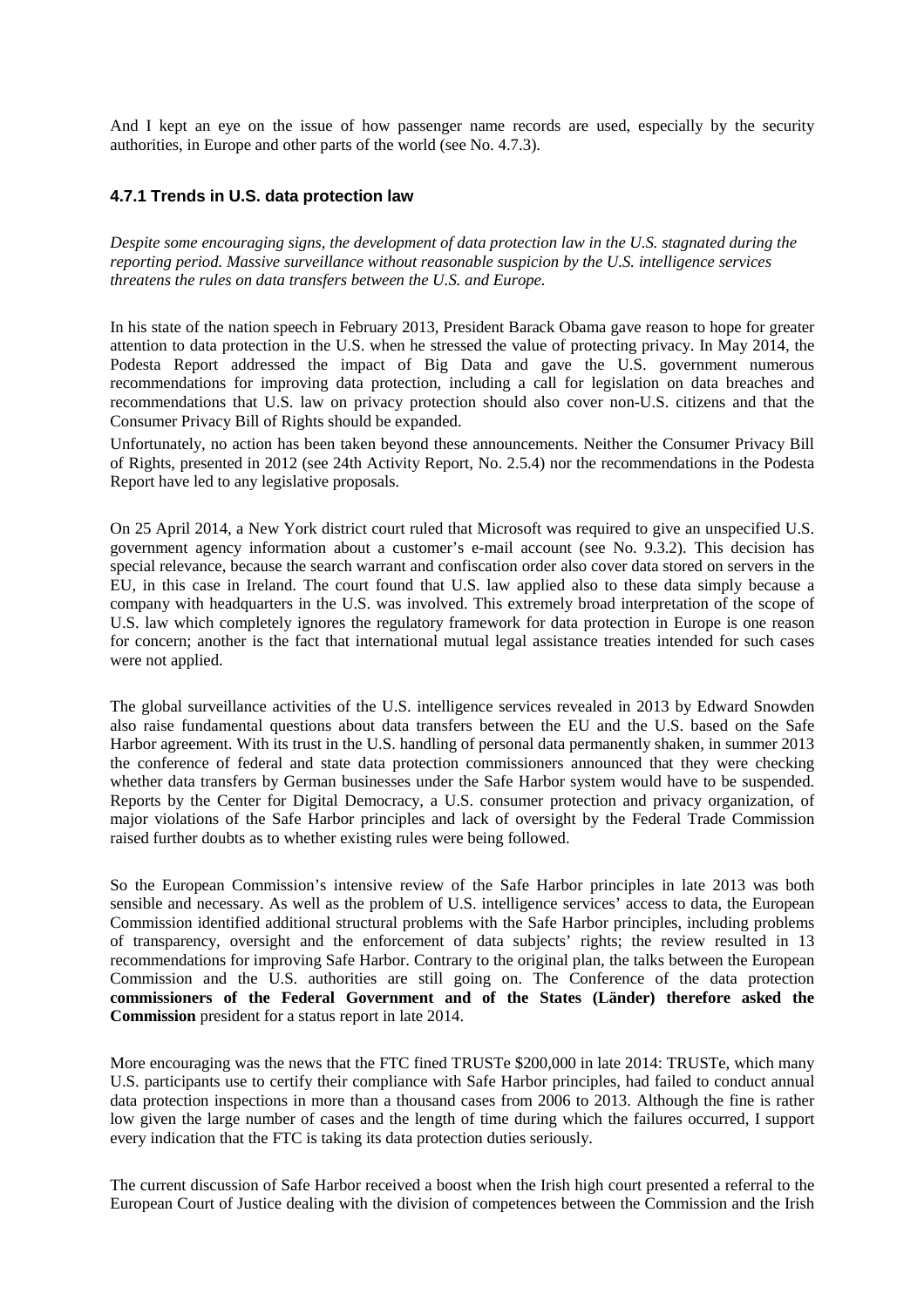data protection commissioner as well as with the impact of activities by the U.S. intelligence services on the reliability of the Safe Harbor principles. I am looking forward to the decision of the European Court of Justice, the political significance of which should not be underestimated.

# **4.7.2 BCR and CBPR proving difficult to reconcile**

*A comparison of EU and APEC requirements for approval or certification of rules on cross-border data transfers by private businesses shows some similarities, but mostly significant differences. The summary chart drafted by the Article 29 Working Party and the APEC's Data Privacy Subgroup is intended to help interested businesses prepare for the necessary examination procedures.*

For the EU and the countries of the Asia-Pacific Economic Cooperation (APEC), special provisions apply to private-sector transfers of personal data to third countries. At EU level, these are binding corporate rules (BCR), which are anchored in Section 4c (2), first sentence, second half-sentence of Germany's Federal Data Protection Act; they are directed above all at multinational companies with multiple subsidiaries. At the level of APEC, the equivalent of BCR is the cross-border privacy rules (CBPR), which must comply with the APEC Privacy Framework adopted in 2005.

On the EU side, the approval procedures for BCR have proved effective over the years and have been considerably speeded up with the help of the mutual recognition process. In the meantime, dozens of BCR have been approved in Europe, including those of Deutsche Telekom AG in April 2014, under my supervision (see also No. 8.8.9).

By comparison, there is less experience with the CBPR system, which was only established in 2011, but a number of businesses in the U.S. have already been certified using this system.

Because many companies do business in both APEC and EU countries, they understandably asked for the approval procedures for BCR and certification for the APEC CBPR system to be combined into a kind of dual certification or at least simplified. To do so, a group made up of representatives from the Article 29 Working Party and the APEC Data Privacy Subgroup drafted a summary chart comparing the requirements for BCR approval and certification criteria for the CBPR system. On the EU side, the Article 29 Working Party adopted this document as its Opinion 2/2014 (WP 212 of 27 February 2014); on the APEC side, the document received support from the APEC Senior Officials Meeting 1 (SOM1) in February 2014. In early March 2014, the chart was presented to the public on the margins of the Global Privacy Summit of the International Association of Privacy Professionals (IAPP) in Washington, D.C. (see No. 3.1.3).

Although the chart was drafted with the aim of identifying what the two procedures had in common, it was soon clear that the differences far outnumbered the similarities, for example regarding the geographical scope of application, rights of data subjects and training requirements for staff involved in data processing in a business. Nonetheless, I hope the chart will help interested businesses in preparing BCR approval procedures or CBPR certification procedures.

The next task of the EU–APEC expert group is now to compile case studies for conducting the two procedures in practice, using examples of certified companies. This is intended to serve as the foundation for drawing up additional, practical information materials, such as checklists, for interested businesses.

I will continue to assist with the EU and APEC efforts to increase the interoperability of their data protection regimes and am participating in the current project of the joint EU–APEC data protection expert group.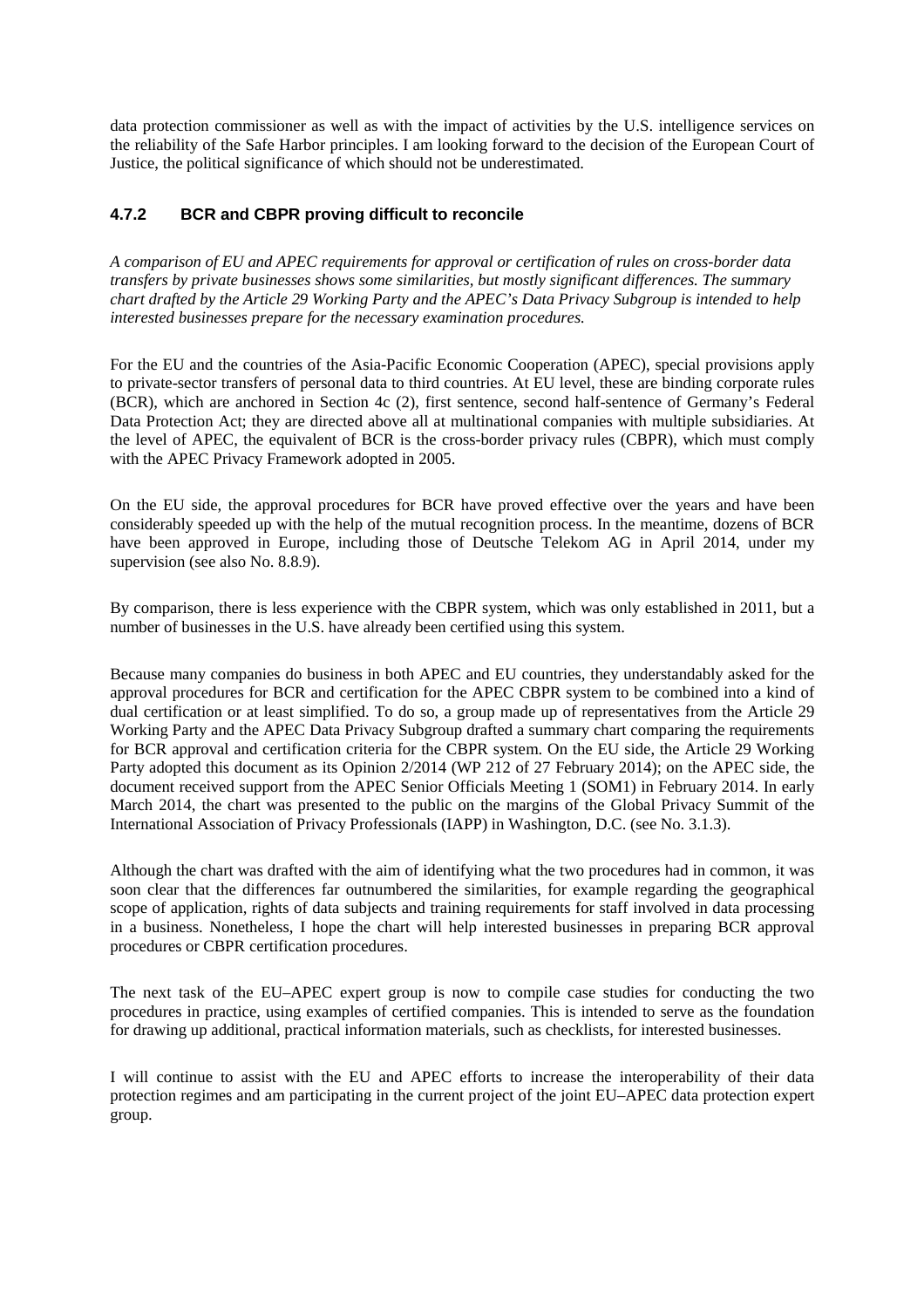# **4.7.3 New challenges regarding passenger name records**

*National legislation, demand by a wide variety of parties for the data and the problem of travelling jihadists have put law enforcement processing and use of passenger name records back on the political agenda. The European Parliament has asked the European Court of Justice to review the PNR agreement with Canada while opening the way for a European PNR system following the terrorist attacks in Paris.*

Not too long ago, there seemed to be little news to report on this issue, a fixture of previous activity reports (see 22nd Activity Report, No. 13.5; 23rd Activity Report, No. 13.9; 24th Activity Report, No. 2.5.2) after the European Parliament held up the creation of a European passenger name record (PNR) system. PNR data were quietly transmitted to the U.S. and Australia on the basis of existing agreements. But then the debate over the purpose and usefulness of a European PNR system again picked up steam, for various reasons:

Firstly, various member states initiated national rules on creating PNR systems – ironically enough with funding from the European Commission, whose own proposal did not receive majority support in the European Parliament.

Secondly, already before the Ukraine crisis Russian had passed a law requiring airlines landing at Russian airports and flying over Russian territory to submit PNR data. It was possible to limit this initially to Advance Passenger Information (API), that is, data which can be retrieved from passengers' passports.

Due to the growing number of jihadists heading to Syria and Iraq, the political discussion of passenger name records had heated up already before the attacks in Paris. The argument that passenger name records could significantly help fight terrorism gave new impetus to the debate at European level. After the Paris attacks, the issue of PNR was central to the measures discussed in reaction to the attacks. The European Parliament has reacted to this. By the majority, it gave up its fundamental opposition, thereby making it possible to create a European PNR system.

I continue to doubt whether storing the passenger name records of all airline passengers in the absence of concrete suspicions is necessary or proportionate. At the time this report went to press, no new legislative proposal had been drafted. Whether storing such data is lawful will largely depend on what restrictions on the processing of passenger name records result from the European Court of Justice judgment on the retention of telecommunications data (see No. 2.3.1). I believe that this judgment is very relevant for the retention of passenger name records as well, and the majority of the European Parliament seems to share this view, as the Parliament has asked the Court to review the PNR agreement between the EU and Canada. Clearly, the European Court of Justice is increasingly taking on the role in the field of internal security played by Germany's Federal Constitutional court in the years after 9/11: setting the boundaries of lawfulness in counter-terrorism and occasionally having to restrain lawmakers in the process.

# **7.3 SWIFT agreement**

# *The first request for information under the SWIFT agreement was sent to the U.S. Treasury.*

The SWIFT agreement concluded between the EU and the U.S. in 2010 is supposed to detect the movement of payments intended for terrorist financing; it provides a right of access for data subjects (Article 15) as well as a right to rectification, erasure or blocking (Article 16) of data sent to the U.S. under the terms of this agreement. Although these are personal rights of data subjects, they can only be claimed by going through the national data protection authority, which then sends the request for information, rectification, erasure or blocking to the U.S. Department of the Treasury (DoT).

In 2013, the EU and the DoT agreed to simplify this complicated procedure by having the national data protection authority verify the requester's identity. Copies of official identity cards do not have to be sent to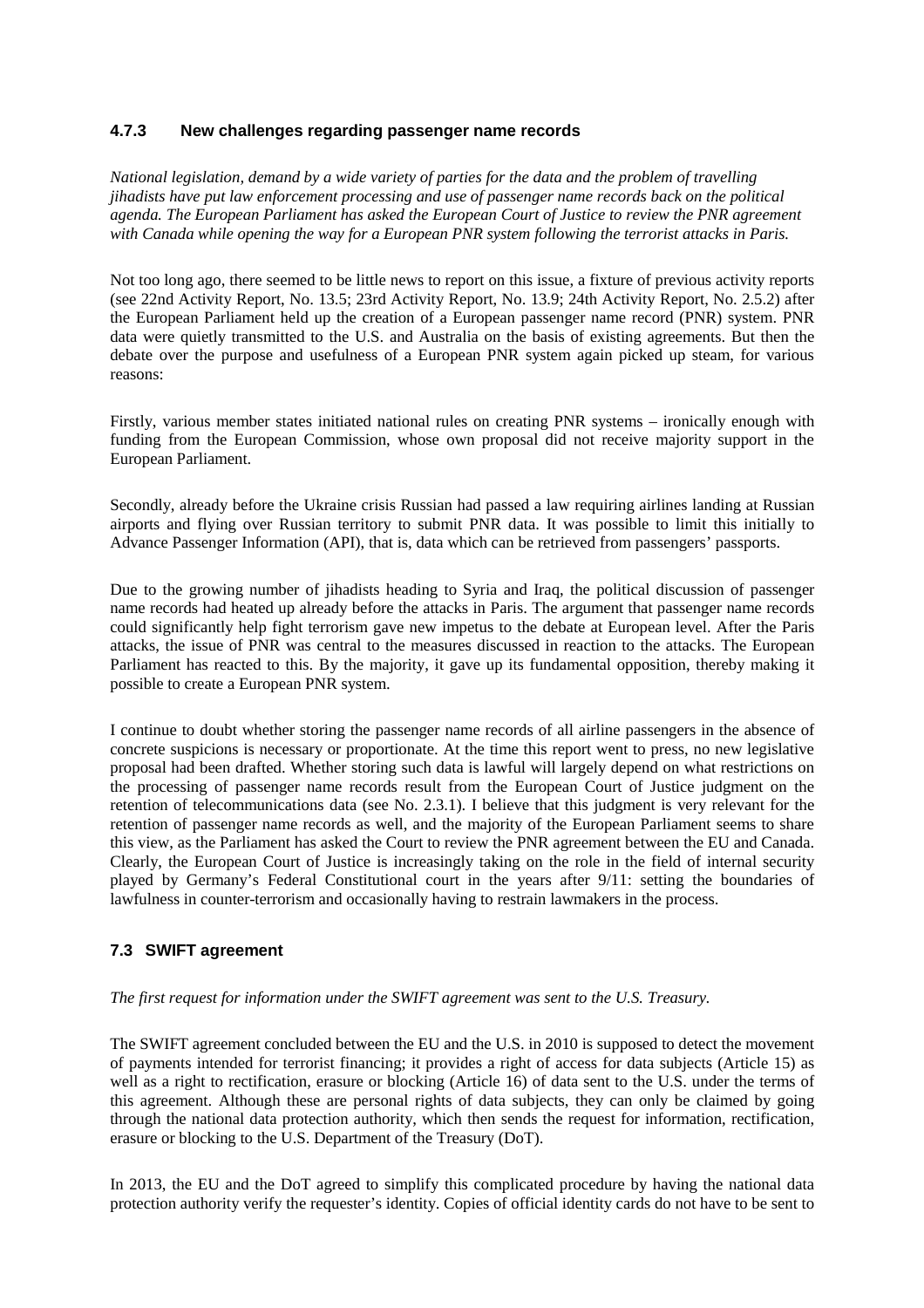the U.S., as originally agreed. After verifying the identity of the person making the request, the national data protection authority forwards the request to the DoT. The DoT does not respond directly to the requester; its response is also sent via the national data protection authority.

Experience has shown that EU citizens are not sufficiently familiar with their right of access. Although the agreement was adopted in 2010, Germany was the first EU member state to submit such a request to the DoT, in November 2013. With a reference to Article 15 (2) of the agreement, the response was very brief, but it did confirm that the requester's data protection rights had not been violated.

I will continue to monitor the implementation of the agreement and help individuals with their requests for information about their personal data (see 23rd Activity Report, No. 13.6 and 24th Activity Report, No.  $2.5.1$ ).

# **7.5 Foreign Account Tax Compliance Act (FATCA)**

*In 2014, data on persons subject to U.S. taxes were collected under the FATCA agreement for the first time.*

The bilateral FATCA agreement between Germany and the U.S. entered into force on 11 December 2013. It clarifies the framework for the U.S. and German tax authorities to regularly share information on private bank accounts in order to ensure effective taxation. The agreement was needed after the U.S. passed the Foreign Account Tax Compliance Act (FATCA) in March 2010 covering assets held outside the U.S. by persons and organizations subject to U.S. taxes. Enforcing the Act led to major conflicts with data protection law in Germany and Europe (see 24th Activity Report, No. 2.5.5).

I was involved from the start at both European and national level in the process of implementing FATCA and worked to ensure a reasonable level of data protection, in particular by insisting on the data protection principles of necessity and purpose limitation.

The FATCA Agreement to Improve International Tax Compliance is now being implemented via Section 117c of the German Fiscal Code (*Abgabenordnung*, AO). I advised making use of the authorization in Section 117c AO to issue statutory instruments in order to govern details of form, content, processing and security of data to be transferred to Germany's Federal Central Tax Office (BZSt).

The ordinance implementing the obligations arising from the FATCA Agreement (*FATCA-USA-Umsetzungsverordnung*) and governing the collection and transmission of the necessary data by financial institutions entered into force on 29 July 2014. German financial institutions reporting data are required to register with the U.S. Internal Revenue Service (IRS) and to report the required data on financial accounts to Germany's Federal Central Tax Office. The data are to be collected annually starting in 2014 and reported to the Federal Central Tax Office by 31 July of the following year, which will forward this information to the IRS.

The Federal Central Tax Office will also forward to the responsible tax offices in Germany information provided by the IRS on persons who have bank accounts in the U.S. and are subject to German taxes.

I will continue to monitor this procedure for compliance with data protection law (see 24th Activity Report, No. 2.5.5).

# **7.10 Fourth anti-money-laundering directive**

*A new EU directive is intended to improve the fight against money laundering and terrorist financing.*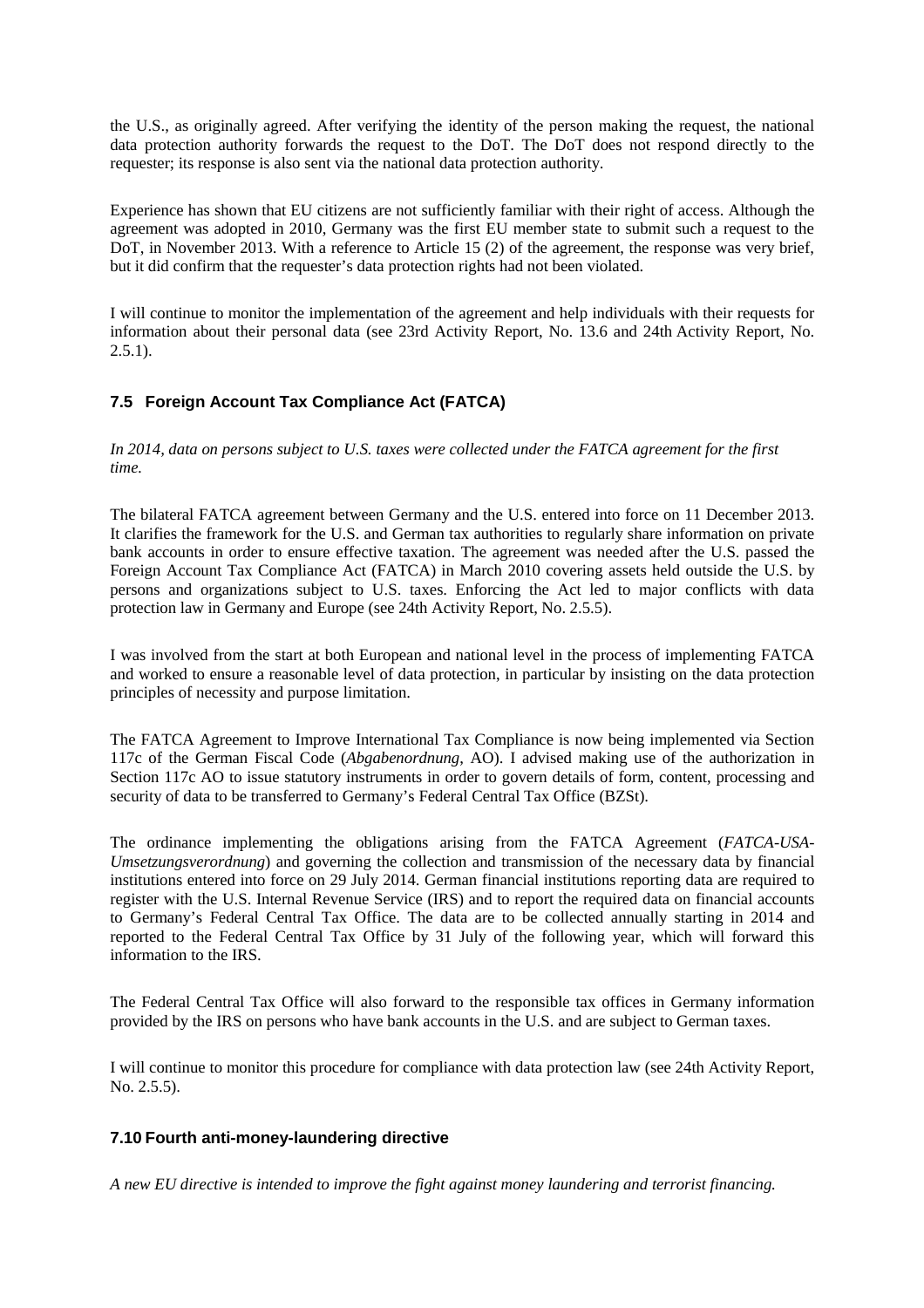International legislation plays a key role in fighting money laundering. The last three anti-moneylaundering directives, which primarily targeted drug crime and terrorism, have been transposed into national law relating to money laundering. Since 2012, a fourth directive on money laundering has been in preparation (Directive of the European Parliament and the Council on the prevention of the use of the financial system for the purposes of money laundering or terrorist financing). This directive is intended to create a consistent regulatory framework to fight money laundering and terrorist financing while taking into account revised international standards presented in February 2012 by the Financial Action Task Force (FATF) working group on measures to fight money laundering.

The new rules will allow a more efficient response to new threats from money laundering and terrorist financing. The new directive will have an expanded scope and stricter due diligence obligations and will improve the identification of the individuals behind a business.

The European Commission adopted the first proposed revision of the new directive already in February 2012; in March 2014, the European Parliament agreed on a preliminary legislative outline containing some improvements relating to data protection law and a demand to introduce a central register for identifying beneficial owners. After publishing a general approach on the 4th anti-money laundering directive in June 2014 that differed from the parliamentary proposal, the Council was able to agree with the Parliament on a common proposal. The compromise text now requires only formal approval from the plenary of the European Parliament and the Council.

The Commission consulted the European Data Protection Supervisor (EDPS) at a late stage in the process, and then only informally. The draft directive was not presented to the Financial Matters Subgroup of the Article 29 Working Party, and thus also to the data protection commissioners, until February 2013 (see No. 3.1).

The Article 29 Working Party wrote two letters, in April and November 2013, to the European Parliament expressing its data protection concerns. The scope of the anti-money-laundering directive is supposed to extend well beyond the original goals of fighting money-laundering and terrorism to include tax crime as well. But the terms are not sufficiently defined, nor does the draft clearly define the intended purpose and the purpose limitation. I also fear that, as planned, the simplified due diligence obligations no longer conform to the risk-based approach pursued up to now, meaning that data could be collected arbitrarily and in excessive amounts. The Article 29 Working Party therefore calls for special regulations for the transfer of personal data to third countries lacking a sufficient level of data protection.

The EDPS is also critical of the Commission's proposal and, in his opinion of February 2014, recommended improvements to data protection. He called for applying EU data protection law, paying greater attention to purpose limitation and providing data subjects with the right to know about the processing of their data.

I will continue to follow the process in a spirit of constructive criticism, at European level through my participation in the Article 29 Working Party and with regard to its implementation at national level.

# **8.7 TTIP**

*The negotiations on the Transatlantic Trade and Investment Partnership (TTIP) are proceeding without the involvement of the data protection authorities. The negotiations must not be allowed to weaken European standards of data protection.*

The current, largely secret, negotiations between the European Commission and the U.S. on TTIP give reason for data protection concerns due to the intended aims of the agreement, in view of the economic interests of international companies, to reduce barriers to trade. After all, the central reason for the EU's Data Protection Directive (95/46/EC) was to reduce non-tariff barriers to trade.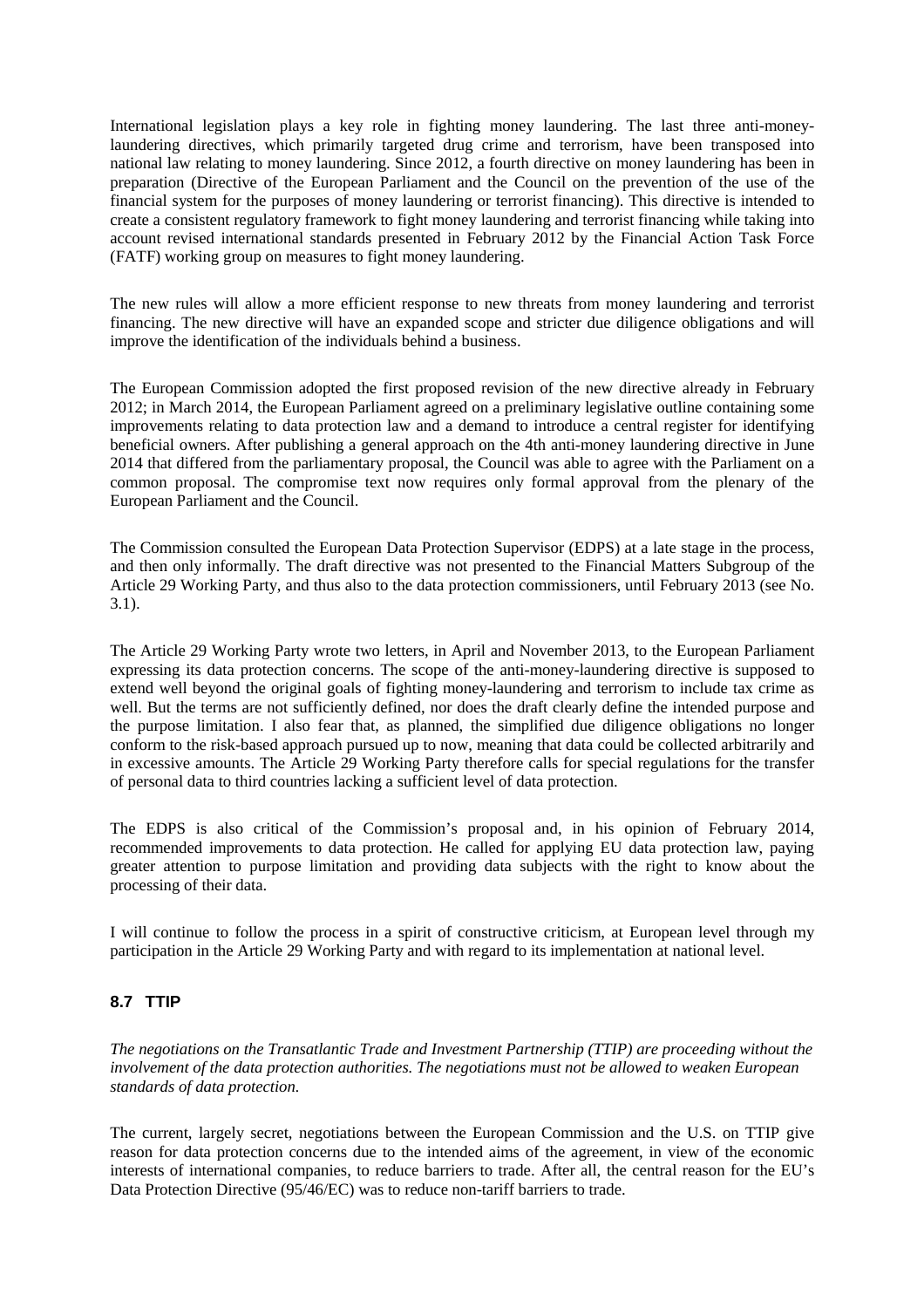In its resolution on ensuring data protection in a transatlantic free-trade zone, the 85th conference of the data protection commissioners of the Federal Government and of the States (Länder) (13 March 2013; see Annex 5) called on the European Commission to remain focused in the negotiations on the goal of a community of values based on fundamental rights and to uphold the fundamental right to data protection guaranteed by the EU Charter of Fundamental Rights and the standards based on them.

I would like to be able to see the planned TTIP provisions for myself and form an opinion of their impact on data protection, but like all other data protection authorities, I am not allowed to take part in the negotiations. I find it all the more unfortunate that I am not allowed to participate in the Federal Ministry of Economics and Technology's TTIP advisory council convened in May 2014, although data protection issues play at least an indirect role there. Nor has the Federal Government responded to my requests for at least rudimentary information on data protection issues in TTIP.

The negotiating mandate issued by the European Council to the European Commission does not mention data protection. By contrast, the free trade agreement already negotiated with Canada (CETA) explicitly exempts data protection. Since CETA is regarded as a model for TTIP, I hope the latter will adopt this arrangement too.

I am pleased that the Federal Government responded to a minor interpellation in the German Bundestag by stressing that it in principle always represented the position that the free trade agreement must not lead to lower standards of data protection and must be ratified not only by the EU but also by the member states (Bundestag printed document 18/2687, pp. 2 and 5).

I am happy to advise the Bundestag on data protection law issues ahead of this ground-breaking decision.

# **14.6 eCall: Using personal data to save lives**

*The eCall system has the potential to save many lives by alerting emergency responders more quickly, but it also entails privacy risks which European law in principle takes into appropriate account.*

Following an amendment of EU type-approval rules, all new models of cars will have to have built-in eCall systems starting in 2018: In case of a serious car accident, a predefined set of data will be sent automatically or manually by a vehicle occupant to the nearest emergency call centre, immediately triggering an emergency response. Voice communications to the vehicle can also be established.

Data sent include the physical location of the vehicle and its direction of travel, the time and the vehicle identification number. But such automatic data transfer which as a rule is independent of the data subject's control also entails privacy risks. I am involved in the legislative process at EU level through the Federal Ministry of Transport and Digital Infrastructure (BMVI). I have also participated in the meetings of the national eCall implementation platform.

Provisions on eCall can be found in a decision requiring member states to create a network of emergency call centres to process incoming eCalls. Data sent to the call centres may only be used for the emergency response purposes pursued by the decision. In Germany, the federal states are responsible for building and operating these call centres in a manner consistent with data protection.

In addition to this decision, an EU regulation will govern the specifications for the technology to be built into cars. At the time this report went to press, the negotiations on this regulation had not been completed, so I have not yet seen the definitive text, but it probably contains relatively detailed data protection rules. The main thing is that the eCall system should not be able to track vehicles during normal operations, that is, in the absence of a serious accident which would set off an eCall. Unfortunately, it was impossible to give vehicle owners or users the possibility to deactivate the built-in eCall system.